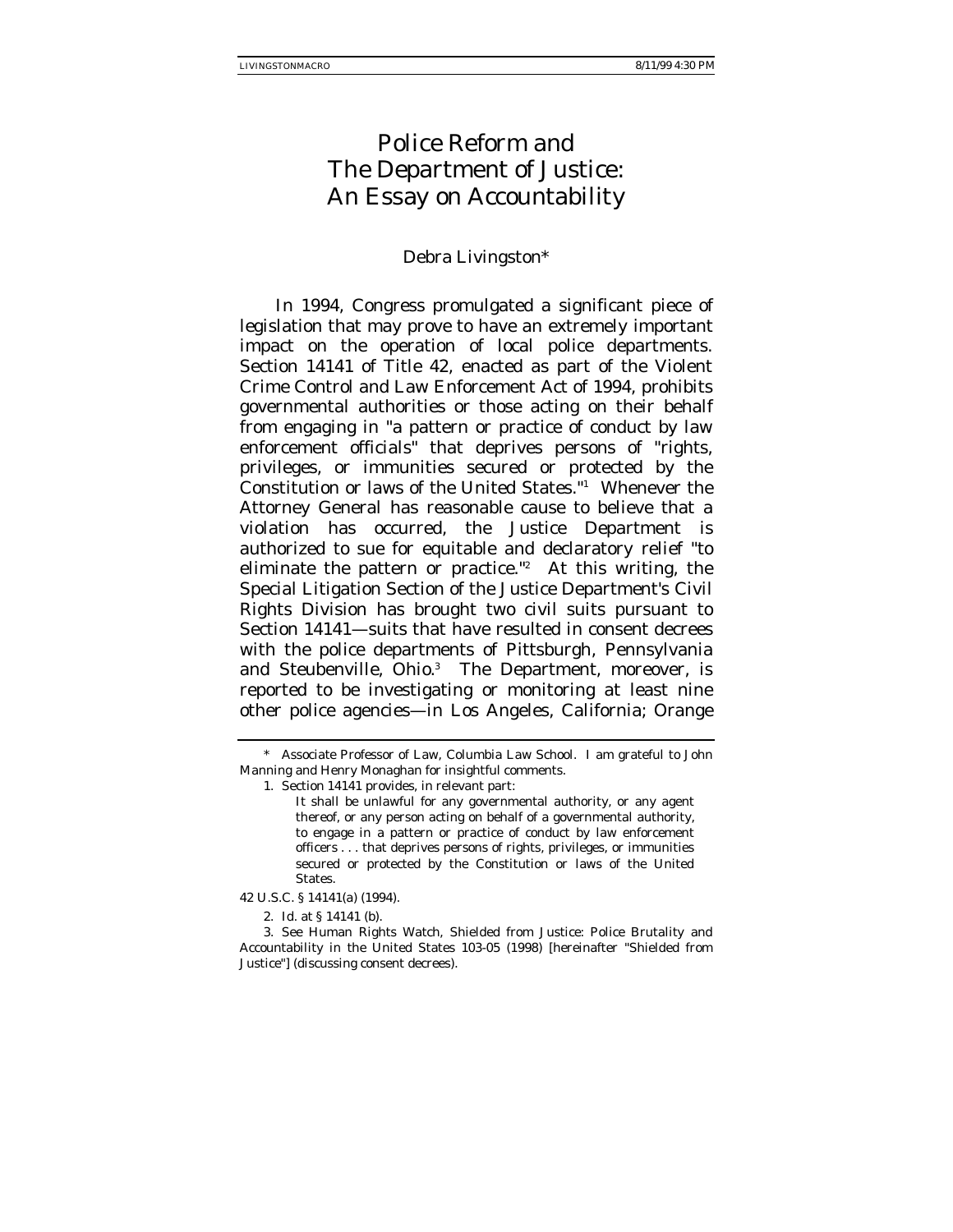County, Florida; New Orleans, Louisiana; East Point, Michigan; Buffalo, New York; New York, New York; Washington, D.C.; Charleston, West Virginia; and Columbus, Ohio—in order to decide "whether to seek judicial orders on respect for governing law."4

Section 14141 was an outgrowth of the beating of Rodney King by Los Angeles police and the Christopher Commission's subsequent finding that the Los Angeles Police Department had in effect condoned brutal conduct by its officers through a pattern of lax supervision and inadequate investigation of complaints.<sup>5</sup> Prior to this legislation, police abuse experts had frequently charged that the Justice Department "plays virtually no active role in holding local police accountable for abiding by the Constitution."6 Section 14141 substantially enhances the Department's authority with regard to local police affairs by affording the Civil Rights Division a statutory basis for intervening in police "patterns and practices" in ways analogous to statutes that have authorized federal government intervention in other spheres—like voting, housing, public accommodations, and access to public facilities.<sup>7</sup> To many, such legislation is long overdue.<sup>8</sup> At

<sup>4.</sup> Id. at 105. Mark Posner, an attorney in the Special Litigation Section, confirmed the existence of these pending investigations. He also noted that the Justice Department has informed city officials in Columbus, Ohio of its intent to file a Section 14141 complaint; at the time this essay entered the production process, the Department was still in negotiations with Columbus officials concerning that potential litigation. Telephone Interview by Debra Livingston, Columbia Law School, with Mark Posner, Special Litigation Section, Civil Rights Div., U.S. Dep't of Justice (June 8, 1999). The Justice Department has also completed an inquiry involving the New Jersey State Police and is in the process of negotiating a consent decree with New Jersey officials. See Jerry Gray, New Jersey Plans to Forestall Suit on Race Profiling, N. Y. Times, Apr. 30, 1999, at A<sub>1</sub>

<sup>5.</sup> There is no separate legislative history for the bill that was enacted and codified at 42 U.S.C. § 14141, but a committee report accompanying a predecessor bill that is identical, in pertinent part, to Section 14141 discusses the beating of Rodney King and the subsequent findings of the Christopher Commission as relevant background for the federal legislation. See H.R. Rep. No. 102-242, at 398-99 (1991) (Omnibus Crime Control Act of 1991, Title XII, Police Accountability Act)[hereinafter "Police Accountability Act"].

<sup>6.</sup> Jerome H. Skolnick & James J. Fyfe, Above the Law 211 (1993).

<sup>7.</sup> See Police Accountability Act, supra note 5, at 403-04.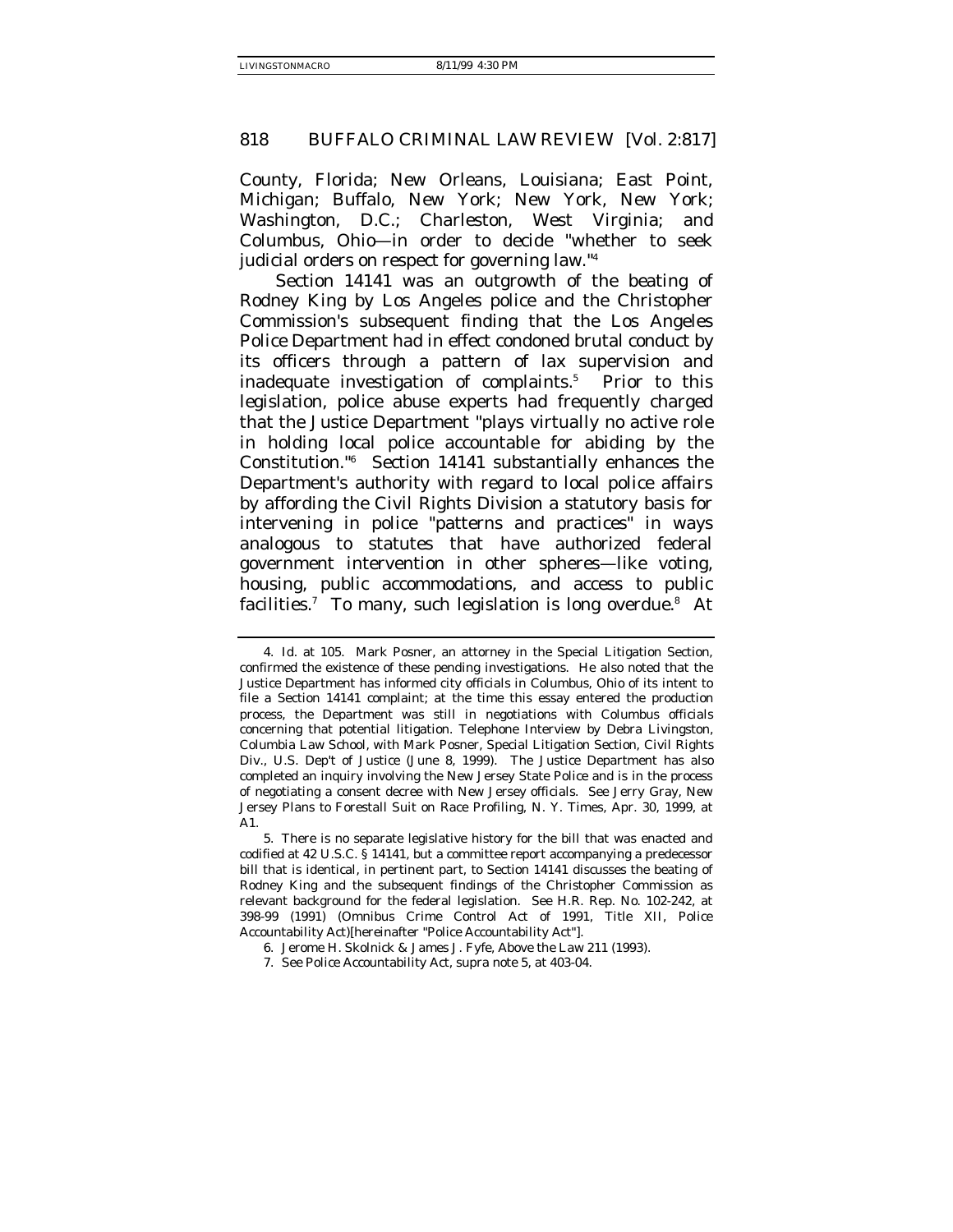the same time, concern has also been expressed that the law at least potentially threatens dangerous intrusion into local police operations by federal civil rights attorneys who lack the capability and understanding to interfere in police administration—even for the laudatory goal of ending abusive practices.<sup>9</sup>

This essay does not purport to provide an empirical account of the effects—beneficial and deleterious, anticipated and unanticipated—that Section 14141 has already had on the affairs of local police. The law is too recent for such an assessment, and its future impact will very much depend on how it is enforced. The focus of this essay, then, is limited to a close examination of key provisions of the two consent decrees already in place. This inquiry, though narrow, is important for at least three reasons.

First, by examining these consent decrees, it is possible to opine in a modest way on the measures that the Justice Department deems important to the reform of law enforcement practices believed to contribute to constitutional rights or federal law violations. Admittedly, the provisions of the Pittsburgh and Steubenville decrees were fashioned, to a considerable degree, in light of the specific problems alleged to exist in each of these police departments. The Chief of the Civil Rights Division's Special Litigation Section, however, has publicly stated that local departments seeking to avoid federal

<sup>8.</sup> See, e.g., Shielded from Justice, supra note 3, at 103 (noting that police abuse experts have long recommended affording the federal government authority to bring suit against local police departments to enjoin, or to direct police departments to end, abusive practices).

<sup>9.</sup> See, e.g., Weekend All Things Considered: Pittsburgh Police (Nat'l Pub. Radio broadcast, June 7, 1997) (featuring Tom Murphy, Pittsburgh's mayor, noting that he only reluctantly signed a consent decree to settle a § 14141 suit involving the Pittsburgh police and that, in his opinion, Justice Department attorneys lack the expertise to intervene in local police operations). But see Johnna A. Pro, Justice Department Consent Decree Pushes Police to Overhaul Operations, Pittsburgh Post-Gazette, Mar. 1, 1998, at C1 (expressing view of Pittsburgh police lieutenant in charge of implementing consent decree provisions to effect that decree has substantially improved the operations of the Pittsburgh Bureau of Police).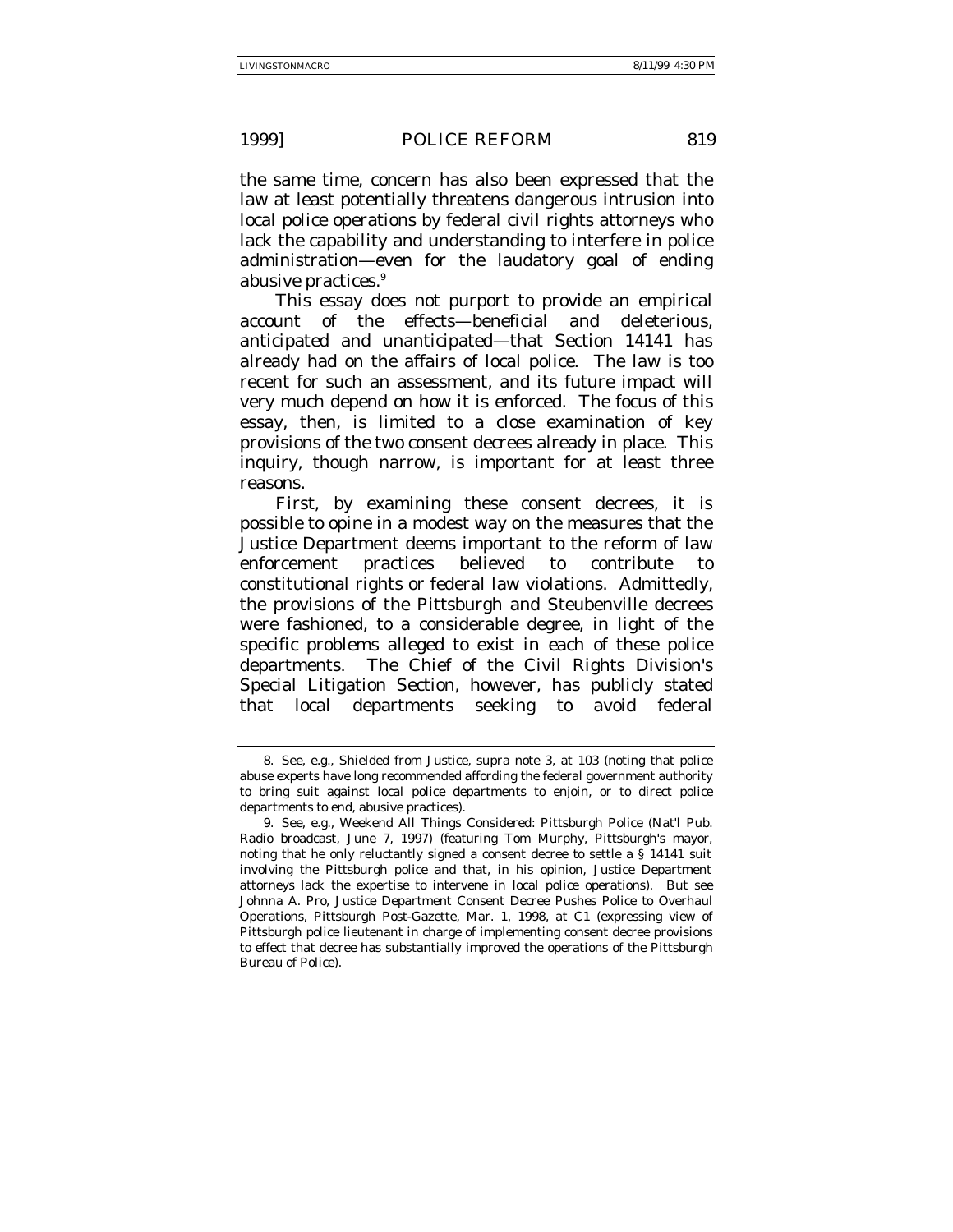intervention would be well-advised to undertake changes in their operations consistent with the provisions of the Pittsburgh and Steubenville consent decrees.<sup>10</sup> Moreover, these decrees do reflect a common approach to police reform—an approach in which the Justice Department seeks to ensure that police managers have the necessary information to minimize police illegality and that these managers, in the words of Chief Rosenbaum, "take ownership of responsibility for the conduct of their officers."11

This approach to police reform is worth close examination even apart from its adoption by the Justice Department. Scholars have long lamented that the "low visibility" of much police work is a factor that complicates or even frustrates—the supervision of line officers. In the words of one observer, because officers are sent into farflung neighborhoods to perform their work, "it remains hard to know precisely what they are doing and how they are doing it."12 The consent decrees contain provisions incorporating traditional responses to this state of affairs: provisions for enhanced training, for instance, and the proper investigation of referrals and complaints about police misconduct. More fundamentally, however, the decrees reflect a conclusion that the constraint of unlawful police conduct is importantly tied to early warning systems within police departments—to systems "for identifying police officers who are repeatedly involved in citizen complaints or other problematic behavior" so that police managers can take prompt remedial action with regard to

<sup>10.</sup> See Weekend All Things Considered: Cop Brutality (Nat'l Pub. Radio broadcast, March 15, 1998) (featuring Steven Rosenbaum, Chief of Special Litigation, Civil Rights Div., U.S. Dep't of Justice) .

<sup>11.</sup> Id. (comments of Steven Rosenbaum, Chief of Special Litigation, Civil Rights Div., U.S. Dep't of Justice).

<sup>12.</sup> Stephen D. Mastrofski, Community Policing as Reform: A Cautionary Tale, in Community Policing: Rhetoric or Reality 47, 60 (Jack R. Greene & Stephen D. Mastrofski eds., 1988). See also Joseph Goldstein, Police Discretion Not to Invoke the Criminal Process: Low-Visibility Decisions in the Administration of Justice, 69 Yale L. J. 543 (1960) (discussing "low visibility" of much police decision-making).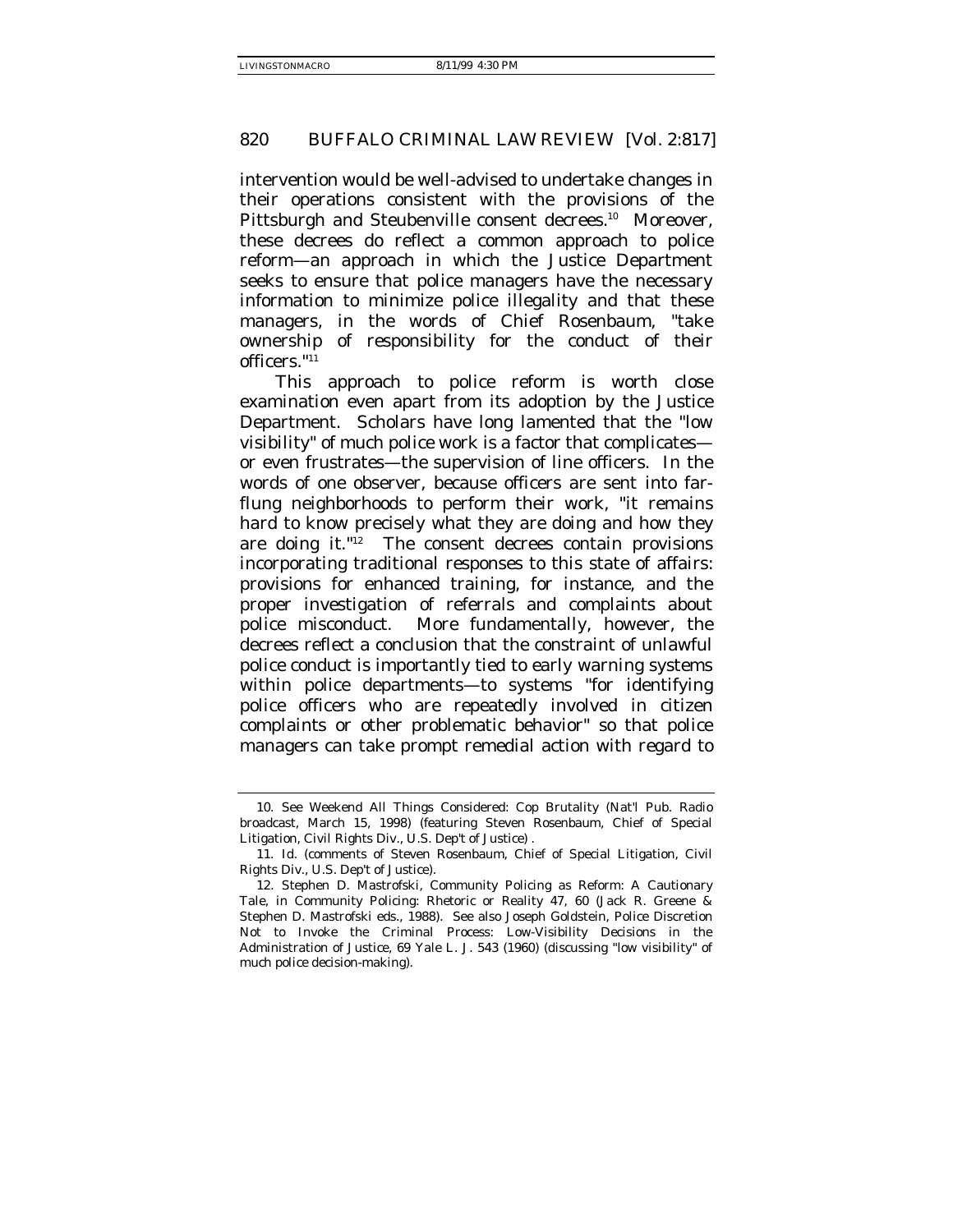such officers, and often before clear violations of law or policy have occurred.13 The concept of an "early warning system" has been identified as "the most important new idea in the control of police misconduct."14 Discussion of the benefits and limitations of this approach to ameliorating the problems posed by diffuse police actions is thus worthwhile—and regardless of the centrality of the early warning concept to the Justice Department's consent decrees.

Finally, these decrees are a particularly apt subject for criminal procedure scholars to consider in light of conclusions that scholars have often reached about the inadequacy of the principal remedy on which most criminal procedure scholarship has focused—namely, the exclusionary remedy. The Supreme Court suggested in *Terry v. Ohio* that police actions unrelated to evidencegathering—meaning, the majority of everyday patrol activities—are impervious to the deterrent effect of the exclusionary rule.<sup>15</sup> Legal and police scholars have tended to agree, noting that while the desire of police to prosecute offenders (and to avoid scandal) provides criminal courts employing an exclusionary sanction with a considerable degree of *influence* over police actions, this influence is at best limited: "Since the judge is not the policeman's superior there is nothing that prevents the latter from doing as he pleases while forwarding cases on a take it or leave it basis."16 The consent decrees, in contrast, seek to

<sup>13.</sup> Samuel Walker, Achieving Police Accountability: Despite Well-Publicized Failures, Citizen Complaint Review Boards Can Be an Effective Tool 1, 7 (Ctr. on Crime, Communities & Culture, Occasional Paper Series, Research Brief No. 3, 1998) (discussing early warning systems).

<sup>14.</sup> Id. at 6.

<sup>15. 392</sup> U.S. 1, 13-14 (1968).

<sup>16.</sup> Egon Bittner, Aspects of Police Work 114 (1990). See also Robert Weisberg, Criminal Law, Criminology, and the Small World of Legal Scholars, 63 U. Colo. L. Rev. 521, 532-33 (1992) (noting that many legal scholars have failed to address Terry's recognition that the exclusionary remedy is ineffective to address police actions "utterly unrelated to evidence-gathering" that may nevertheless be "better indicators of the pathology of the political relationship between people and police"); John Kaplan, The Limits of the Exclusionary Rule, 26 Stan. L. Rev. 1027, 1033 (1974) (noting that "the threat to exclude evidence leaves untouched a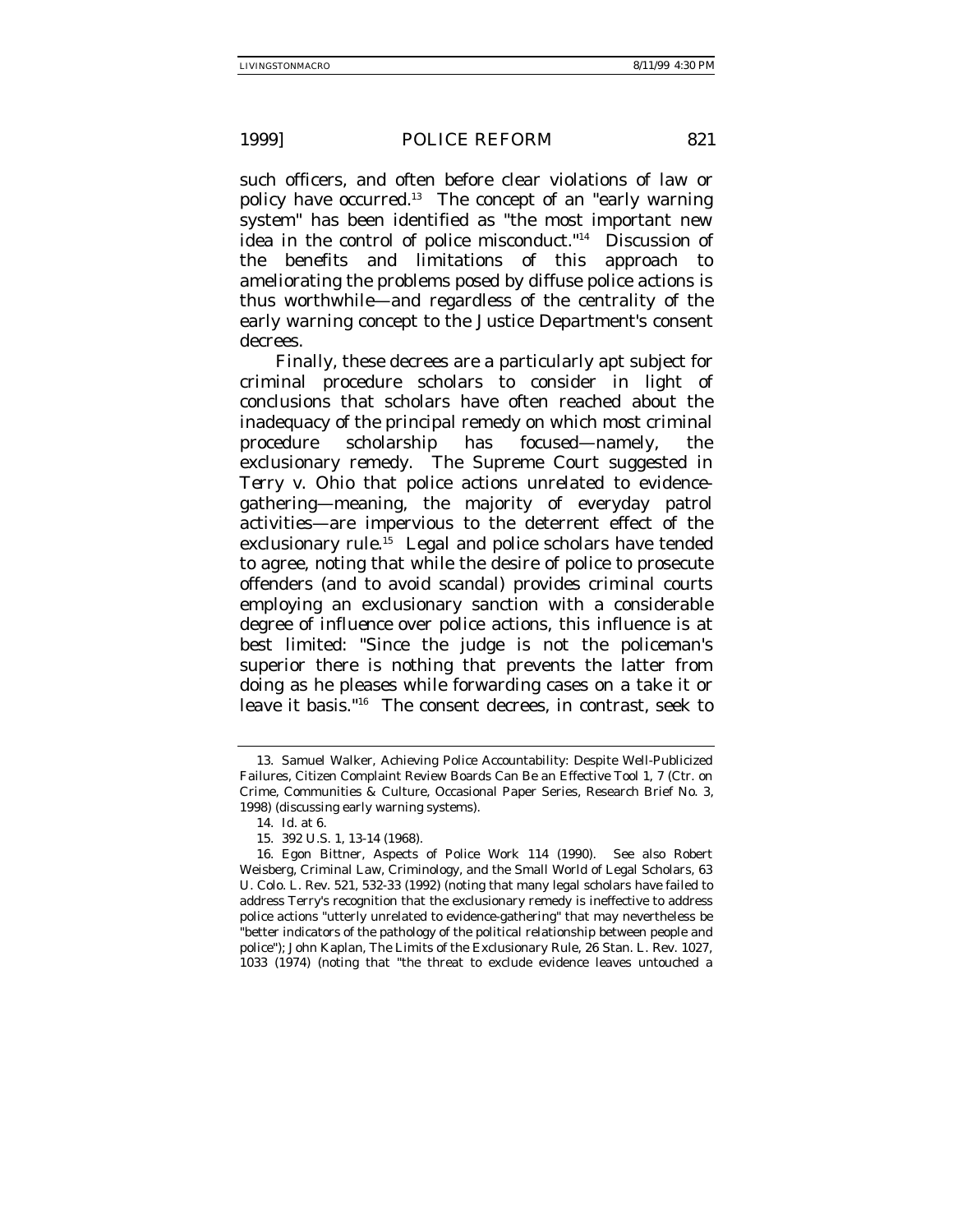ensure that police managers take control of the conduct of their officers not only in the performance of traditional criminal investigative tasks, but also in those contexts where the motive to obtain evidence for introduction in a criminal trial is often at its weakest. To the extent that scholars have disparaged the deterrent effect of the exclusionary rule, then, these decrees helpfully focus attention elsewhere: on administrative reforms and the mechanisms for ensuring that they occur.

This essay first examines the two consent decrees, outlining their major provisions and commenting on the approach to police reform that they embody. We then step back from a detailed discussion of the decrees' specific provisions to comment more broadly on the Justice Department's efforts to invigorate the role played by police management in minimizing misconduct. Here, the essay opines that Section 14141 represents an important new remedial tool that offers enhanced opportunities for the radical reform of lax police administrative practices. At the same time, however, police reform is crucially connected to ensuring that police officers "identify with the agency's mission, are proud of the agency, and believe that good performance will lead to promotions."17 Part of the reform project involves reorienting police to community service in ways that place the community itself in a position to monitor police performance.<sup>18</sup> The decrees do not, and perhaps cannot, ensure the humanistic leadership within police departments that is vital to ongoing police reform. In some contexts, the entry of Section 14141 decrees may even undercut opportunities for such leadership to emerge. This essay thus explores the complicated issues raised by the Justice Department's intervention in local police affairs

myriad of police activities such as peacekeeping, harassment of offenders, and many intelligence activities which do not and are not intended to lead to admissible evidence in a criminal case").

<sup>17.</sup> Frank Anechiarico & James B. Jacobs, The Pursuit of Absolute Integrity 202 (1996).

<sup>18.</sup> See id. at 204-07 (discussing how citizen participation in public administration can indirectly control organizational deviance).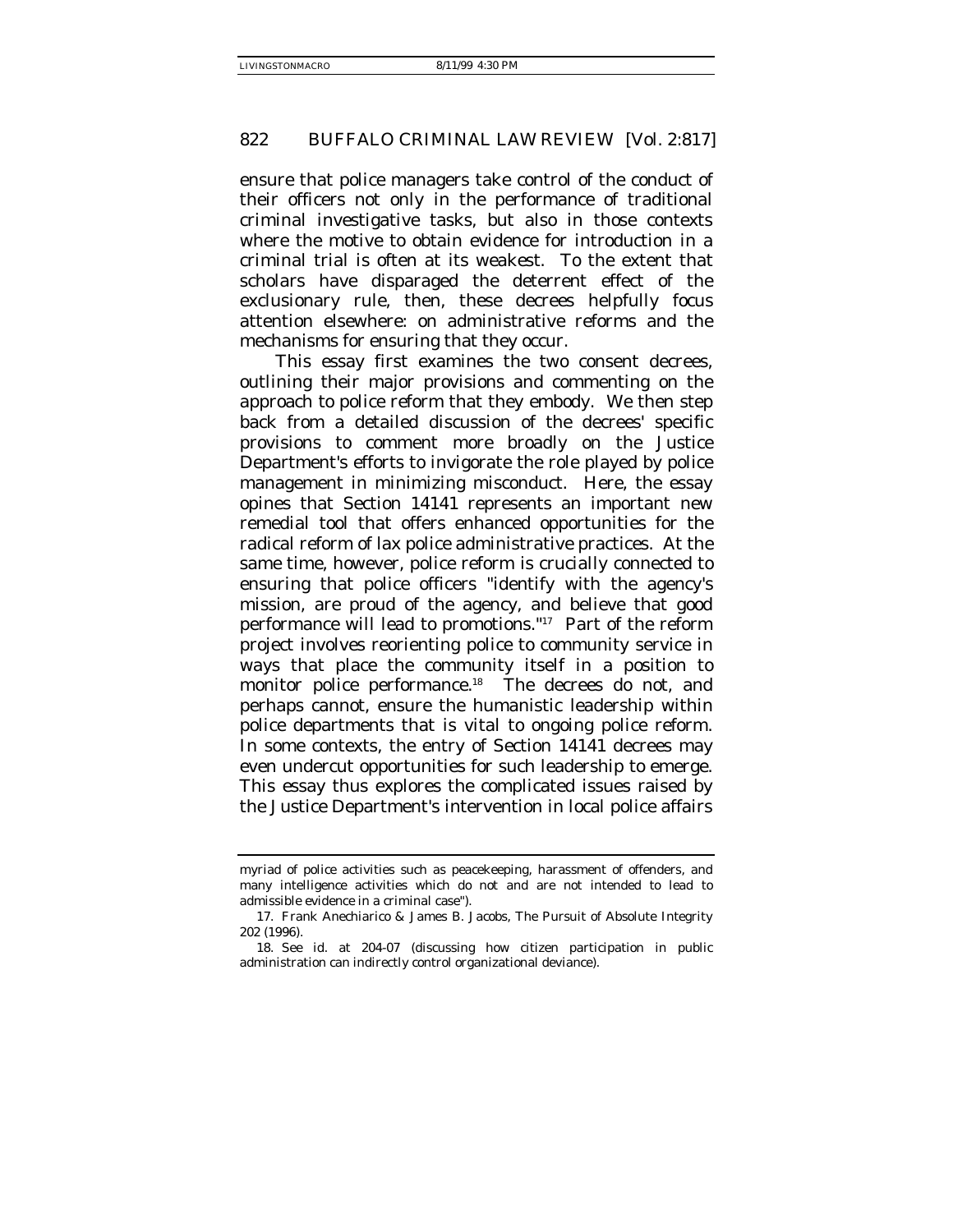and suggests several avenues for further inquiry.

## I. THE CONSENT DECREES

Pittsburgh, Pennsylvania and Steubenville, Ohio, though geographically close, are quite different municipalities with different police departments. Steubenville, with a population of about 22,000, is actually a suburb of Pittsburgh and is located just thirty miles west of that city, in southeastern Ohio.<sup>19</sup> Steubenville's police department numbers fifty members and has had the same police chief, selected from within the department by internal examination, for about fourteen years.<sup>20</sup> Pittsburgh's Bureau of Police, on the other hand, has some 1,100 uniformed officers serving a population of over 358,000.21 Its police chief is named by the mayor and since about 1986, most chiefs have been in office for not more than a few years. $22$ 

The Justice Department began investigating the Pittsburgh police department in April 1996 after receiving complaints from citizens and community groups. $23$  Its

21. See Information Please Almanac 828 (Borgna Brunner, ed. 1998) (noting Pittsburgh's population); telephone interview by Alexandra Gelber, Columbia Law School, with Bob Isacke, Police Legal Advisor, Pittsburgh, Pennsylvania, (Oct. 6, 1998) (noting size of Pittsburgh's Bureau of Police).

22. Telephone interview, supra note 21.

23. See Press Release, Justice Department Reaches Agreement with Pittsburgh Police Dep't 2 (DOJ, Feb. 26, 1997) [hereinafter "Pittsburgh Press Release"]. The American Civil Liberties Union (ACLU) filed a federal civil rights class action law suit against Pittsburgh and its police department in March 1996, alleging a pervasive pattern of police misconduct by Pittsburgh officers. The ACLU thereafter provided substantial assistance to the Justice Department in its investigation, giving the Department access to more than four dozen complaints about police misconduct that thereafter became in large part the basis for the Department's case. See Pro, supra note 9, at C1. See also Press Release, ACLU

<sup>19.</sup> See Merriam-Webster's Geographical Dictionary 1127 (Daniel J. Hopkins ed., 3d ed. 1997) (noting population of Steubenville, Ohio).

<sup>20.</sup> See Press Release, Justice Department Reaches Agreement with Steubenville, Ohio Police Dep't 1 (DOJ, Aug. 26, 1997) (noting size of Steubenville police department) [hereinafter "Steubenville Press Release"]; telephone interview by Alexandra Gelber, Columbia Law School, with Ruth Melcher, City Manager's Office, Steubenville, Ohio, (Oct. 6, 1998) (noting tenure of Steubenville's police chief).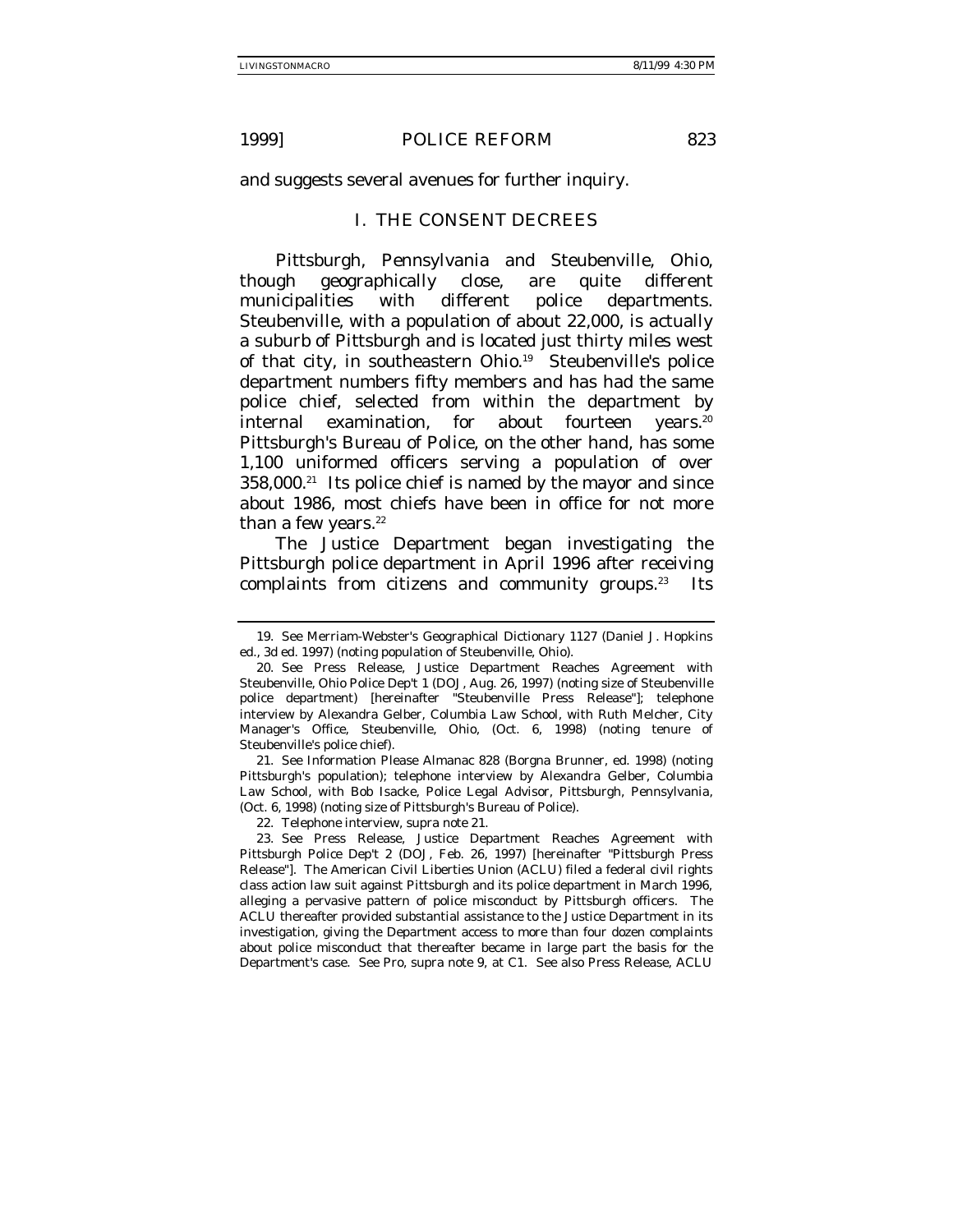Steubenville investigation began the same year.<sup>24</sup> The Justice Department filed complaints pursuant to Section 14141 in both cases, but in neither case were the factual claims actually litigated. Instead, the Justice Department investigations resulted in agreements with the respective municipalities and their police departments that thereafter became the basis for the consent decrees examined here. The Pittsburgh consent decree was approved by the District Court for the Western District of Pennsylvania in April 1997, one year after the Justice Department investigation began, while the Steubenville decree was approved by the Southern District of Ohio in September, 1997.25 This part details the principal allegations in the two complaints before discussing the central provisions of the consent decrees.

#### *A. The Complaints' Allegations*

To establish a claim, Section 14141 requires the Justice Department to demonstrate that a municipality, police department, or other Section 14141 defendant has engaged in "a pattern or practice of conduct by law enforcement officers ... that deprives persons of rights, privileges, or immunities secured or protected by the Constitution or laws of the United States."26 Section 14141 has not yet been the subject of judicial interpretation. In the Title VII context, however, the Supreme Court has suggested that the term "pattern or practice" has a "usual meaning"—a meaning denoting something more "than the mere occurrence of isolated or 'accidental' or sporadic [unlawful] acts."<sup>27</sup> A "pattern or practice of conduct by law enforcement officers" depriving persons of constitutional or

Adds Ten Plaintiffs to Pittsburgh Police Misconduct Class Action Law Suit (ACLU, Feb. 24, 1997) (noting ACLU's cooperation with Justice Department investigation).

<sup>24.</sup> See Steubenville Press Release, supra note 20, at 1.

<sup>25.</sup> See Shielded from Justice, supra note 3, at 104, nn.216, 218.

<sup>26. 42</sup> U.S.C. § 14141(a) (1994).

<sup>27.</sup> Int'l Brotherhood of Teamsters v. United States, 431 U.S. 324, 336 & n.16 (1977).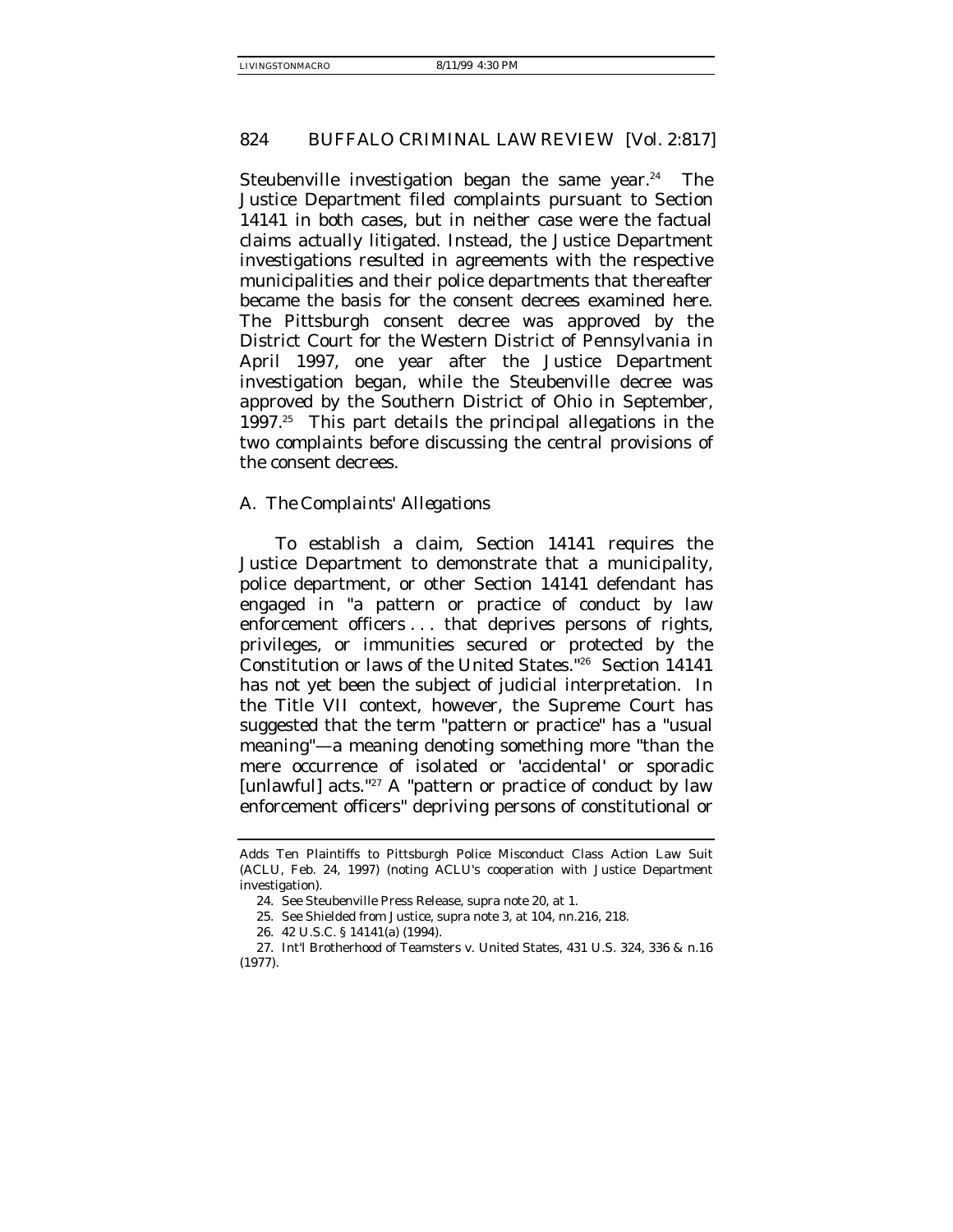statutory rights, then, likely denotes a course of conduct that is "standard operating procedure" within a police department—in the Court's words, a course of conduct that is "the regular rather than the unusual practice."<sup>28</sup>

The Pittsburgh and Steubenville complaints allege that from at least 1990 to their filing in 1997, police officers in each complaint's respective city engaged in a pattern and practice of subjecting individuals to three categories of unlawful police action: excessive force; improper searches and seizures; false arrest and, in the case of Steubenville, false charges and reports.29 In Pittsburgh, the complaint names as defendants the City, the Pittsburgh Bureau of Police, and Pittsburgh's Department of Public Safety—the governmental agency that oversees the Pittsburgh police department.30 The Steubenville complaint similarly names the City of Steubenville and its Police Department, along with Steubenville's City Manager and its Civil Service Commission, which has authority for hiring and disciplining police officers.<sup>31</sup>

The complaints' excessive force allegations are easily summarized. In both Pittsburgh and Steubenville, officers are alleged to have used excessive force in making arrests and in detaining people suspected of criminal activity. The complaints also allege that improper force was used on individuals in custody—including those handcuffed or otherwise physically restrained.32 The Pittsburgh complaint alleges that excessive force by Pittsburgh officers occurred even in routine encounters with citizens, and as a result of the unnecessary escalation of "ordinary encounters . . . into violent confrontations."33 In Steubenville, an additional allegation charges that

<sup>28.</sup> Id. at 336.

<sup>29.</sup> See Complaint, United States v. City of Steubenville, No. C2 97-966 (S.D. Ohio, Aug. 28, 1997) at ¶ 1 [hereinafter "Steubenville Complaint"]; Complaint, United States v. City of Pittsburgh, No. 97-0354 (W.D. Pa., Feb. 26, 1997) at ¶1 [hereinafter "Pittsburgh Complaint"].

<sup>30.</sup> See Pittsburgh Complaint, supra note 29, at ¶¶ 1-3.

<sup>31.</sup> See Steubenville Complaint, supra note 29, at ¶¶ 1-4.

<sup>32.</sup> See id. at ¶ 8; Pittsburgh Complaint, supra note 29, at ¶ 7.

<sup>33.</sup> Pittsburgh Complaint, supra note 29, at ¶ 7.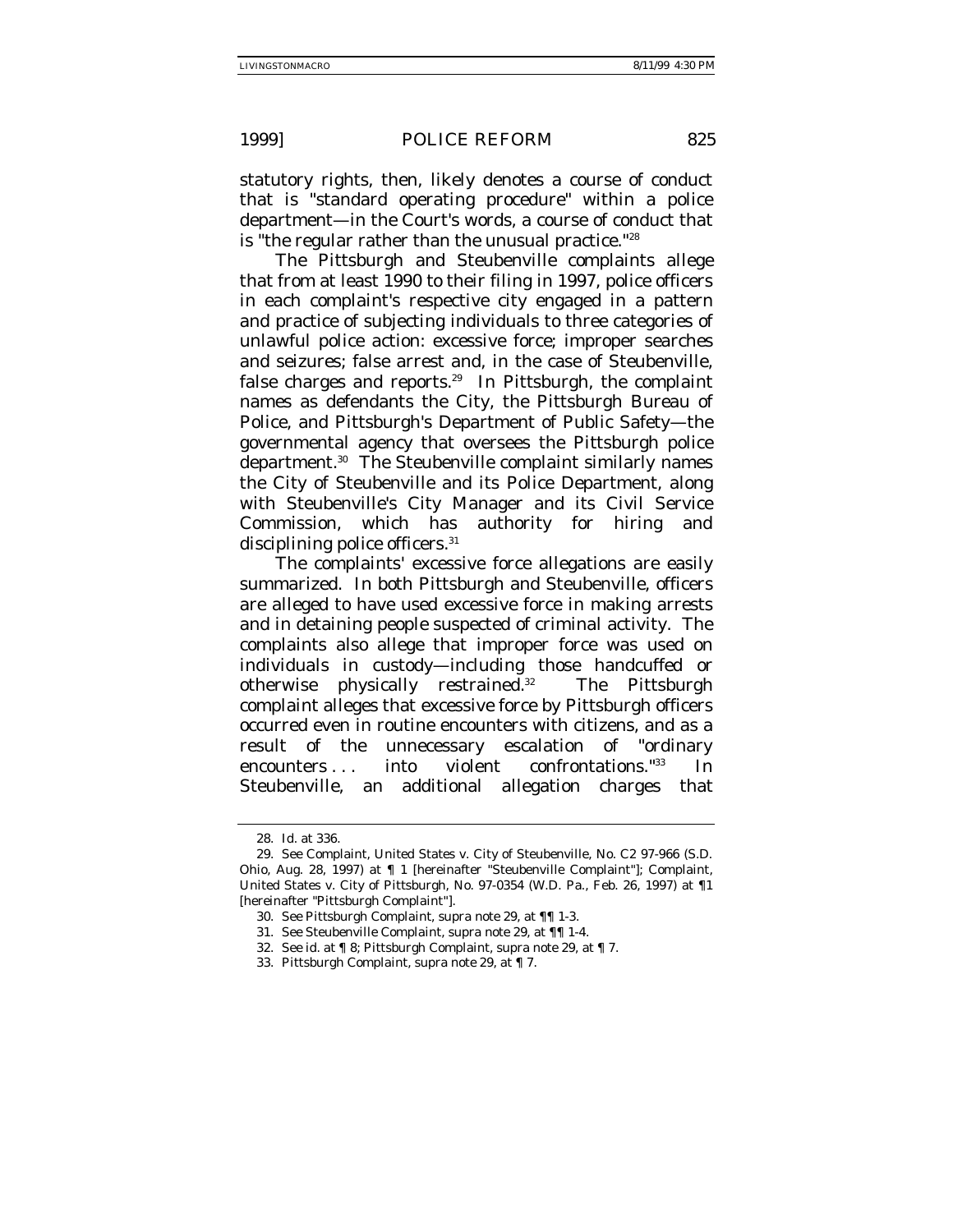excessive force was used by off-duty officers involved in private disputes but acting under color of law.34

With regard to the search and seizure allegations, officers in both departments are alleged to have improperly searched homes and businesses and to have unlawfully seized the property of arrestees.<sup>35</sup> The Pittsburgh complaint further charges that Pittsburgh police engaged in a pattern of improper stops and, in addition, that Pittsburgh officers engaged in a pattern and practice of unlawfully searching cars in the course of routine traffic encounters.36

The false arrest allegations in both complaints center on the charge that police improperly arrested those who had witnessed police misconduct or who were likely to complain of it. $37$  In Pittsburgh, the complaint alleges that Bureau of Police officers engaged in a pattern of falsely arresting persons present at the scene of police violence. People who threatened to report police misconduct or who sought to collect evidence of it were also allegedly subject to false arrest, as were those who challenged the authority of officers or attempted to prevent police misconduct from occurring.38 The Steubenville complaint charges that officers engaged in a pattern of falsely arresting or charging known critics of the police and even persons disliked by individual officers. False arrests were also said to occur "against persons who behave[d] disrepectfully [sic] but noncriminally to police officers."39 The Steubenville complaint further alleges that Steubenville officers falsified official reports and tampered with police recorders so as to conceal police misconduct.40

Both complaints allege a simple nexus between the patterns of unlawful conduct and the actions or omissions of the defendants. They charge that the defendants either

<sup>34.</sup> See Steubenville Complaint, supra note 29, at ¶ 8.

<sup>35.</sup> See id. at ¶ 10; Pittsburgh Complaint, supra note 29, at ¶ 9.

<sup>36.</sup> See Pittsburgh Complaint, supra note 29, at ¶ 9.

<sup>37.</sup> See id. at ¶ 8; Steubenville Complaint, supra note 29, at ¶ 9.

<sup>38.</sup> See Pittsburgh Complaint, supra note 29, at ¶ 8.

<sup>39.</sup> Steubenville Complaint, supra note 29, at ¶ 9.

<sup>40.</sup> See id. at ¶ 10.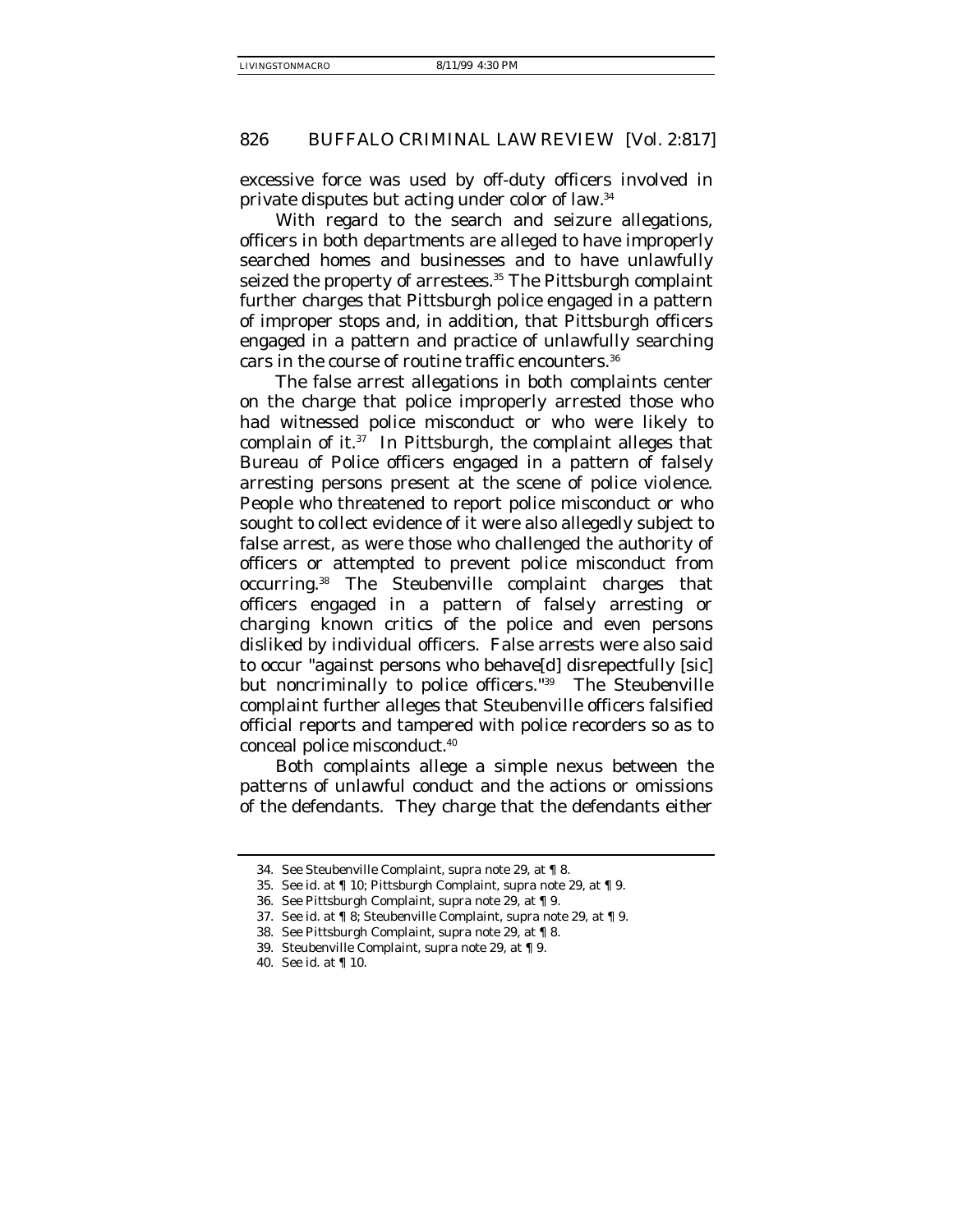tolerated or caused and condoned the unlawful conduct of police through the defendants' failure to supervise, train, investigate, and discipline police officers adequately. In the case of Steubenville, the defendants are also said to have failed in their duty to monitor police officers and to adopt adequate use-of-force and off-duty conduct policies.<sup>41</sup> Both Pittsburgh and Steubenville denied the Justice Department's charges related to their management systems for police training, misconduct investigations, supervision, and discipline. $42$  They further denied the charges leveled against their officers.43 In the consent decrees, however, both defendants admitted that "the manner and means of avoiding such [charges] is to achieve and maintain good practices and procedures for police management."44

## *B. Principal Provisions of the Consent Decrees*

Both the Pittsburgh and Steubenville consent decrees emerged as a result of negotiations between the Justice Department and city officials, and the consent decree in each case was filed in conjunction with the filing of the Justice Department's complaint. Though both decrees mandate broad changes in the operations of their respective police departments, the Justice Department's public pronouncements about the consent decrees tend to emphasize the flexibility left to local authorities. Thus, in the words of the Department, each decree "establishes a set of *guidelines* for the training, supervision, discipline, and complaint procedures" of the relevant department.<sup>45</sup> The

<sup>41.</sup> See id. at ¶ 1; Pittsburgh Complaint, supra note 29, at ¶ 1.

<sup>42.</sup> See Consent Decree, United States v. City of Steubenville, No. C2 97-966 (S.D. Ohio, Sept. 3, 1997) at ¶ 3 [hereinafter "Steubenville Consent Decree"]; Consent Decree, United States v. City of Pittsburgh, No. 97-0354 (W.D. Pa., Feb. 26, 1997) at ¶ 4 [hereinafter "Pittsburgh Consent Decree"].

<sup>43.</sup> See Steubenville Consent Decree, supra note 42, at ¶ 3; Pittsburgh Consent Decree, supra note 42, at ¶ 4.

<sup>44.</sup> Steubenville Consent Decree, supra note 42, at ¶ 3. See also Pittsburgh Consent Decree, supra note 42*,* at ¶ 4.

<sup>45.</sup> Pittsburgh Press Release, supra note 23, at 1 (emphasis added). See also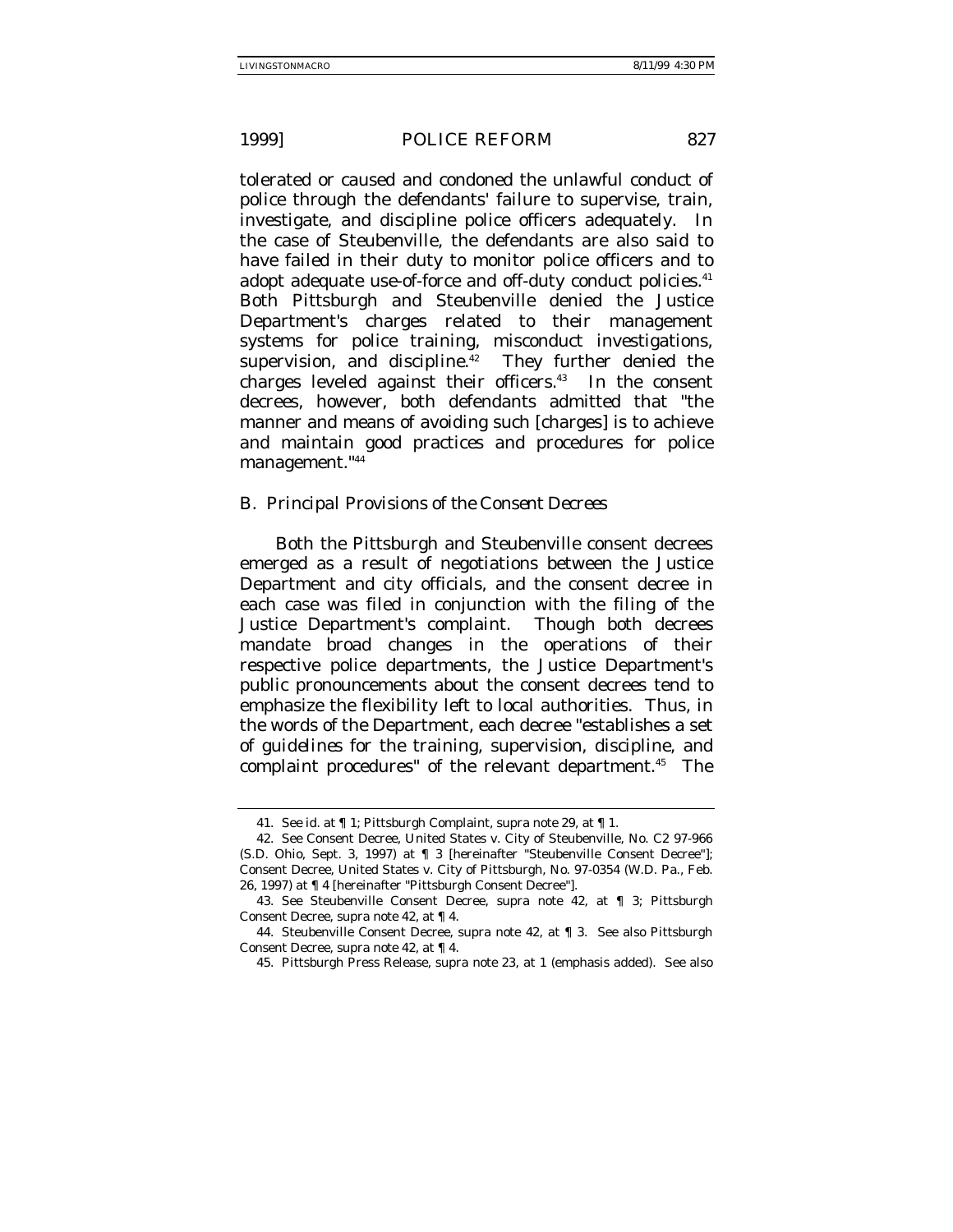decrees provide "new and enhanced measures for operating and managing [each] city's police force," but leave management itself in the hands of local officials.<sup>46</sup> Each decree provides that it will remain in force for at least five years after the date of entry and that it can be vacated only after five years have elapsed and substantial compliance has been maintained for at least two years.<sup>47</sup> Compliance is subject to monitoring by an independent auditor who reports on each defendant's compliance on a quarterly basis. $48$ 

Both decrees impose requirements in three principal areas: training; the receipt and investigation of referrals and complaints concerning improper police behavior; and the development and maintenance of an early warning system. In both cases, however, the central provisions of the decrees relate to the third of these categories. The mandated training and complaint investigation procedures, however, are not incidental to the overall reform project embodied in the decrees. These procedures, then, will be summarized first, as a prelude to discussion of the early warning system.

# 1. Police Training

Police training has been said to serve three broad purposes: to prepare officers to act appropriately in a broad spectrum of situations; to enhance productivity and effectiveness; and to foster cooperation and unity of purpose within a department.<sup>49</sup> Since the mid-1970s, every state has mandated some preservice training for police; about 85 percent of departments in cities with populations

Steubenville Press Release, supra note 20, at 1.

<sup>46.</sup> Pittsburgh Press Release, supra note 23, at 1.

<sup>47.</sup> See Steubenville Consent Decree, supra note 42, at ¶ 96; Pittsburgh Consent Decree, supra note 42, at ¶ 79.

<sup>48.</sup> See Steubenville Consent Decree, supra note 42, at ¶ 82; Pittsburgh Consent Decree, supra note 42, at ¶ 70.

<sup>49.</sup> See Comm'n on Accreditation for Law Enforcement Agencies, Standards for Law Enforcement Agencies 33-1 (1983).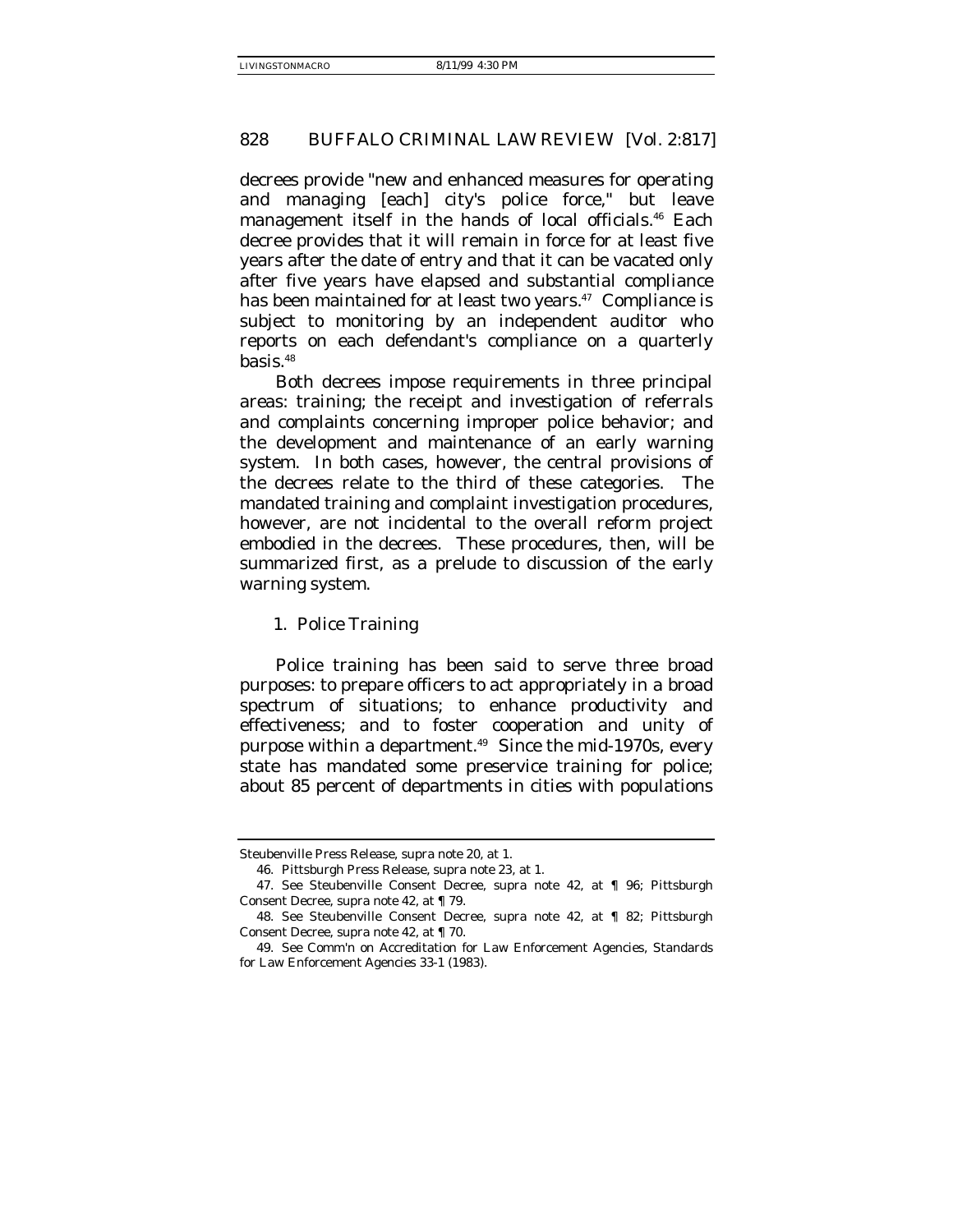of at least 250,000 operate their own academies.<sup>50</sup> Between the 1950s and the 1980s, "the average length of preservice training tripled, from about 300 hours to 1,000 hours."51 Since at least 1986, moreover, nearly two-thirds of police departments across the country have also provided for field training in which recruits are afforded "practical experience in police work under the supervision of an experienced field training officer (FTO)."52 Nationwide, police recruitment and in-service training have improved significantly over the last thirty years. $53$  The training period "is much longer, covers more subjects than before, and is usually required by state law."54 Training programs in many local departments, however, still fail to cover important subjects or to offer adequate guidance on topics within the curriculum.<sup>55</sup> And scholars are quick to point out that the effect of even exemplary training programs can still be neutralized when officers "see firsthand that the behavioral strictures in which they were schooled are routinely ignored in practice"—a situation that has been positively promoted by some police managers.<sup>56</sup>

Both the Pittsburgh and Steubenville decrees contemplate that new police officers will receive both preservice and field training and that officers will thereafter receive annual in-service training.<sup>57</sup> Generally, the decrees do not specify the content of such training. The Steubenville decree, however, goes into somewhat greater detail on aspects of its mandated training program—likely because the Steubenville Police Department provided considerably less training than the larger Pittsburgh Bureau of Police at the time their respective consent

<sup>50.</sup> See Samuel Walker, The Police in America 317 (1992).

<sup>51.</sup> Id.

<sup>52.</sup> Id. at 318.

<sup>53.</sup> See id. at 317-18.

<sup>54.</sup> Id. at 317.

<sup>55.</sup> See id. at 318-19.

<sup>56.</sup> James J. Fyfe, Training to Reduce Police-Civilian Violence, in And Justice for All 163, 164 (William A. Geller & Hans Toch, eds., 1995).

<sup>57.</sup> See Pittsburgh Consent Decree, supra note 42, at ¶¶ 33-43; Steubenville Consent Decree, supra note 42, at ¶¶ 12-13.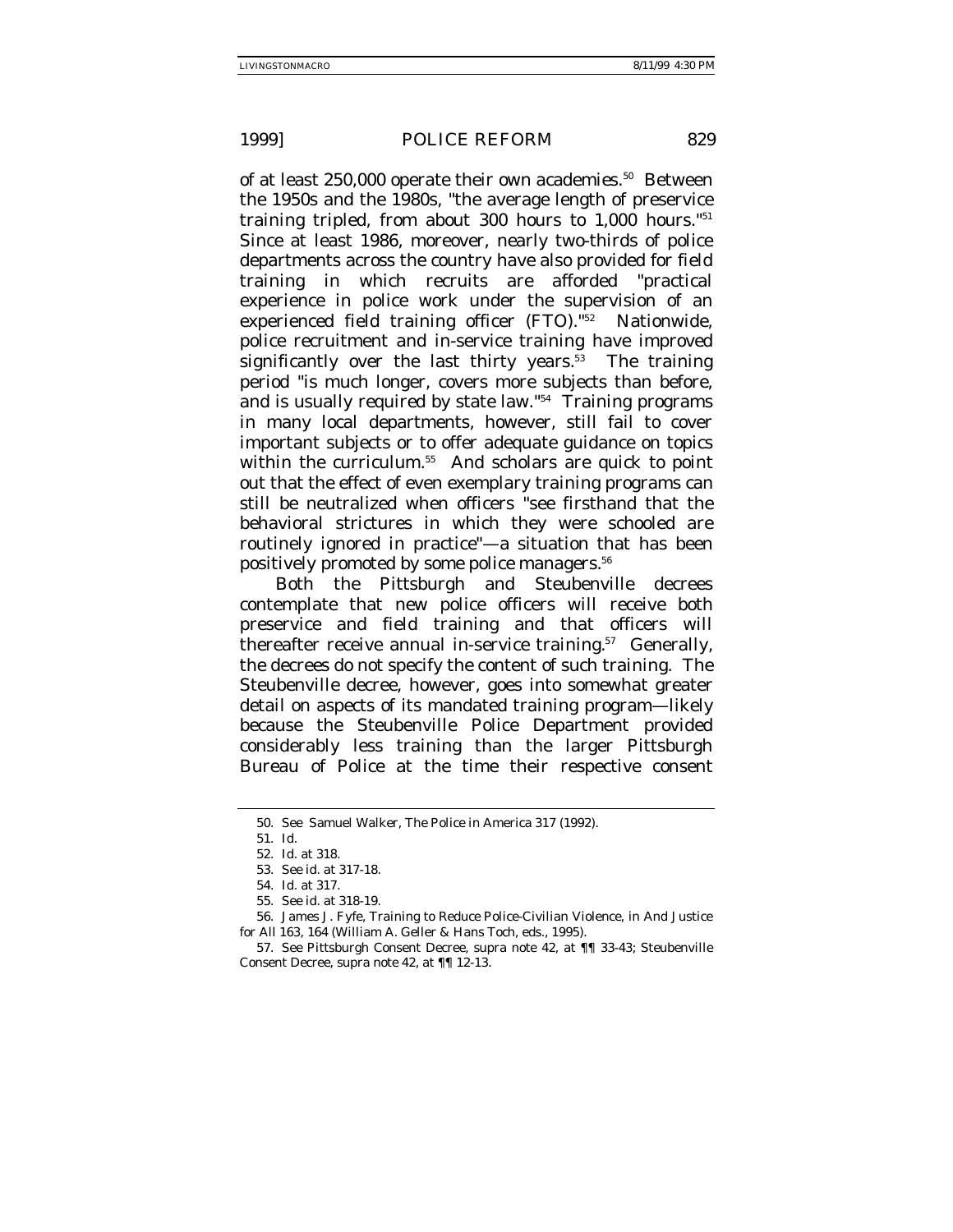decrees were negotiated. The Steubenville decree mandates the creation of a training program that includes both entry level training and at least twelve weeks of field training for probationary officers, as well as at least forty hours of annual in-service training for all officers, pre-promotion training for those advancing in rank, and annual supervisory and leadership training for all supervisors.<sup>58</sup> Both the Steubenville and Pittsburgh police must establish formal eligibility criteria for training instructors and field training officers; they must disqualify current instructors or candidates for these positions who have poor disciplinary or complaint histories.59 Instructors must "maintain, and demonstrate on a regular basis, their proficiency in their areas of instruction."60 In addition, both police departments must maintain records documenting the training of each individual officer and reflecting the reasons for any special training required as a result of a disciplinary infraction. $61$ 

The Steubenville consent decree further elaborates subjects that must be covered as part of the regular training program. The Steubenville Police Department is required to develop use-of-force policies that comply with applicable law and professional standards—policies that must be approved by the Justice Department—and then to provide annual training in use of force.<sup>62</sup> Annual in-service

<sup>58.</sup> See Steubenville Consent Decree, supra note 42, at ¶¶ 12-20. The Pittsburgh decree generally specifies discrete additions to Pittsburgh's existing training program. See Pittsburgh Consent Decree, supra note 42, at ¶¶ 33-43. It requires that senior supervisors receive annual supervisory and leadership training in command accountability, integrity, and cultural diversity. See id. at ¶ 43. Both the Steubenville and Pittsburgh defendants are required generally to monitor complaints of police misconduct "to gauge the effectiveness of training and to detect the need for new or further training." Id. at ¶ 34. See also Steubenville Consent Decree, supra note 42, at ¶ 17 (same).

<sup>59.</sup> See Steubenville Consent Decree, supra note 42, at ¶ 18; Pittsburgh Consent Decree, supra note 42, at ¶ 39.

<sup>60.</sup> Steubenville Consent Decree, supra note 42, at ¶ 19. See also Pittsburgh Consent Decree, supra note 42, at ¶ 40.

<sup>61.</sup> See Steubenville Consent Decree, supra note 42, at ¶ 20; Pittsburgh Consent Decree, supra note 42, at ¶ 41.

<sup>62.</sup> See Steubenville Consent Decree, supra note 42, at ¶¶ 14, 21. The Pittsburgh defendants are also required to develop a use-of-force policy. See Pittsburgh Consent Decree, supra note 42, at ¶ 13.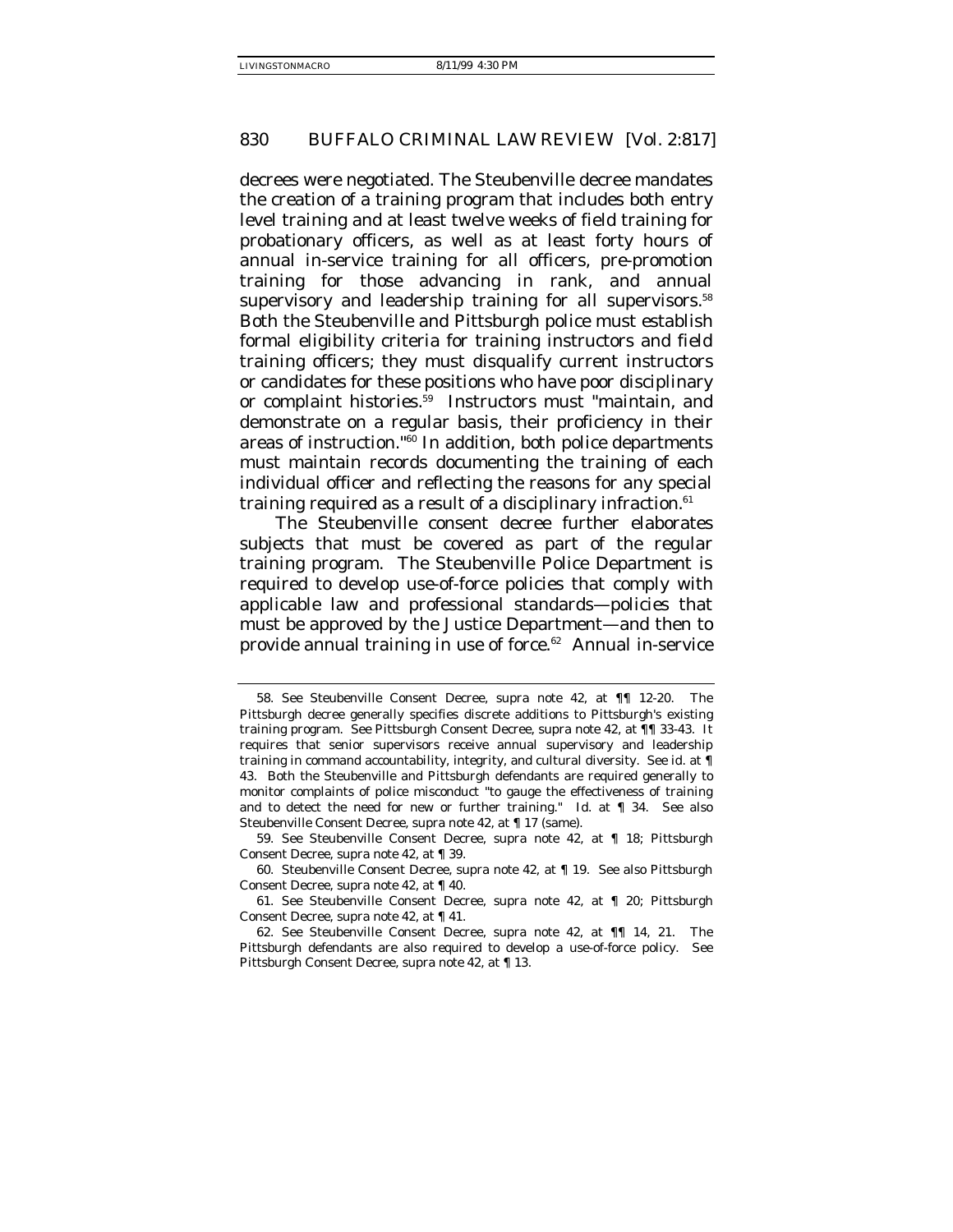training must also be provided concerning search and seizure law and response to domestic violence calls.<sup>63</sup> Hostage and barricade situations, emotionally disturbed persons, persons with mental disabilities, and vehicular pursuits must be the subjects of training at least once every two years.<sup>64</sup> The Steubenville defendants are also required to develop new policies and procedures concerning off-duty responsibilities and off-duty gun use, and then, upon their approval by the Justice Department, to train officers with respect to them.65

Both consent decrees implicitly reflect the common wisdom that police training regarding use of force should be designed to minimize not only acts of brutality, but also the incidence of unnecessary force—force that is not malicious, but "the result of ineptitude or carelessness."66 Unnecessary force frequently "begins with police intervention into relatively minor conditions that escalate into violence because of police haste and/or because officers are unable to establish communication with the people involved."67 The consent decrees require that officers be trained in the use of verbal de-escalation techniques as an alternative to the use of force. This training must specifically include "examples of situations that do not require the use of force but may be mishandled, resulting in force being used."68 The consent decrees identify one such situation—when individuals "verbally challeng[e] an officer's authority or ask[] for an officer's identifying information."69

<sup>63.</sup> See Steubenville Consent Decree, supra note 42, at ¶ 14-15.

<sup>64.</sup> See id.

<sup>65.</sup> See id. at ¶¶ 16, 21. The consent decree provides that in the first year after adoption of these new policies, as well as the others required by the decree, compliance training shall be at least 40 hours in addition to the annual training otherwise required. See id. at ¶ 16.

<sup>66.</sup> See Fyfe, supra note 56, at 163 (drawing distinction between brutality and unnecessary force).

<sup>67.</sup> Id. at 165.

<sup>68.</sup> Steubenville Consent Decree, supra note 42, at ¶ 14. See also Pittsburgh Consent Decree, supra note 42, at ¶ 35.

<sup>69.</sup> Steubenville Consent Decree, supra note 42, at ¶ 14. See also Pittsburgh Consent Decree, supra note 42, at ¶ 35.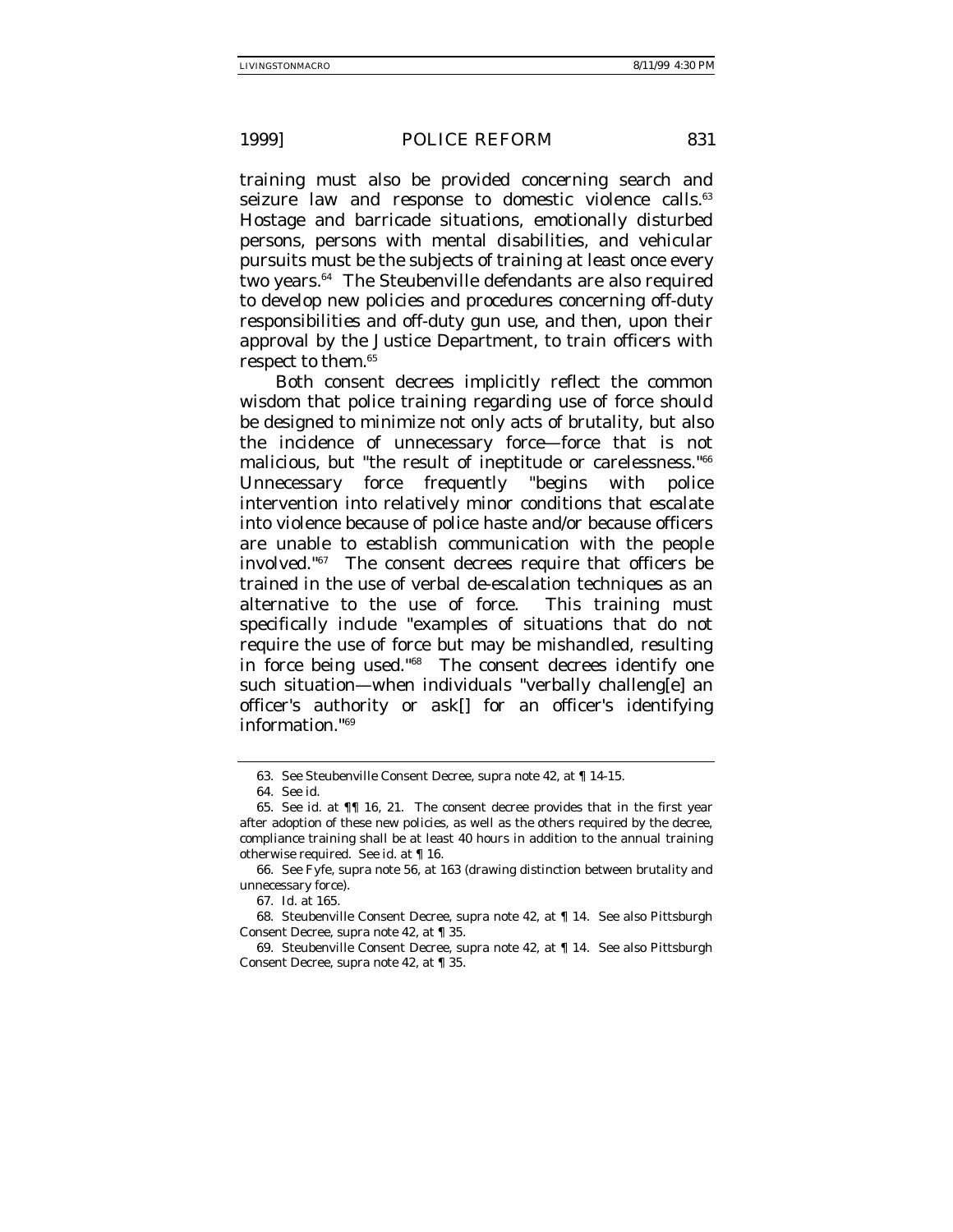There are additional provisions related to promoting among police both an appreciation for diversity in the communities they serve and an awareness of ethical standards within policing. Entry and annual in-service training in cultural diversity is required in both departments—training that must include, at a minimum, instruction "on how to relate to persons from different racial, ethnic, and religious groups, and persons of the opposite sex."70 Both the Pittsburgh and Steubenville defendants must further "provide training in communications skills and avoiding improper racial, ethnic, and sexual communications."71 Integrity and ethics training is further mandated both for recruits and annually for all other officers—training that "shall cover the duties of truthfulness and reporting misconduct by fellow officers, the importance of avoiding misconduct, and professionalism."72 The Pittsburgh Bureau of Police is required to place integrity and ethics training, along with cultural diversity training and training in verbal deescalation techniques, at the start of its academy curriculum. Training in these three subjects is thereafter to be used "as a foundation for all other [academy] classes."73

2. Receipt and Investigation of Referrals and Complaints

Police scholars have long recognized that no matter how exceptional training may be, "[c]ontinued compliance with formal policies depends on the enforcement of

<sup>70.</sup> Pittsburgh Consent Decree, supra note 42, at ¶ 33. See also Steubenville Consent Decree, supra note 42, at ¶ 14. The Pittsburgh Bureau of Police provided such training prior to the entry of the consent decree and is simply required to continue it. See Pittsburgh Consent Decree, supra note 42, at ¶ 33.

<sup>71.</sup> Steubenville Consent Decree, supra note 42, at ¶ 14. See also Pittsburgh Consent Decree, supra note 42, at ¶ 33.

<sup>72.</sup> Pittsburgh Consent Decree, supra note 42, at ¶¶ 36-37. See also Steubenville Consent Decree, supra note 42, at ¶ 14.

<sup>73.</sup> Pittsburgh Consent Decree, supra note 42, at ¶ 36.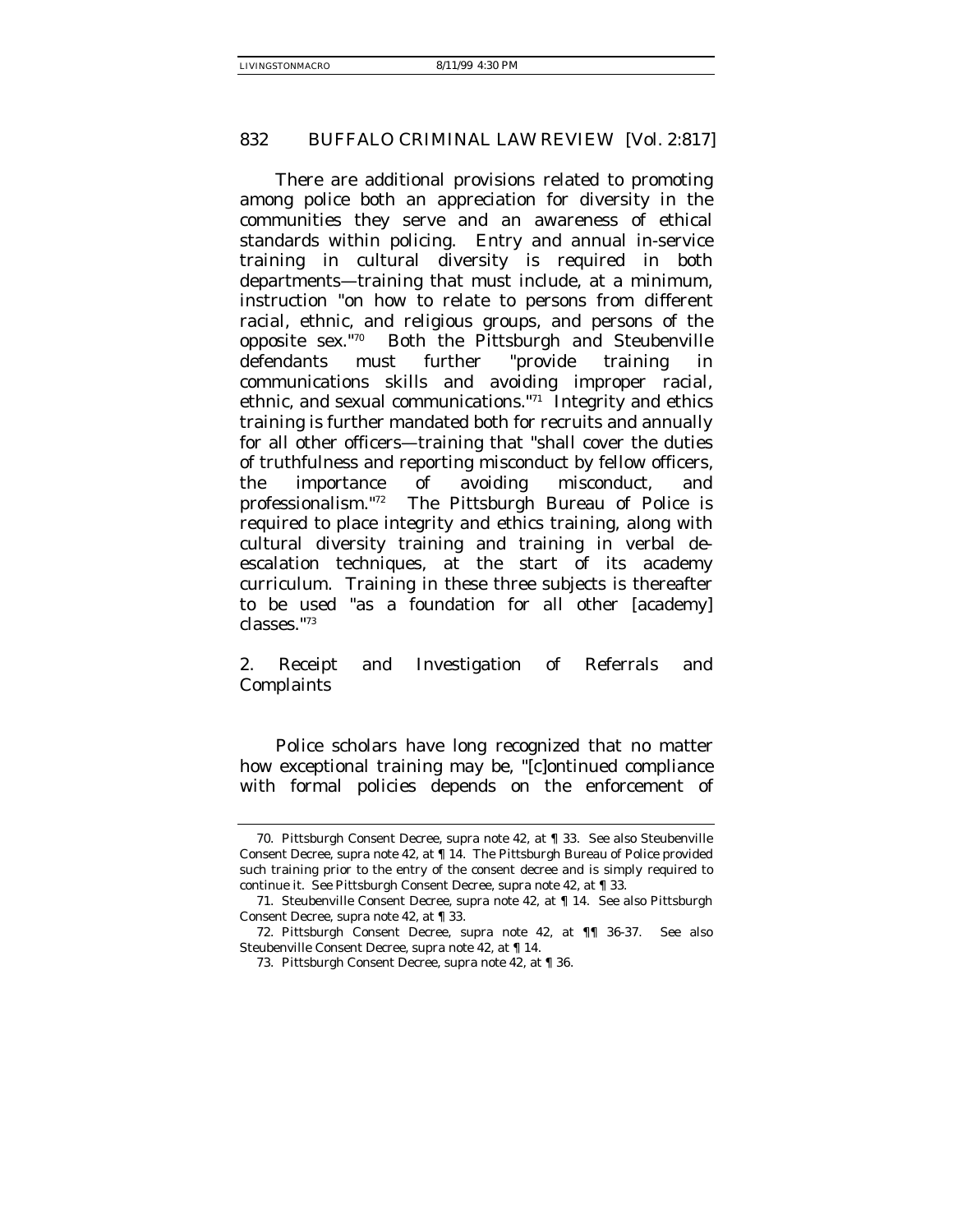meaningful discipline by [police] department[s]."74 Referrals from within a police department regarding allegations of misfeasance, malfeasance, and nonfeasance must be adequately investigated to ensure that discipline is appropriately imposed.75 Civilian complaints, too, must be carefully assessed to help ensure compliance with policies and procedures.76 To this end, both the Pittsburgh and Steubenville decrees contain provisions related to the receipt and investigation of referrals and complaints about improper police conduct. The Pittsburgh decree contemplates that such matters will be investigated by Pittsburgh's Office of Municipal Investigations (OMI), the city agency historically charged with this task, and staffed with both civilian and police investigators.<sup>77</sup> The Steubenville decree mandates the creation of an internal affairs unit within the Police Department to discharge this responsibility.78 Though the decrees differ somewhat in their specifics, they provide similar standards for the receipt of referrals and citizen complaints, as well as their subsequent investigation and disposition.

First, several provisions in both consent decrees seek to ensure the proper referral of matters warranting investigation. Police supervisors in Pittsburgh, for instance, are required to refer to OMI all incidents in which a review of reports involving uses of force or searches and seizures reasonably indicates a possible violation of departmental policies.79 OMI is required to investigate

<sup>74.</sup> Samuel Walker, Taming the System 32 (1993).

<sup>75.</sup> See Comm'n on Accreditation for Law Enforcement Agencies, Standards for Law Enforcement Agencies (April 1994), Standard 52 at 52-1 (discussing the internal affairs function).

<sup>76.</sup> See Police Executive Research Forum, Police Agency Handling of Officer Misconduct: A Model Policy Statement (1981).

<sup>77.</sup> See Pittsburgh Consent Decree, supra note 42, at ¶¶ 44-69. In the months after Pittsburgh's consent decree was filed, the Pittsburgh City Council overwhelmingly approved the creation of an independent civilian review board to investigate complaints against police officers. The new civilian agency has concurrent jurisdiction with OMI. See John M. R. Bull & Johnna A. Pro, Police Board Created, Pittsburgh Post-Gazette, Aug. 5, 1997, at A1.

<sup>78.</sup> See Steubenville Consent Decree, supra note 42, at ¶¶ 28-63.

<sup>79.</sup> See Pittsburgh Consent Decree, supra note 42, at ¶¶ 18, 19. The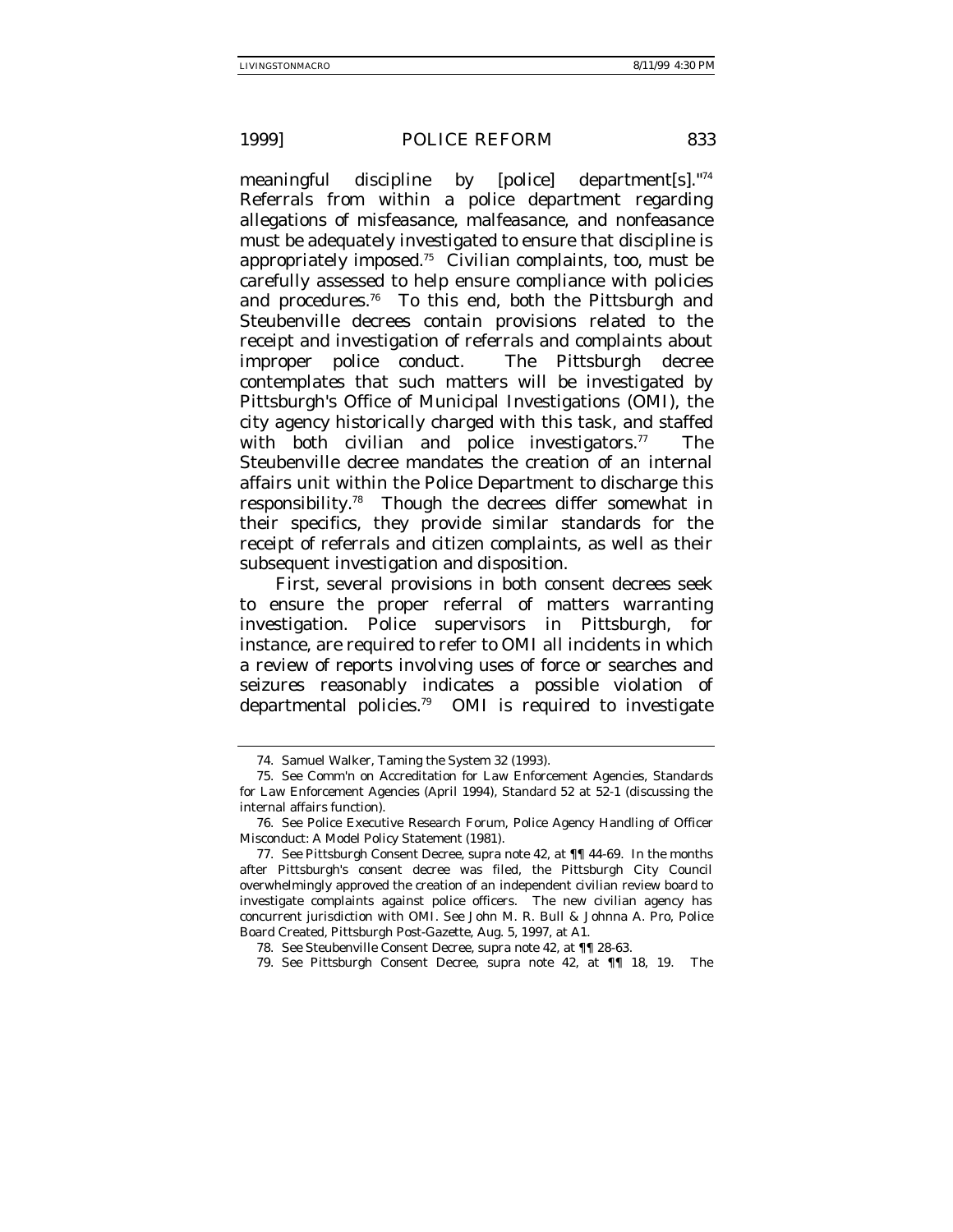these incidents, as well as all incidents involving strip searches, body cavity searches, or specified uses of force or searches or seizures that result in serious injury.<sup>80</sup> When officers are arrested, criminally charged, or named as parties in civil suits involving allegations of untruthfulness, physical force, racial bias, or domestic violence, OMI must make findings with regard to the underlying incidents that resulted in such litigation whenever the litigation itself does not end in a finding that the officers are guilty or liable.<sup>81</sup> OMI is further required to monitor all criminal cases involving allegations that Pittsburgh officers made improper arrests or conducted unlawful searches and seizures. Officers determined by a court to have made a false arrest or to have conducted an improper search or seizure must be "disciplined, retrained, counseled, transferred, or reassigned, as the circumstances warrant."82

Numerous police observers have noted that in police departments across the country, civilian complainants are

Steubenville decree contains similar provisions regarding referrals to the internal affairs unit. See Steubenville Consent Decree, supra note 42, at ¶ 23, 25, 27.

<sup>80.</sup> See Pittsburgh Consent Decree, supra note 42, at ¶¶ 18, 19, 60. With regard to strip searches, the Pittsburgh decree further specifies that such searches shall be conducted "in compliance with applicable law and current professional standards." Id. at ¶ 14. Such searches must be authorized by a supervisor and performed by officers with special training. They must be undertaken "in conformance with hygienic procedures and practices, in a room specially designated for strip searches, by the fewest number of personnel necessary all of whom must be of the same sex as the person searched, and under conditions that provide privacy from all but those authorized to conduct the search." Id. Field strip searches are permitted only in exigent circumstances in which lives may be at risk, and only then "in privacy with the explicit approval of a supervisor or senior supervisor." Id.

<sup>81.</sup> See id. at ¶ 26. When Pittsburgh officers are found guilty or liable by a court or jury in connection with such incidents, the consent decree requires that they be appropriately disciplined. Id. The Steubenville decree similarly requires an internal affairs investigation into the underlying incidents that have resulted in criminal arrests or charges against an officer, or the filing of a civil suit involving allegations that an officer has engaged in acts of untruthfulness, physical force, racial bias, domestic violence, or misconduct in the performance of his official duties. See Steubenville Consent Decree, supra note 42, at ¶ 65.

<sup>82.</sup> See Pittsburgh Consent Decree, supra note 42, at ¶ 27. The Steubenville decree contains similar provisions. See Steubenville Consent Decree, supra note 42, at ¶¶ 65, 68-69.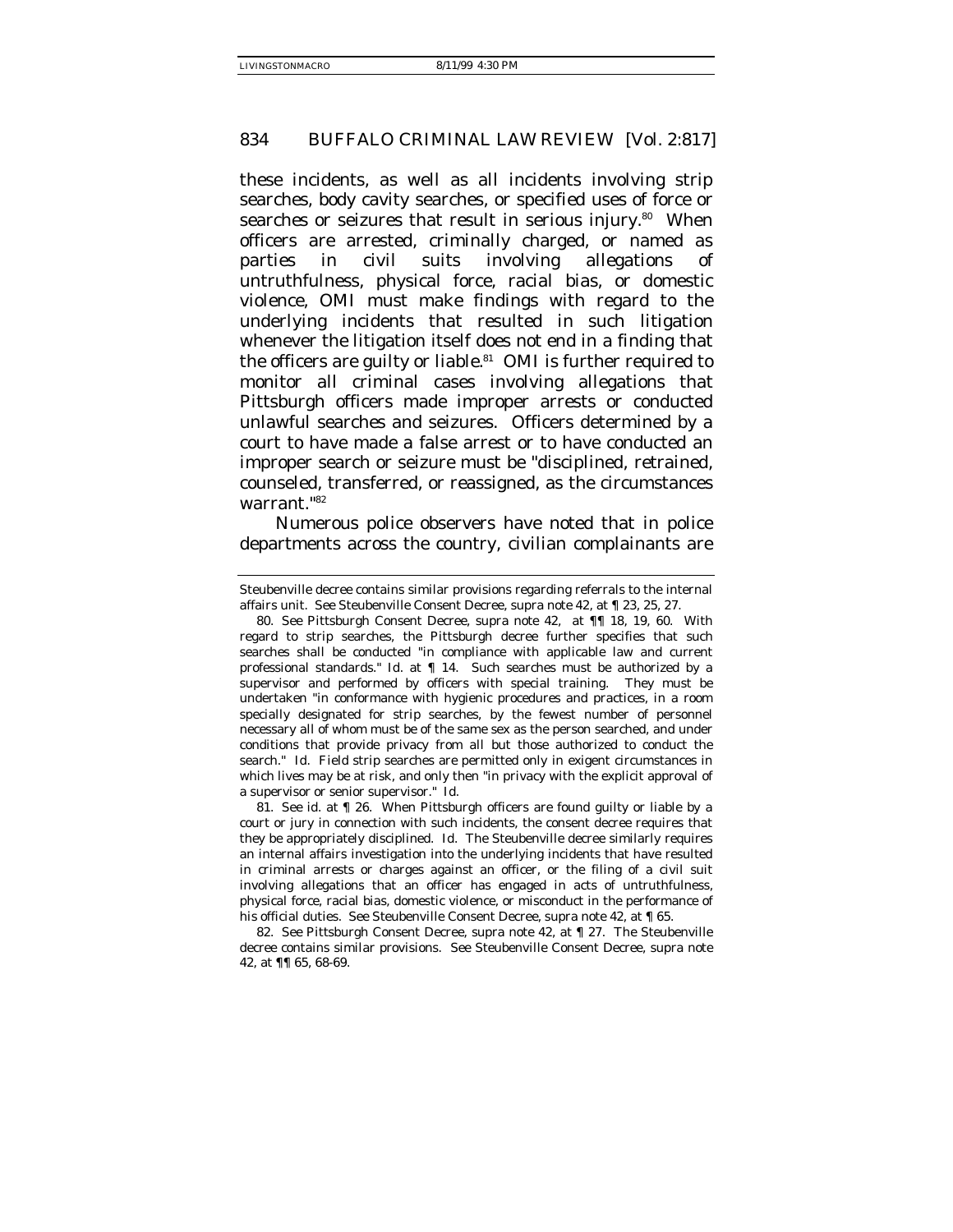often treated so as actively to discourage the filing of complaints.83 Both the Pittsburgh and Steubenville consent decrees contain a number of provisions designed to ensure that such complaints can be easily filed. First, the decrees provide that neither Pittsburgh's OMI nor Steubenville's police can refuse to accept a complaint.<sup>84</sup> Further, civilians must be permitted to initiate and pursue a complaint against an officer either in person, by telephone, mail, or facsimile transmission—and without ever going to a police facility.85 Anonymous and third-party complaints, moreover, must be accepted and investigated.<sup>86</sup> Both decrees require periodic public meetings to inform the public about the procedures for filing civilian complaints.<sup>87</sup> In Pittsburgh, OMI must use television to inform residents about OMI's function and must also locate its offices near public transportation and in a space separate from any building occupied by police personnel.<sup>88</sup> In both Pittsburgh and Steubenville, the defendants must make pamphlets describing the complaint process available at various locations around the respective cities.<sup>89</sup>

Both decrees have several provisions designed to ensure that both disciplinary referrals and civilian complaints are adequately investigated. The decrees provide that all interviews of complainants, involved officers, and witnesses must be tape-recorded and

88. See Pittsburgh Consent Decree, supra note 42, at ¶¶ 32, 50.

<sup>83.</sup> See, e.g., Walker, supra note 13, at 10.

<sup>84.</sup> See Pittsburgh Consent Decree, supra note 42, at ¶ 53; Steubenville Consent Decree, supra note 42, at ¶ 33.

<sup>85.</sup> See Steubenville Consent Decree, supra note 42, at ¶¶ 35, 38; Pittsburgh Consent Decree, supra note 42, at ¶ 47, 51.

<sup>86.</sup> See Steubenville Consent Decree, supra note 42, at ¶ 48; Pittsburgh Consent Decree, supra note 42, at ¶ 36.

<sup>87.</sup> See Steubenville Consent Decree, supra note 42, at ¶ 38; Pittsburgh Consent Decree, supra note 42, at ¶ 51. The Pittsburgh decree further requires the City to hold quarterly open meetings, rotating among different geographic subdivisions, to educate the public about proper police functions and police misconduct, including excessive use of force and improper searches and seizures. See Pittsburgh Consent Decree, supra note 42, at ¶ 51.

<sup>89.</sup> See id. See also Steubenville Consent Decree, supra note 42, at ¶ 38 (requiring that complaint forms and pamphlets describing the complaint process be available at several non-police locations around Steubenville).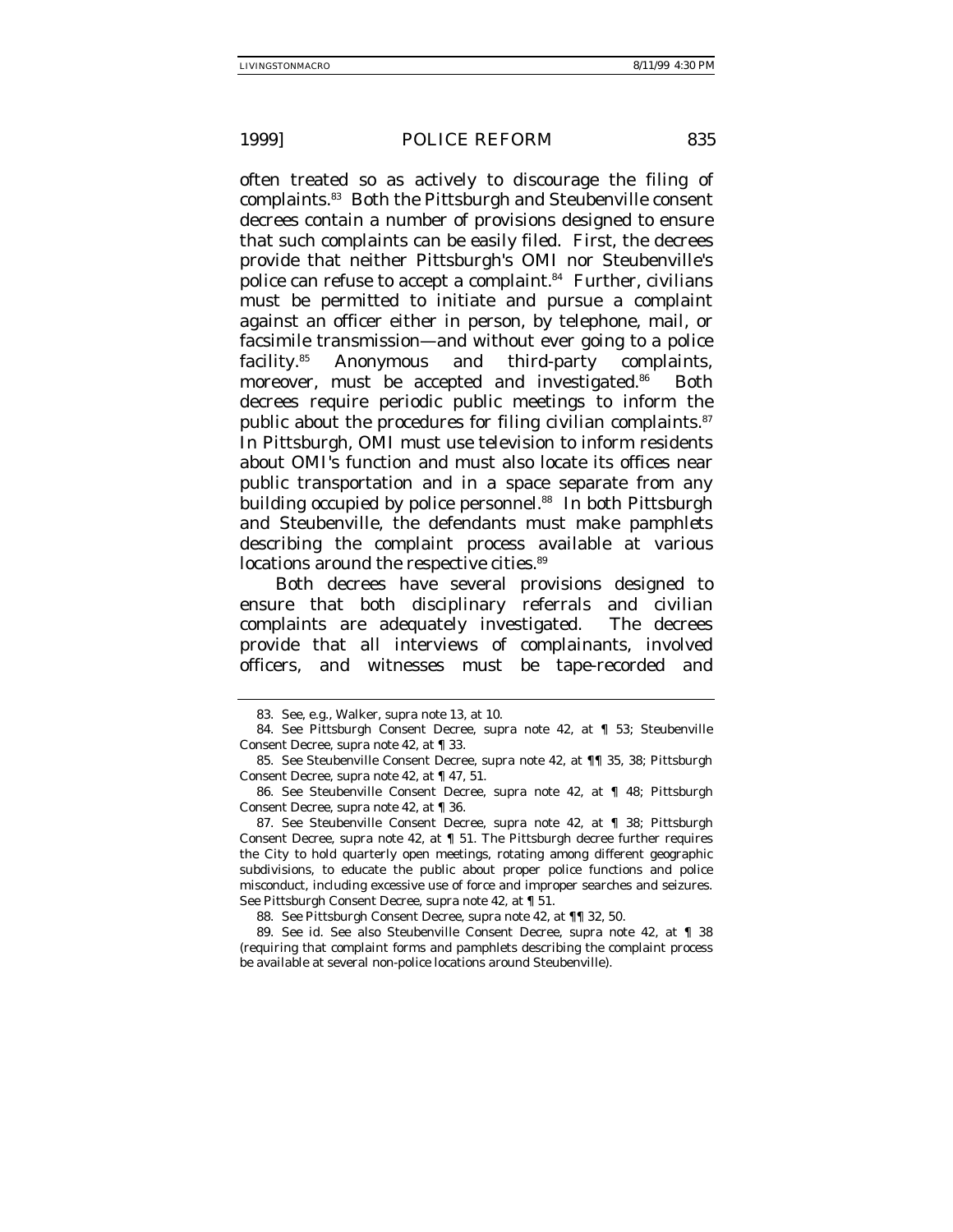transcribed.90 Investigators are required to accommodate complainants and witnesses unable or unwilling to be interviewed during normal business hours or at investigators' offices.91 Investigators are further required to "aggressively collect all appropriate evidence to document each incident of potential misconduct . . . including medical records and photographs of injuries."92 They must canvass the scene of an incident for witnesses as soon as possible after receiving a complaint, at least when such a canvass "could reasonably yield additional information" necessary to conduct a complete investigation.93 Supervisors present at the scene of an incident that resulted in an investigation must also be interviewed and are "required to detail their handling of the situation during and after the alleged incident and their observations of the complainant (if any) and officers."94 Finally, with regard to the disposition of complaints, both consent decrees specify that "[t]here shall be no automatic preference of an officer's statement over a complainant's statement."95

At the conclusion of a misconduct investigation, investigators must prepare a report describing, among other things, the alleged misconduct, any other misconduct identified during the course of the investigation, the evidence gathered during the investigation, the accused officer's history with regard to prior misconduct allegations, and the investigator's findings with respect to all potential

94. See Steubenville Consent Decree, supra note 42, at ¶ 47. See also Pittsburgh Consent Decree, supra note 42, at ¶ 59.

<sup>90.</sup> See Steubenville Consent Decree, supra note 42, at ¶ 44; Pittsburgh Consent Decree, supra note 42, at ¶ 56. If a complainant or witness refuses to be tape-recorded, investigators must prepare a written narrative of the statement. See id.; Steubenville Consent Decree, supra note 42, at ¶ 44.

<sup>91.</sup> See Steubenville Consent Decree, supra note 42, at ¶ 43; Pittsburgh Consent Decree, supra note 42, at ¶ 55.

<sup>92.</sup> Pittsburgh Consent Decree, supra note 42, at ¶ 61. See also Steubenville Consent Decree, supra note 42, at ¶ 49.

<sup>93.</sup> Pittsburgh Consent Decree, supra note 42, at ¶ 59. See also Steubenville Consent Decree, supra note 42, at ¶ 48.

<sup>95.</sup> Steubenville Consent Decree, supra note 42, at ¶ 52; Pittsburgh Consent Decree, supra note 42, at ¶ 66.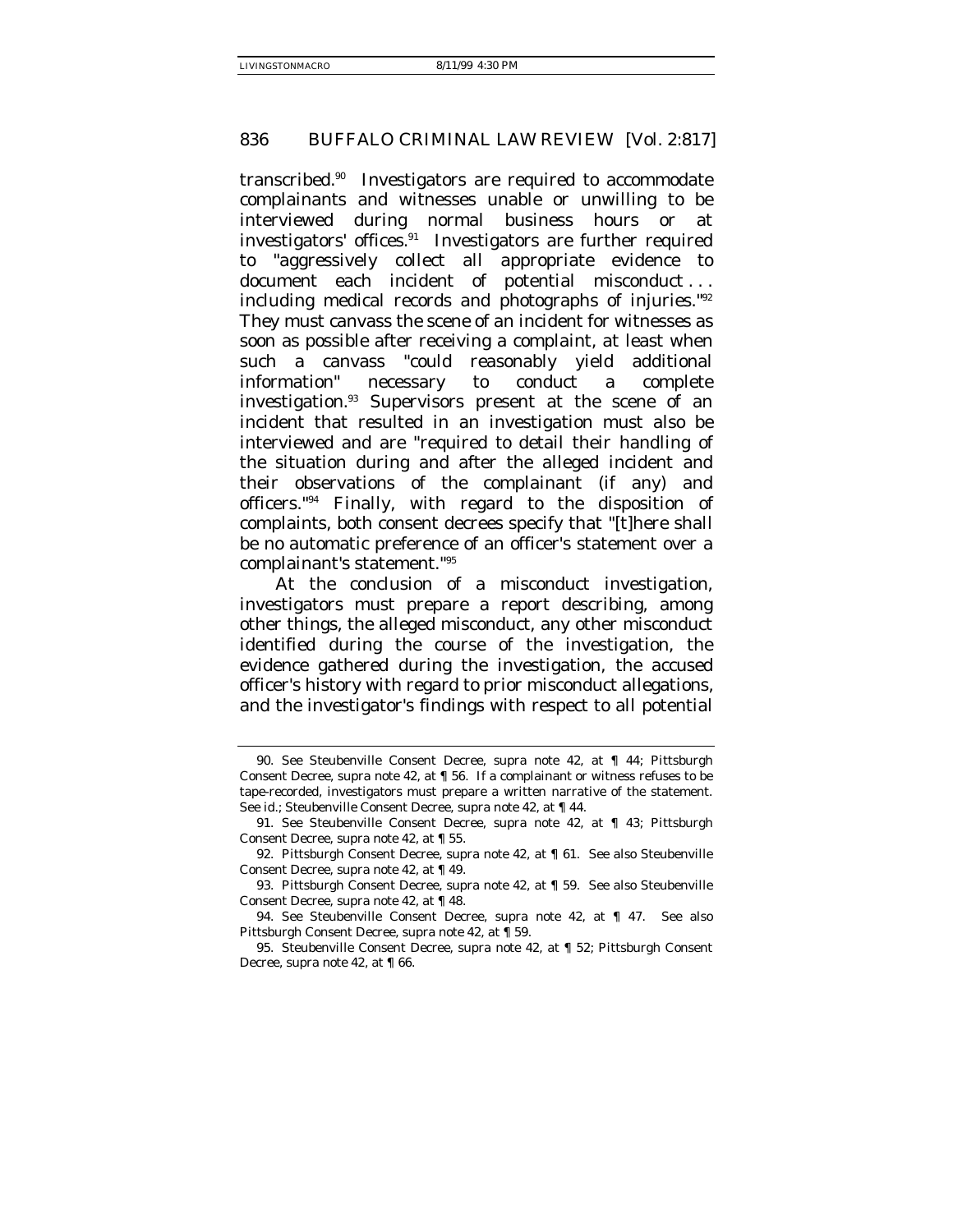misconduct.96 Credibility determinations must be explained in writing. Investigators must consider the officer's prior history of civilian complaints (whether or not sustained) and his disciplinary record in making credibility calls. A complainant's history for crimes involving untruthfulness must also be taken into account.<sup>97</sup>

The Steubenville consent decree specifies that the internal affairs investigator is to determine in each case whether a misconduct allegation is: "sustained," based on a preponderance of the evidence showing that inappropriate behavior occurred; "unfounded," based on a preponderance showing that the alleged misconduct did not occur; "not resolved," when there is insufficient evidence to decide what happened; or "exonerated," when the conduct referred for investigation occurred, but did not violate police department policy.98 In Steubenville, the investigative file is thereafter to be provided to the Chief of Police who may require further investigation but who ultimately must report, in writing, both his agreement or disagreement with the investigator's findings and the final disposition of the allegations. Investigative files are then reviewed by the City Manager who is responsible for ensuring that the Chief of Police appropriately carries out his oversight responsibilities.99 Whenever the final disposition of an internal affairs investigation is "sustained," the City of Steubenville is required to impose appropriate discipline and supervision on the officer.<sup>100</sup>

The Pittsburgh consent decree goes into somewhat less detail with regard to the findings to be made by OMI investigators because OMI already had procedures related to such findings at the time the Justice Department's complaint was filed.101 The Pittsburgh consent decree does

<sup>96.</sup> See Steubenville Consent Decree, supra note 42, at ¶ 54; Pittsburgh Consent Decree, supra note 42, at ¶ 63.

<sup>97.</sup> See Steubenville Consent Decree, supra note 42, at ¶ 52; Pittsburgh Consent Decree, supra note 42, at ¶ 66.

<sup>98.</sup> See Steubenville Consent Decree, supra note 42, at ¶ 51.

<sup>99.</sup> See id. at ¶¶ 55-57.

<sup>100.</sup> See id. at ¶ 69.

<sup>101.</sup> The consent decree does require OMI to change the classification of "not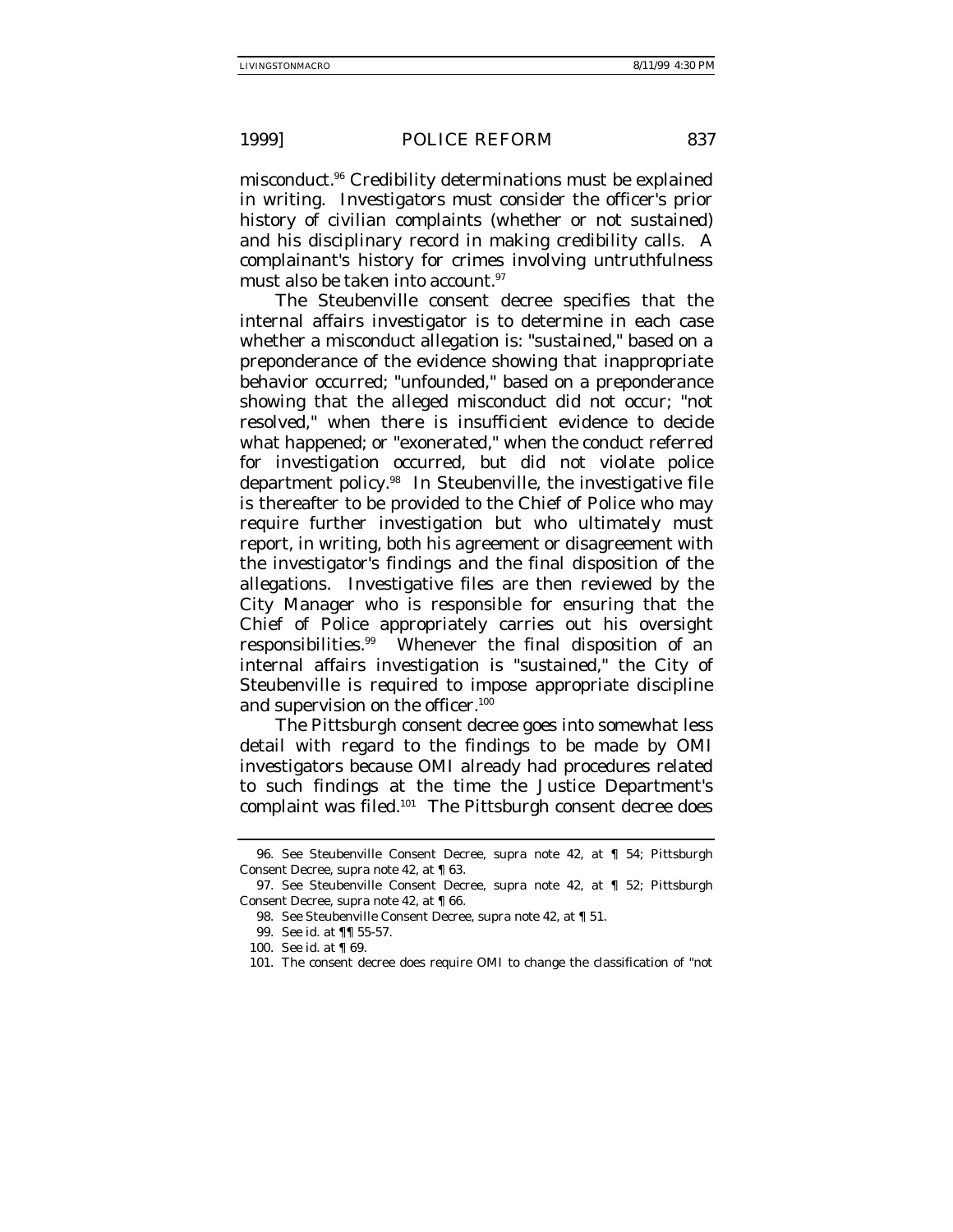provide that when a complaint is ultimately sustained, appropriate discipline must be promptly imposed based on the nature of the infraction and the officer's prior record. "Except where the discipline is termination, remedial training or counseling shall also be imposed on each officer against whom a complaint is sustained."102

## 3. Early Warning System

The maintenance of a fair and open procedure for investigating and disciplining officers who have engaged in acts of misconduct is important. At the same time, police scholars have long agreed that it is a serious mistake to view police accountability exclusively "in terms of identifying and taking action against wrongdoing."103 The aspiration of police managers should be to identify those officers who are engaged in problematic behavior before this behavior has resulted in clear violations of law or policy. Supervisors can then assist officers in changing their practices.104 Simple mistakes "should routinely evoke coaching, consideration of options, training, and other such control options."105 Discipline is appropriate in the face of true incompetence or irresponsibility.106 The "low visibility" of much police work, however, has traditionally been viewed as a serious obstacle to realization of any scheme for such enlightened police management.<sup>107</sup>

The Pittsburgh and Steubenville decrees seek to overcome the problem posed by diffuse police action by

sustained," when there is insufficient evidence to decide what happened in a given investigation, to "not resolved." See Pittsburgh Consent Decree, supra note 42, at ¶ 68.

<sup>102.</sup> Id. at ¶ 21.

<sup>103.</sup> Herman Goldstein, Policing a Free Society 159 (1977).

<sup>104.</sup> See id. at 171.

<sup>105.</sup> See George Kelling et. al, Police Accountability and Community Policing, Persp. on Policing (Nat'l Inst. of Justice, U.S. Dep't of Justice, Washington, D.C.), Nov. 1988, at 6.

<sup>106.</sup> See id.

<sup>107.</sup> See Mastrofski, supra note 12, at 60 (noting "fundamental structure of the supervisor-to-officer relationship" and difficulty in obtaining resources for intensive on-scene observation of police at work).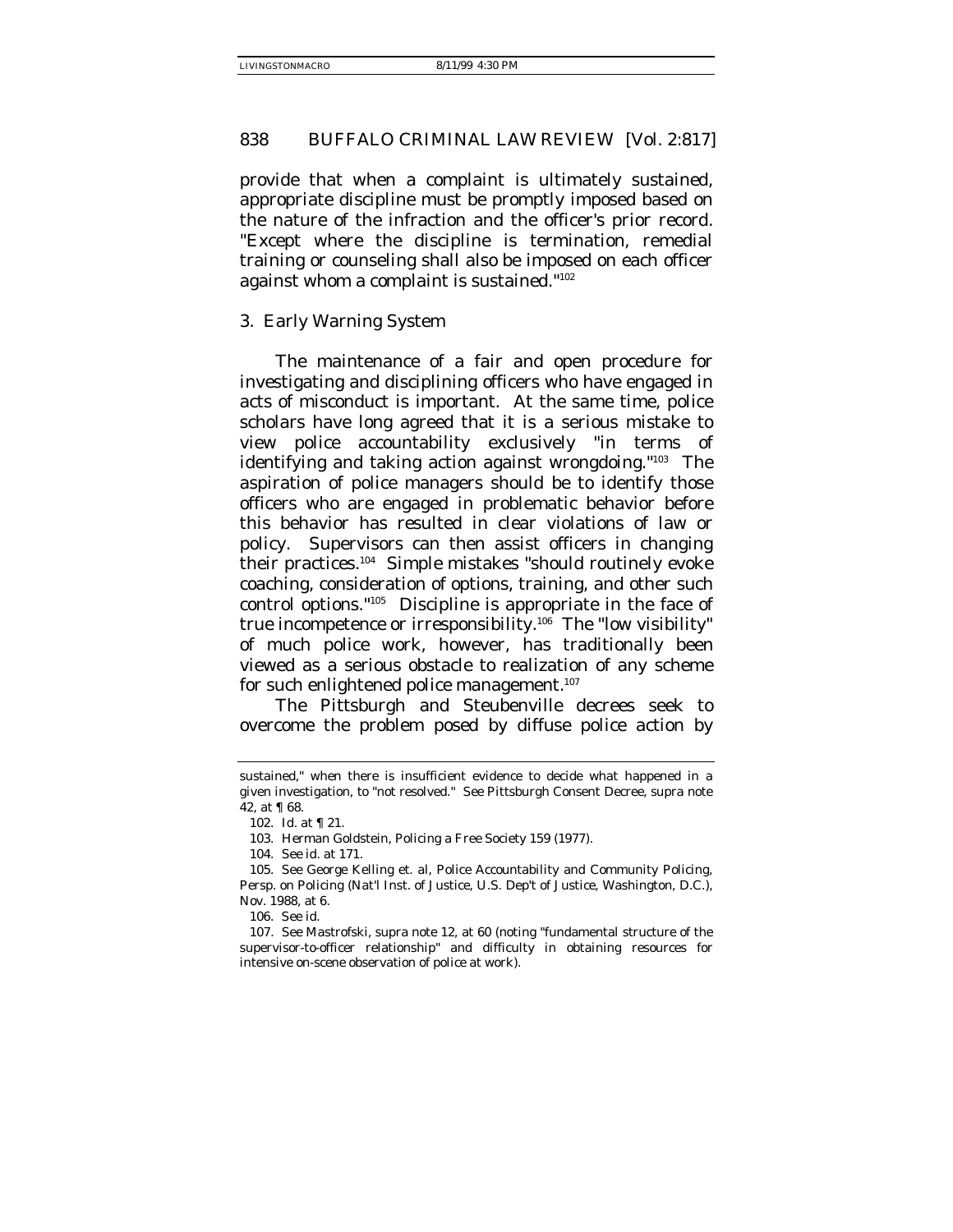mandating a monitoring program—by requiring each police department to acquire and to retain detailed information about the activities of each of its officers, and then to use this information in supervising the rank and file. In the Pittsburgh decree, the defendants are specifically required to put in place an "early warning system"—a database in which detailed information about individual officers can be maintained and easily accessed.<sup>108</sup> The Steubenville consent decree does not require the installation of an automated early warning system, but does mandate a similar monitoring regime.<sup>109</sup> In both cases, the monitoring program requires all police officers to maintain records with regard to specified police actions. The decrees then specify how these records, along with other information about each officer, must be maintained within the police department and used in supervision.

The Pittsburgh decree is illustrative. In Pittsburgh, the consent decree requires that the Pittsburgh Bureau of Police maintain an automated early warning system that includes with regard to each Pittsburgh police officer: a textual description of all citizen complaints lodged against him; an account of any shootings involving the officer; a list of all commendations or disciplinary actions; a detailed description of all criminal investigations of possible officer misconduct; and a description of civil or administrative claims filed against the City of Pittsburgh, the Bureau of Police, or its officers arising from the officer's activities.<sup>110</sup> The database must also contain a description of any civil suits in which the officer is a named party and which involve allegations of untruthfulness, physical force, racial bias, or domestic violence.<sup>111</sup> It must detail the officer's training, any mandatory counseling afforded to him, and the status of any administrative appeals or grievances in which he might be involved.<sup>112</sup>

<sup>108.</sup> See Pittsburgh Consent Decree, supra note 42, at ¶ 12.

<sup>109.</sup> See Steubenville Consent Decree, supra note 42, at ¶¶ 22-27, 64-77.

<sup>110.</sup> See Pittsburgh Consent Decree, supra note 42, at ¶ 12.

<sup>111.</sup> See id.

<sup>112.</sup> See id.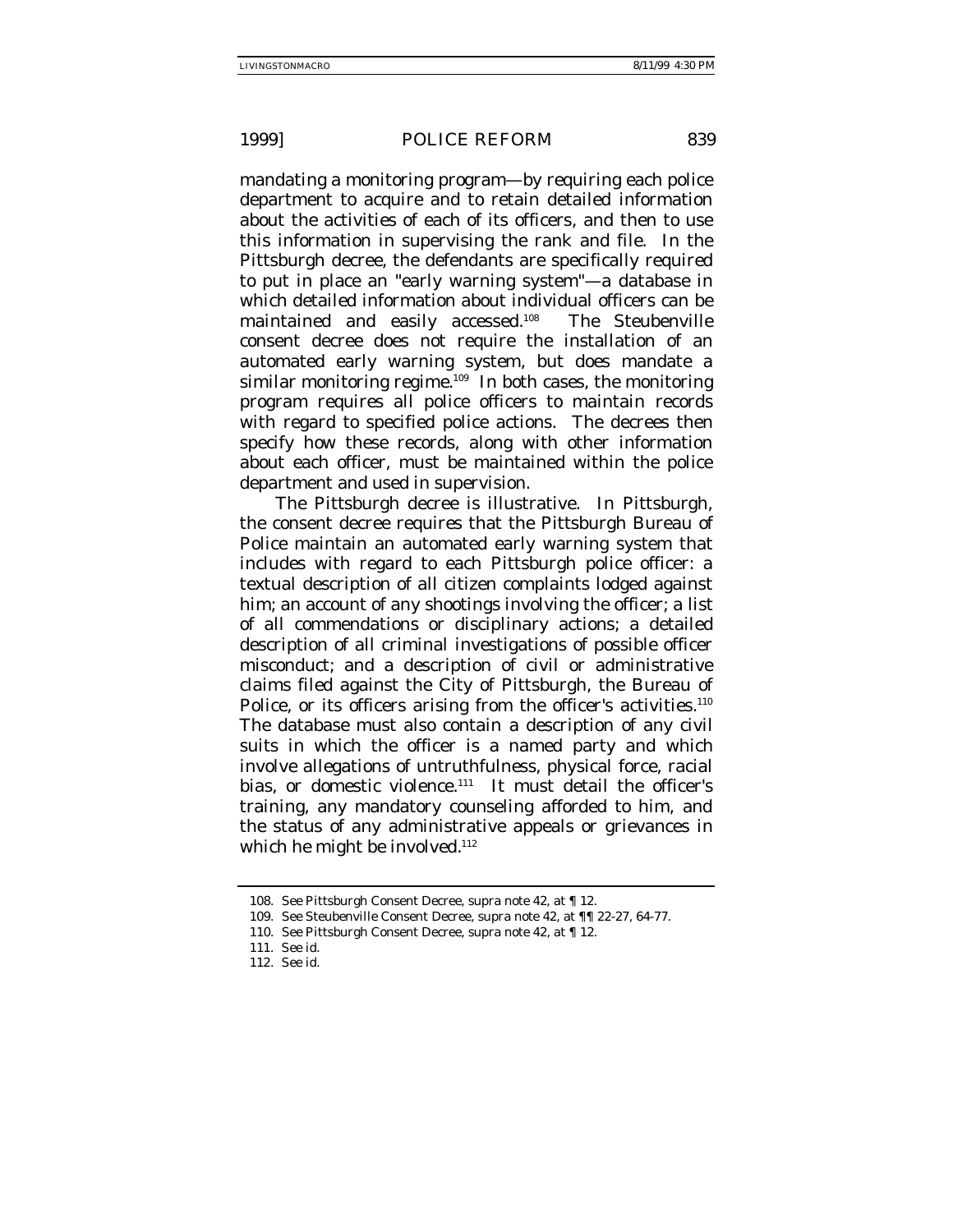Next, the system must include a wealth of information about everyday police actions. It must reflect all arrests made by each individual Pittsburgh officer, including the location of the arrest, the race of each arrestee, and the relevant laws cited as the basis for arrest.<sup>113</sup> In addition, officers must prepare a report whenever they use force, conduct a warrantless search (excluding searches incident to arrest and frisks), perform strip or body cavity searches, or seize property without a warrant.<sup>114</sup> These reports, too, must be maintained in the database.<sup>115</sup> They must include, among other information, the officer's name and badge number, a description of the incident, and an account of injuries or relevant medical or hospital data. They must contain the name, race, and gender of all persons involved in a use of force or search and seizure, as well as the names and contact information for all witnesses.<sup>116</sup> Similarly, officers must record each traffic stop that they undertake detailing the race and gender of the individual stopped and the approximate time and location. $117$  These reports must reflect whether the stop involved a pat-down search, whether any weapons, contraband, or evidence was found during any search, and whether the individual involved was cited or arrested and, if so, for what offense.<sup>118</sup> These reports, too, must be included in the early warning

<sup>113.</sup> See id.

<sup>114.</sup> See id. at ¶ 15. Steubenville police must prepare a written report any time force is used against an individual; an officer engages in a vehicular pursuit; a firearm is discharged, except at a firing range; a person in custody or being taken into custody receives a serious injury; or any officer is injured in the line of duty. See Steubenville Consent Decree, supra note 42, at ¶ 22. Written reports are also required whenever an officer performs a warrantless search (excluding searches incident to arrest and frisks), seizes property without warrant, or conducts either a traffic stop or a Terry stop. See id. at ¶ 24. Arrest reports must be prepared for: arrests in which officers are the only complainants; possessory arrests not stemming from a search for another offense or a warrant search, and not made pursuant to an arrest warrant; and arrests on charges of obstruction of justice, resisting arrest, assault on an officer, disorderly conduct, public intoxication, and the like. See id. at ¶ 27.

<sup>115.</sup> See Pittsburgh Consent Decree, supra note 42, at ¶ 12.

<sup>116.</sup> See id. at ¶ 15.

<sup>117.</sup> See id. at ¶ 16.

<sup>118.</sup> See id.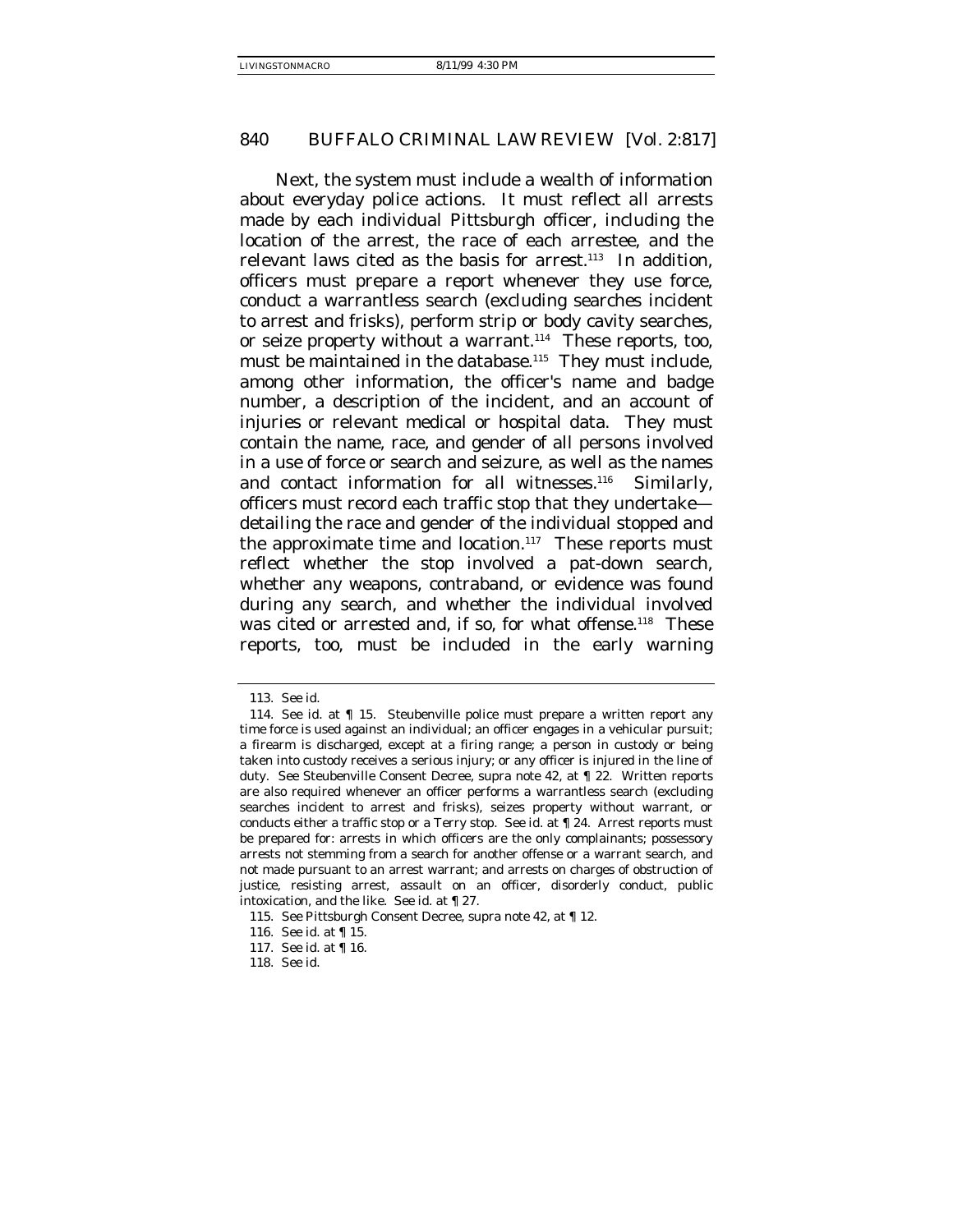system.<sup>119</sup>

The system must have the capacity to retrieve information by individual officer, squad, zone, shift, or special unit.<sup>120</sup> It must also have the ability to access information about arrests in order to determine the number of times a particular officer or group of officers has filed discretionary charges of resisting arrest, disorderly conduct, public intoxication, or interfering with the administration of justice.<sup>121</sup> Data regarding an officer must be maintained in the automated early warning system during that officer's employment and for three years thereafter. It must then be archived.<sup>122</sup> The City is also required to develop a protocol specifying quality assurance checks of the information maintained in the system.123

The Pittsburgh consent decree next requires the City to develop a written protocol governing the review of this information and its use in management. This protocol must specify both the type of incident and number per officer that mandates review by supervisors. Appropriate follow-up actions must be detailed.<sup>124</sup> The consent decree specifically provides that use of force and search and seizure reports must be reviewed within an officer's chain of command within one week of the events recounted in the reports and must thereafter be referred to OMI for investigation where appropriate.125 Complaints of racial bias must be reviewed within a week of the completion of their investigation by OMI.<sup>126</sup> Senior supervisors must also analyze use of force, search and seizure, and racial bias

<sup>119.</sup> See id. at ¶ 12.

<sup>120.</sup> See id.

<sup>121.</sup> See id.

<sup>122.</sup> See id.

<sup>123.</sup> See id.

<sup>124.</sup> See id.

<sup>125.</sup> See id. at ¶¶ 18, 19. The Steubenville consent decree similarly provides that stop, search, and seizure reports, use-of-force reports, and specified arrest reports be reviewed by an officer's supervisors within one week of the events precipitating a report. See Steubenville Consent Decree, supra note 42, at ¶¶ 23, 25, 27. When the reports reasonably indicate a possible violation of departmental policies, internal affairs must be notified. See id.

<sup>126.</sup> See Pittsburgh Consent Decree, supra note 42, at ¶ 21.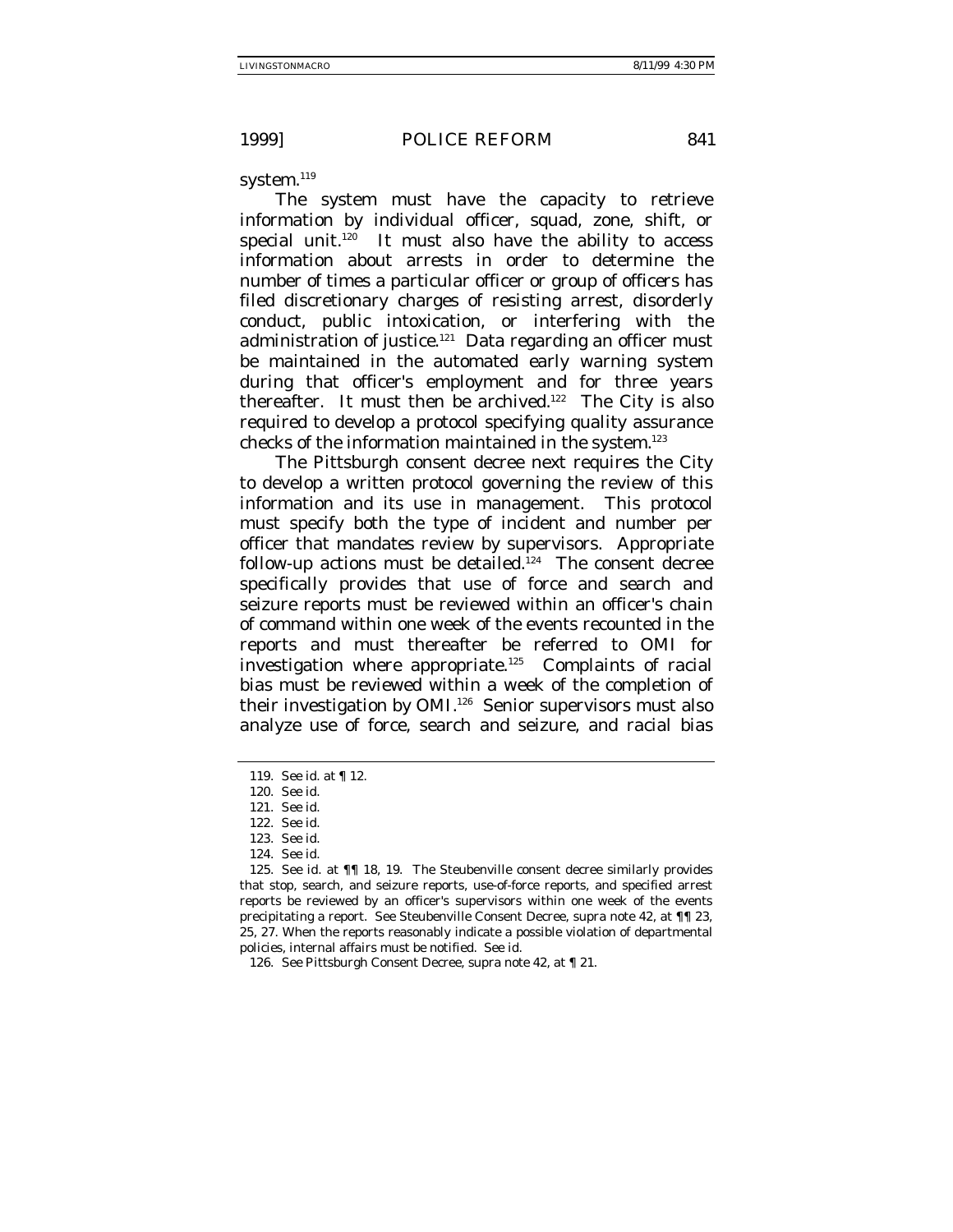data contained in the early warning system on a quarterly, cumulative basis to detect trends and to ensure that officers are acting lawfully.<sup>127</sup>

The Pittsburgh decree specifies that certain supervisory steps must be taken when an officer accumulates a number of citizen complaints, regardless whether these complaints are substantiated. Thus, officers who have had three or more complaints containing allegations of similar types of misconduct (such as verbal abuse, excessive force, or improper search and seizure) within the last two years must be counseled, provided with appropriate remedial training, assigned to a field training officer, transferred, and/or reassigned, whether or not any of these complaints ended up being substantiated after investigation. $128$  The same holds true for officers who have had five or more complaints of any kind within the preceding two years.129

The Pittsburgh Bureau of Police is further required to conduct annual performance evaluations of each of its officers. The complaint history of an officer and any patterns of misconduct must be taken into account in this evaluation. In addition, supervisors must be evaluated on their ability "to monitor, deter, and appropriately address misconduct by officers they supervise."130 The consent decree also provides that OMI files relating to a particular officer must be made available to supervisors responsible for that officer's training, counseling, or discipline.<sup>131</sup>

Fashioned for a much smaller police department, the Steubenville consent decree does not mandate computerization of the information to be maintained as part of its early warning system. In other ways, the early warning provisions of the Steubenville decree are similar to

<sup>127.</sup> See id. at ¶¶ 18, 19, 21.

<sup>128.</sup> See id. at ¶ 21.

<sup>129.</sup> See id. The Steubenville consent decree contains similar provisions. See Steubenville Consent Decree, supra note 42, at ¶ 66.

<sup>130.</sup> See Pittsburgh Consent Decree, supra note 42, at ¶ 23. The Steubenville decree contains a similar requirement. See Steubenville Consent Decree, supra note 42, at ¶ 78.

<sup>131.</sup> See Pittsburgh Consent Decree, supra note 42, at ¶ 45.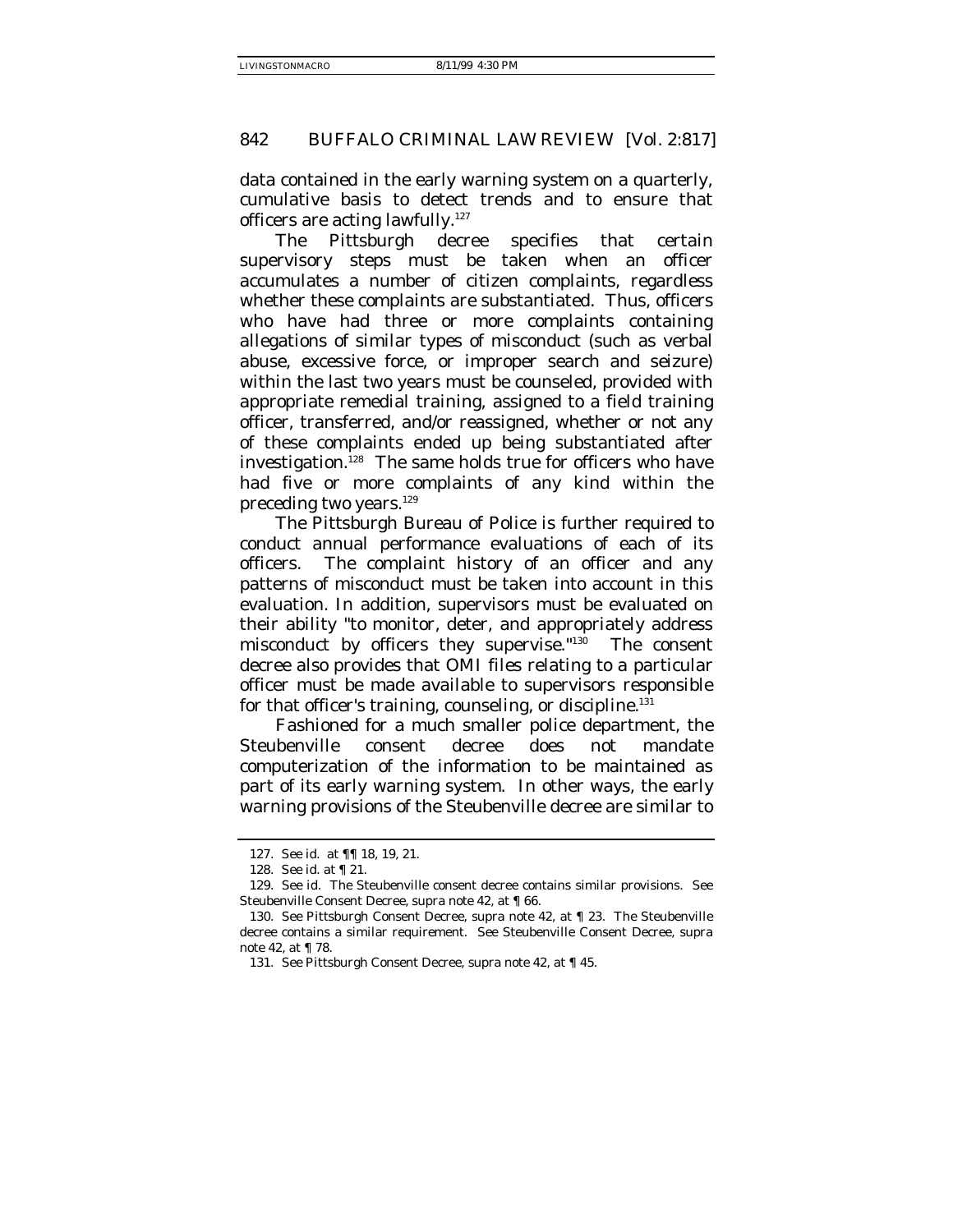those found in the Pittsburgh decree. The Steubenville defendants are required to develop an easily accessed information system to collect data about arrests, uses of force, and searches and seizures, along with information about vehicular pursuits, officer injuries, weapons discharges, complaints and commendations, training, discipline, and counseling.132 Records relating to civil suits, judicial findings of misconduct, and criminal charges against Steubenville officers must also be maintained.<sup>133</sup> This information is to be used as a supervisory tool for "alerting management to potential misconduct, inappropriate behavior, and areas in which additional training or policy modification may be necessary."134 As in Pittsburgh, the City of Steubenville is required to develop a protocol specifying the range of appropriate responses to various types of incidents, as well as the type and number of incidents per officer that will require supervisory intervention.135 The decree also requires police supervisors to analyze the data in the information system on a quarterly, cumulative basis so as to detect trends and help minimize excessive uses of force, illegal searches and seizures, improper arrests, and actions that reflect racial bias by officers.<sup>136</sup>

#### II. DISCUSSION

Enforcement of Section 14141 is still in its earliest stages. Even a brief examination of the Pittsburgh and Steubenville consent decrees, however, attests to the broad changes that Section 14141 litigation may effect in local police departments—departments that may be required to overhaul radically, under the supervision of an outside auditor, their systems for training, supervision, and discipline. Because other police departments may revise

<sup>132.</sup> See Steubenville Consent Decree, supra note 42, at ¶ 71.

<sup>133.</sup> See id. at ¶ 72.

<sup>134.</sup> Id. at ¶ 65.

<sup>135.</sup> See id. at ¶ 66.

<sup>136.</sup> See id. at ¶¶ 74-77.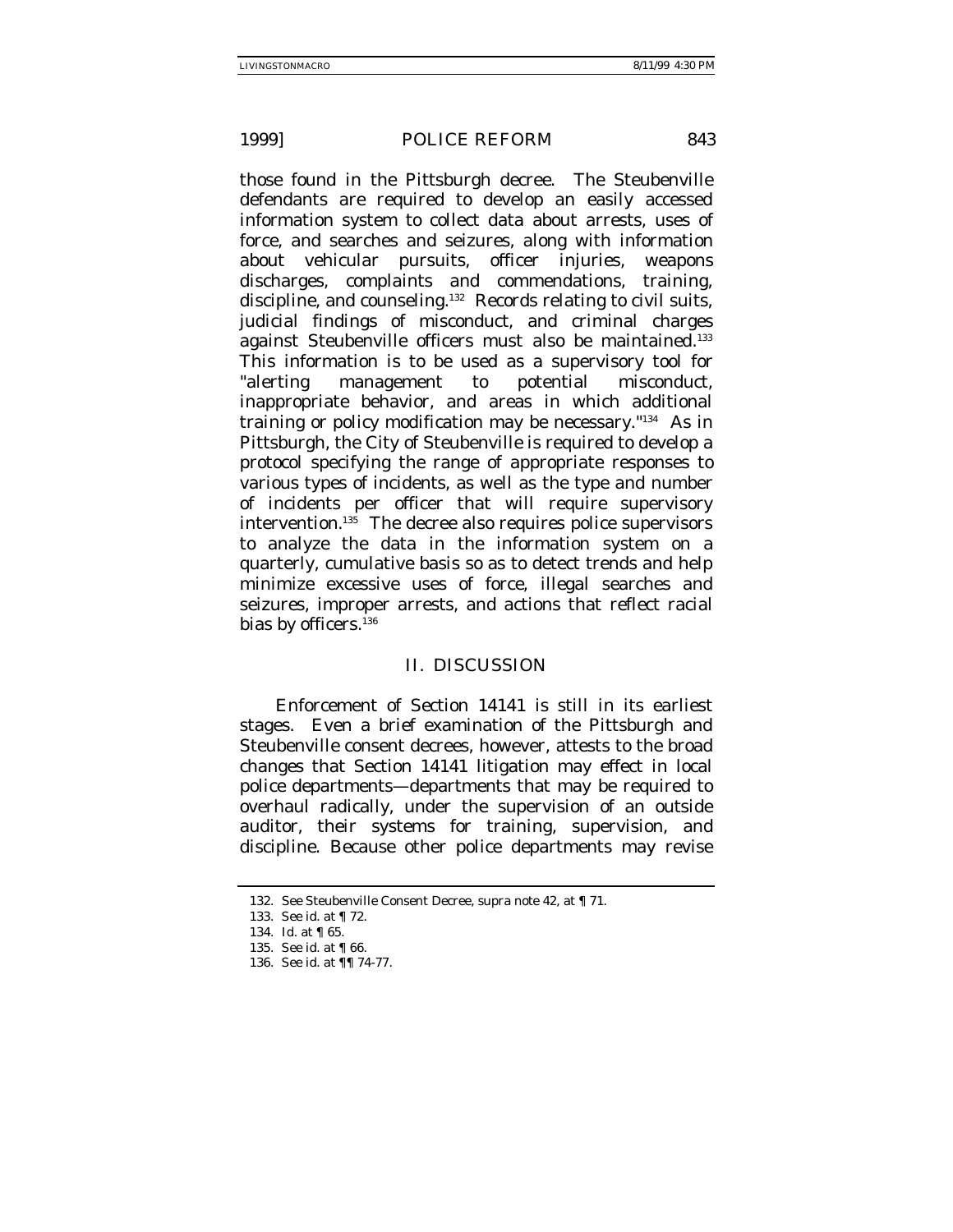their administrative practices to avoid litigation, moreover, Section 14141 may well have ramifications far beyond the individual departments that find themselves the subject of a Department of Justice suit. Given the potentially farreaching effects of the new law, it is incumbent upon scholars to pay some attention to Section 14141, even though it is too early to draw firm conclusions about the impact it will have. The Pittsburgh and Steubenville consent decrees do contain enough common elements that it is useful to speak of their overall approach to police reform—and of the benefits and limitations of this approach.

At the start, then, the new law does significantly expand the legal remedies available to address systemic police illegality. We have already alluded to a principal limitation of the exclusionary remedy in this regard: namely, that even assuming the remedy is efficacious in influencing police when they seek evidence to prosecute crime, the remedy has little effect on police practices unrelated to evidence-gathering.137 Other available remedies are also limited. Thus, criminal prosecution plays some role in holding officers accountable for acts of clear illegality but it is, at best, a cumbersome tool to effectuate departmental reform.138 Likewise, while exposure to money damages has undoubtedly encouraged some municipalities to revise the police policies and practices that have subjected them to liability, it remains true that major cities have only recently begun to monitor civil damages claims for the light they might shed on the need for change within

<sup>137.</sup> See supra notes 15-16 and accompanying text. The exclusionary rule has other limitations, of course. For a thoughtful summary of the rule's operation, see William J. Stuntz, The Virtues and Vices of the Exclusionary Rule, 20 Harv. J.L. & Pub. Pol'y 443 (1997).

<sup>138.</sup> The reasons for this conclusion are familiar. Criminal charges must be proven beyond a reasonable doubt, and are only appropriate when the evidence of illegality is clear. They are unlikely to have any effect on police practices in cases where police managers do not agree with the decision to prosecute. Most fundamentally, criminal law standards define "the outer limits of what is permissible in society"—not the good police practices that police reformers aspire to institute in a wayward department. See Paul Chevigny, Edge of the Knife 101 (1995).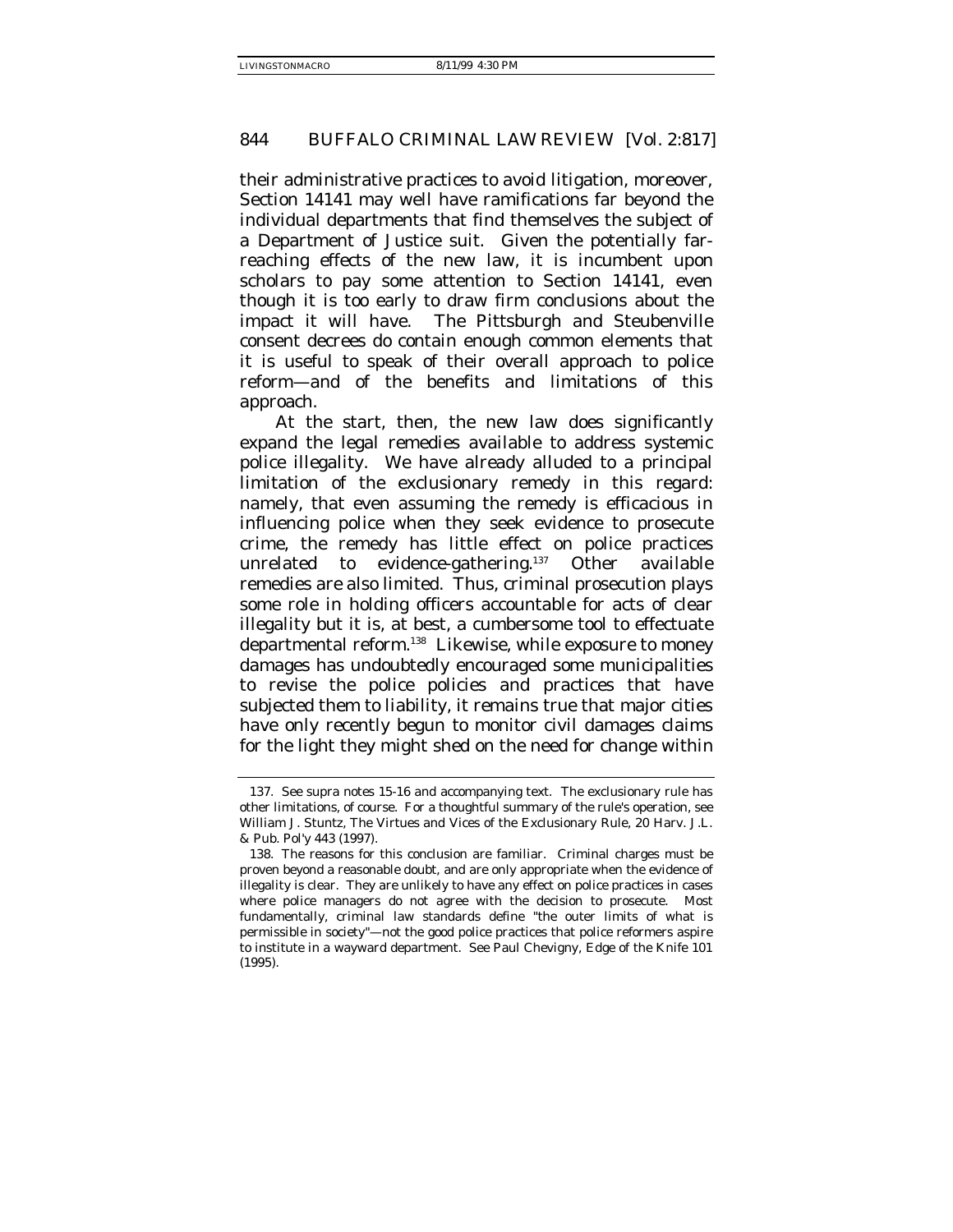their police departments.139 Section 14141 authorizes the Justice Department to seek injunctions *mandating* those changes in local police operations that are necessary to end a pattern and practice of unlawful conduct. Especially given the severe limitations on the ability of private parties to seek such relief, Section 14141 significantly adds to the currently available remedies.<sup>140</sup>

Beyond its impact in individual cases, moreover, the Justice Department's enforcement of Section 14141 may have the beneficial effect of further stimulating the articulation and dissemination of national standards governing core police managerial responsibilities. When the Chief of the Civil Rights Division's Special Litigation Section publicly advises police managers to undertake changes in their operations consistent with the Pittsburgh and Steubenville consent decrees, he is asserting that these decrees reflect professional standards to which all police departments should subscribe.<sup>141</sup> Police departments should have a use-of-force policy, as required by the Steubenville consent decree.<sup>142</sup> They should have a complaint procedure that is publicized within the community and that is easily accessed by community residents.143 Along similar lines, several police scholars have noted that the process of accrediting police agencies and the articulation of professional standards by the Commission on Accreditation for Law Enforcement Agencies (CALEA has had some useful effect in stimulating needed administrative reforms in police departments across the country.144 Section 14141 litigation may play an

<sup>139.</sup> See id. at 101-05.

<sup>140.</sup> For a discussion of the limitations placed on civil injunction actions against police by cases like Los Angeles v. Lyons, 461 U.S. 95 (1983), and Rizzo v. Goode, 423 U.S. 362 (1976), see id. at 108-10.

<sup>141.</sup> See supra note 10 and accompanying text.

<sup>142.</sup> See Steubenville Consent Decree, supra note 42, at ¶ 21.

<sup>143.</sup> See Pittsburgh Consent Decree, supra note 42, at ¶¶ 47-51; Steubenville Consent Decree, supra note 42, at 33-38.

<sup>144.</sup> See Skolnick & Fyfe, supra note 6, at 243-45. CALEA was established some twenty years ago as the outgrowth of a Justice Department grant to the International Association of Chiefs of Police, the National Organization of Black Law Enforcement Executives, the National Sheriffs' Association, and the Police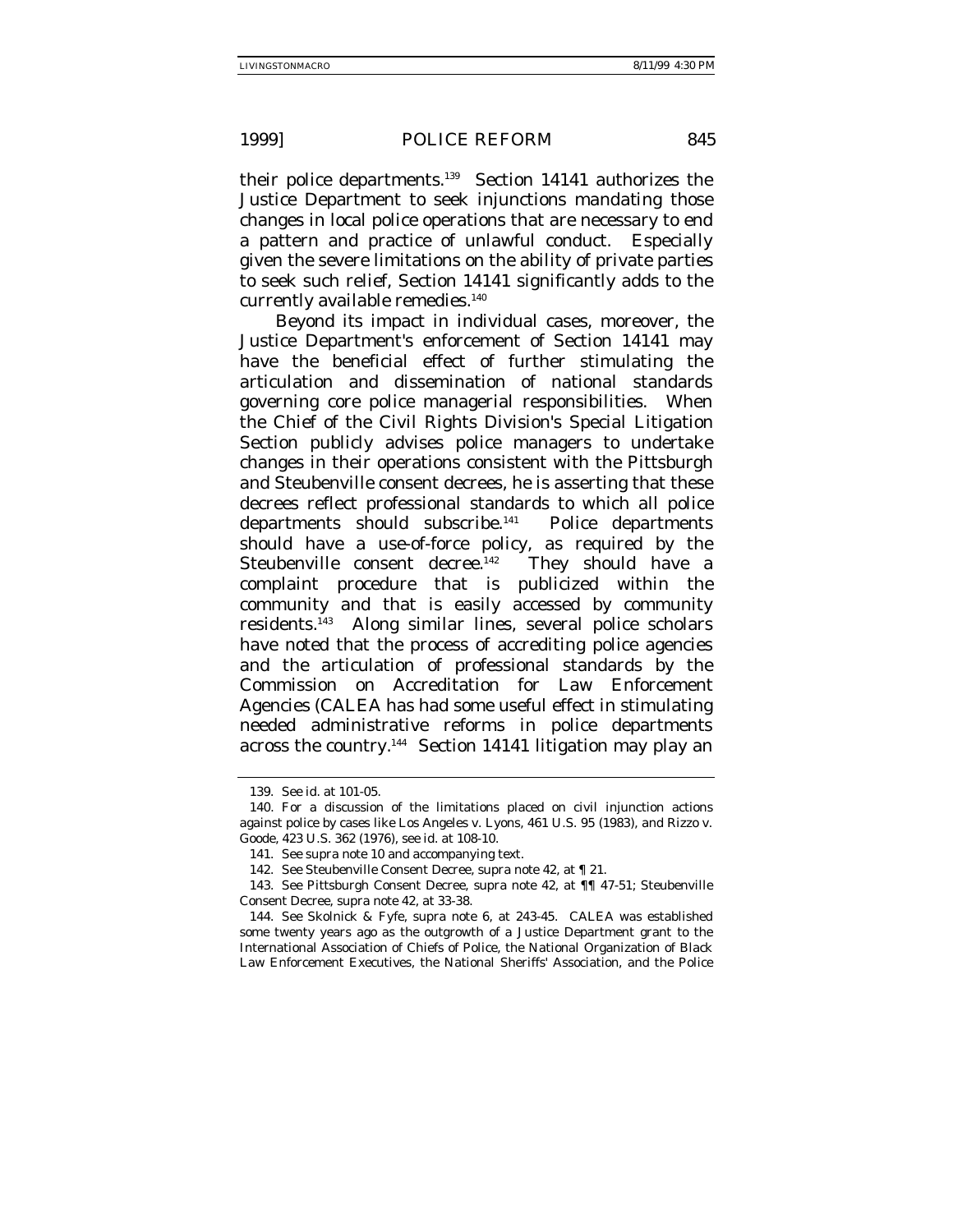analogous role in the area of police accountability by prompting local departments first to compare their existing practices with regard to training, supervision, and discipline with those outlined in the Department's consent decrees and then to institute reforms, where needed.

Given the potential nationwide significance of these decrees, it is important to make at least some preliminary observations about their success at articulating national policing standards while preserving the opportunity for local experimentation in the area of police accountability. Here, a comparison between the consent decrees and the CALEA accreditation standards is instructive. Seeking to avoid even the appearance of trenching upon local prerogatives in an field traditionally said to invoke strong federalism concerns, CALEA has largely refrained from specifying the content of policies required in particular areas, but instead hinges the accreditation of a police agency on a showing that the agency under examination has promulgated policies in specified areas.<sup>145</sup> The consent decrees, fashioned to eliminate an ongoing pattern of unlawful conduct, are considerably more specific. They also go a great deal further than the Justice Department's characterization of them as establishing merely "a set of guidelines for . . . training, supervision, discipline and complaint procedures."146 On the other hand, it would be an overstatement to charge that the decrees' authors were heedless of the need for local innovation in furthering the overall reform project that the decrees represent.

Both decrees emphasize training, for instance, and

Executive Research Forum. Since that time, CALEA has promulgated numerous standards in about 50 police policy and operational areas. CALEA has developed a voluntary accreditation process that accredits state and local law enforcement agencies upon a demonstration that the agencies have considered and formulated policies in the relevant areas. About 455 police, sheriffs', and investigative agencies have received accreditation, while several hundred additional agencies are in the process of preparing for evaluation. See id. at 243-44 (detailing numbers of police agencies seeking accreditation).

<sup>145.</sup> See id. at 244.

<sup>146.</sup> See supra note 45 and accompanying text.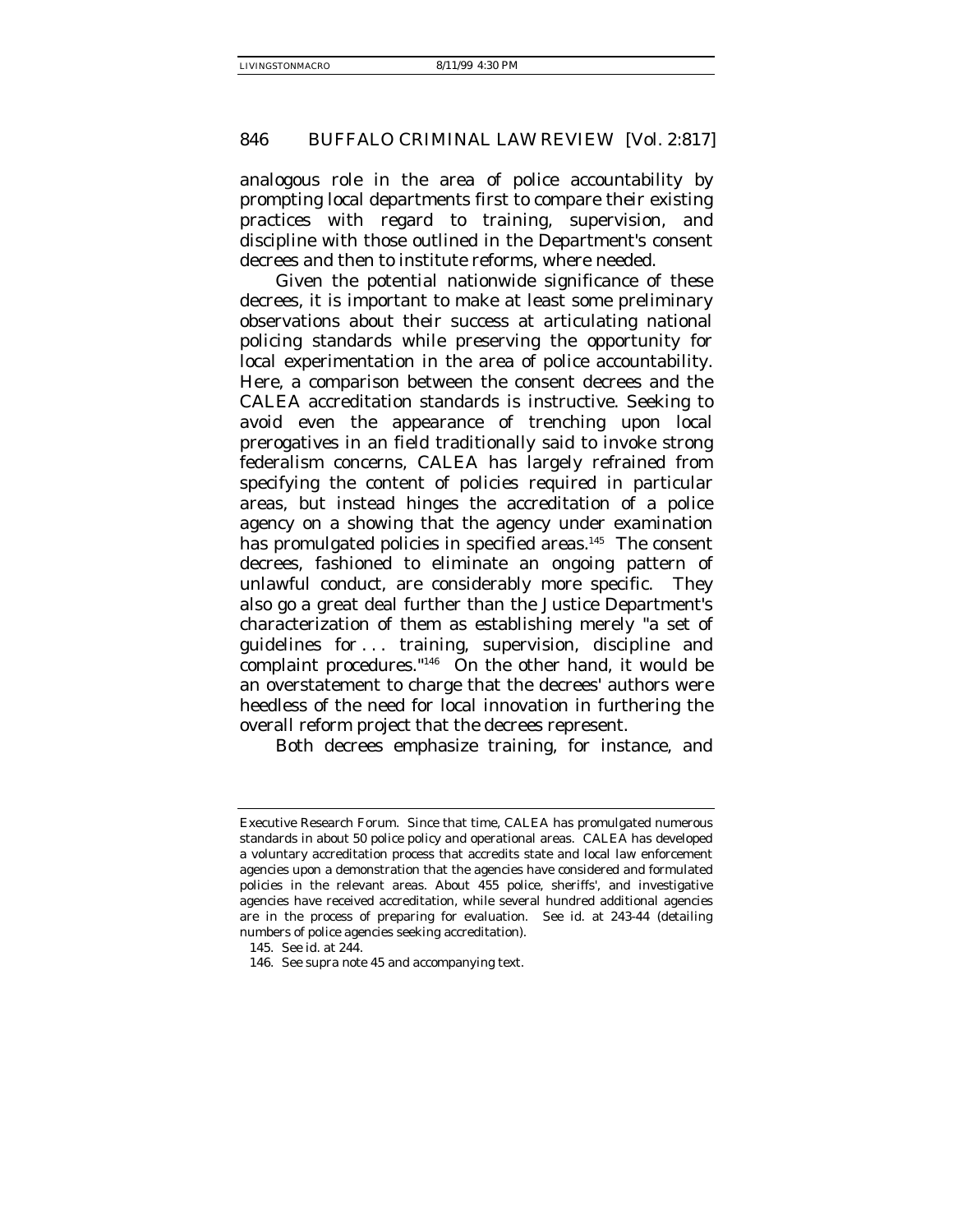suggest the importance of field training.<sup>147</sup> They specify subjects that should be covered in the training program, but they do not dictate the content of training appropriately leaving this matter to be the subject of experimentation and refinement at the local level.<sup>148</sup> Similarly, the decrees require both Pittsburgh and Steubenville to develop policies regarding certain matters—for instance, the use of force. These policies may be subject to Justice and even, in some cases, approval, but they are not authored by the Department.<sup>149</sup> Admittedly, the decrees are considerably more specific on the subject of misconduct investigations.<sup>150</sup> Even here, however, some important issues are left unresolved. Given the steady growth of civilian participation in the review of misconduct complaints over the past twenty-five years, for instance, it is interesting that neither consent decree requires—nor seeks to prohibit—such participation.<sup>151</sup> This matter, too, is left to local experimentation—wisely, given that it is yet unclear to what degree civilian review will develop into an important oversight tool.<sup>152</sup>

These examples illustrate a larger and important point. The negotiation of Section 14141 consent decrees offers the Justice Department an opportunity to push local police departments in the direction of best practices in the area of police accountability while not relinquishing the benefits of local knowledge and experimentation with regard to this subject. To realize this opportunity, however, the Justice Department will need to experiment

<sup>147.</sup> See supra notes 57-58 and accompanying text.

<sup>148.</sup> See supra notes 57-73 and accompanying text.

<sup>149.</sup> See Steubenville Consent Decree, supra note 42, ¶ 21; Pittsburgh Consent Decree supra note 42, ¶ 13.

<sup>150.</sup> See supra notes 90-102 and accompanying text.

<sup>151.</sup> For an account of the recent growth in civilian review mechanisms, see Samuel Walker & Betsy Wright, Citizen Review of the Police, 1994: A National Survey, Fresh Perspectives 1 (Jan. 1995).

<sup>152.</sup> See Chevigny, supra note 138, at 98 (questioning whether civilian review represents "an easy answer to affecting police department policy and thus minimizing the abuse of force"); Skolnick & Fyfe, supra note 6, at 230 (supporting civilian review primarily on grounds of legitimacy, and questioning whether it can be justified otherwise).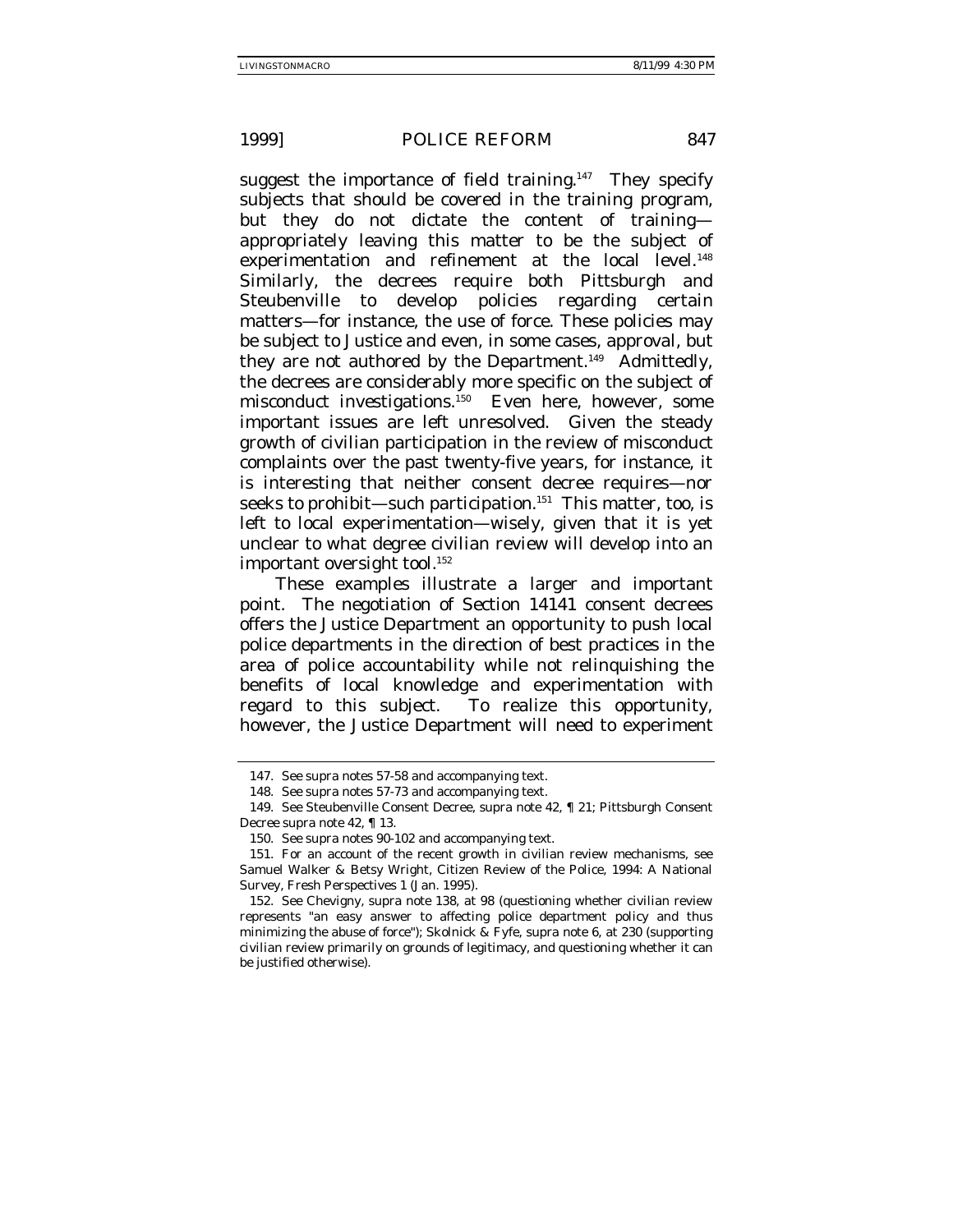and use the lessons of this experimentation to revise its own practices as it seeks to arrive at the appropriate degree of specification for different aspects of the reform project embodied in its consent decrees.153 Indeed, this experimentation will be central to the success—or failure of individual Section 14141 decrees, and also to realization of the law's overall goal of promoting police accountability. Neither the mindless specification of prolix rules and regulations in a consent decree nor the equally thoughtless promulgation of vague and aspirational guidelines is likely to stimulate needed reform in police departments characterized by systemic police illegalities. The aim should be to determine the appropriate degree of specificity in particular areas, taking into account local conditions and the need for local innovation.

Moving on, the concept of early warning is central to both consent decrees and is worth further elaboration here. Early warning systems, which can be found in a number of major metropolitan police departments, may offer at least a partial answer to the challenge that dispersed police action poses for police supervision.154 After-the-fact review of misconduct allegations has always been an inadequate response to this challenge for the fundamental reason that most such allegations "cannot be definitively resolved one way or the other."<sup>155</sup> At the same time that these allegations may be incapable of definitive resolution, however, a relatively small percentage of the officers in any department often amass a disproportionate share of such allegations—as well as use of force reports, and other indicia of adversarial citizen encounters.156 Good police

 <sup>153.</sup> For an interesting theoretical discussion of possibilities for securing the benefits of both local knowledge and national coordination in public administration, see generally Michael C. Dorf & Charles F. Sabel, A Constitution of Democratic Experimentalism, 98 Colum. L. Rev. 267 (1988).

<sup>154.</sup> See Declaration of Lou Reiter, United States v. City of Pittsburgh, No. 97- 0354 (W.D. Pa., Mar. 28, 1997) at ¶ 5 (noting metropolitan police departments with early warning systems and opining that such systems represent sound police practice).

<sup>155.</sup> Skolnick & Fyfe, supra note 6, at 229.

<sup>156.</sup> See Walker, supra note 13, at 7.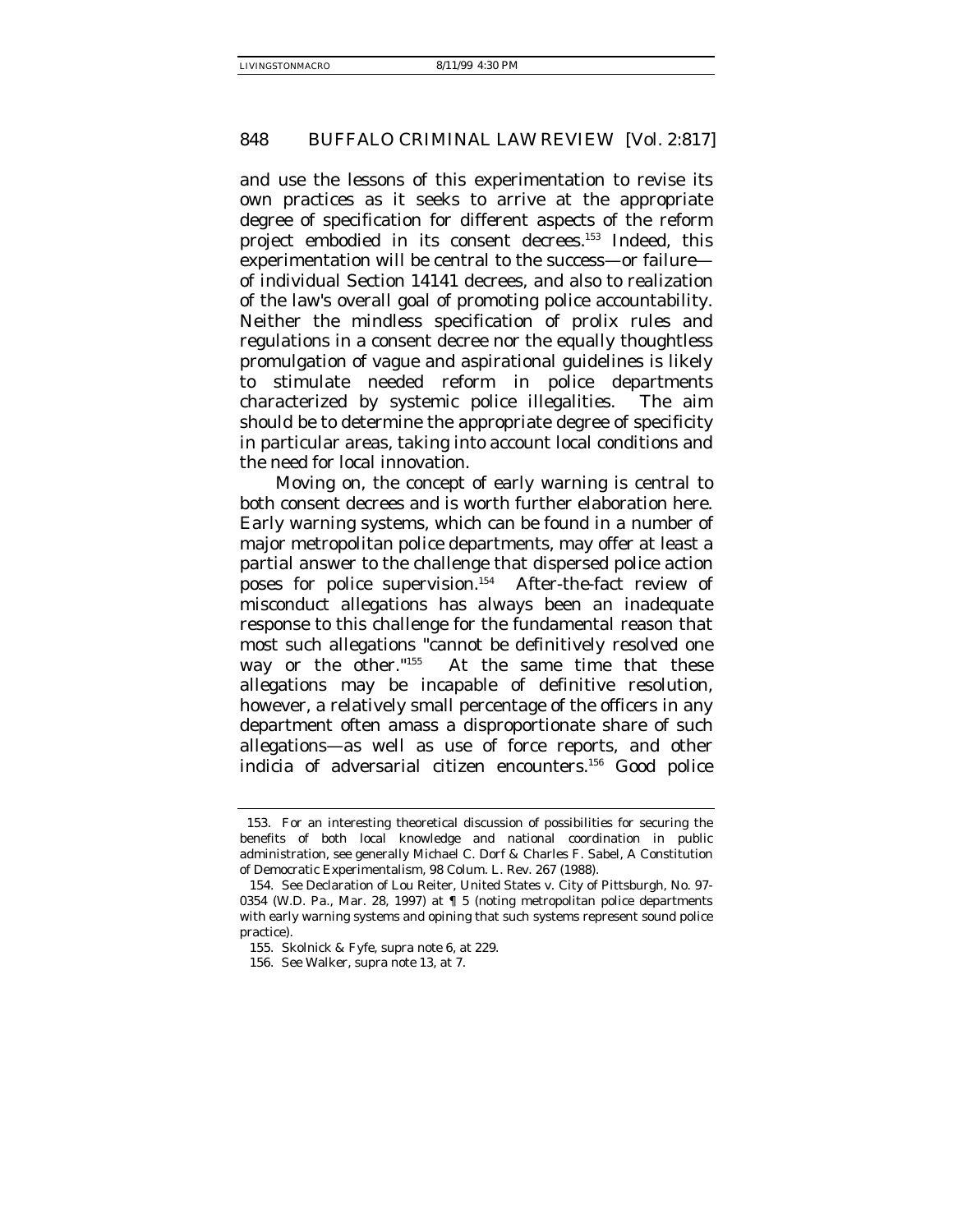supervisors use information of this type to determine whether there is a need for retraining, counseling, or reassignment in a given case—and often before serious problems arise. For this reason, it has long been understood that police managers should treat citizen complaints as "a valuable source of management information."157 The early warning systems mandated in the Pittsburgh and Steubenville decrees take this lesson one step further by seeking to enhance the information in the hands of supervisors—to provide them with data not only about those exceptional police-citizen encounters that generate citizen complaints and use-of-force reports, but also about more routine encounters involving searches, arrests, traffic stops, and the like.<sup>158</sup> In theory, this information should give supervisors a more accurate picture of the conduct of their supervisees and should thus enable these supervisors to better assess the risk of officer misconduct and the need for appropriate managerial response.

But this is not to say that the early warning systems required in the Steubenville and Pittsburgh consent decrees constitute a panacea for problems of police misconduct. Supervision is no doubt facilitated by the information that these decrees seek to make available. Much of this information must come from reports generated by line officers, however, and police observers have long noted variations in the degree to which these officers comply with rules requiring them to generate reports.159 There are also costs to such reports, not least of which is the time that it takes to fill them out. These costs can be minimized in various ways, though not eliminated.160 More fundamentally, the value of the

<sup>157.</sup> Skolnick & Fyfe, supra note 6, at 231.

<sup>158.</sup> See supra notes 110-23 and accompanying text.

<sup>159.</sup> See David Dixon, Law in Policing: Legal Regulation and Police Practices 94-95 (1997).

<sup>160.</sup> In a recent speech on the subject of policing, for instance, Attorney General Janet Reno mentioned a program in San Diego, California in which officers who make stops enter information about them into computers at the scene. Attorney General Reno opined that this procedure minimized the time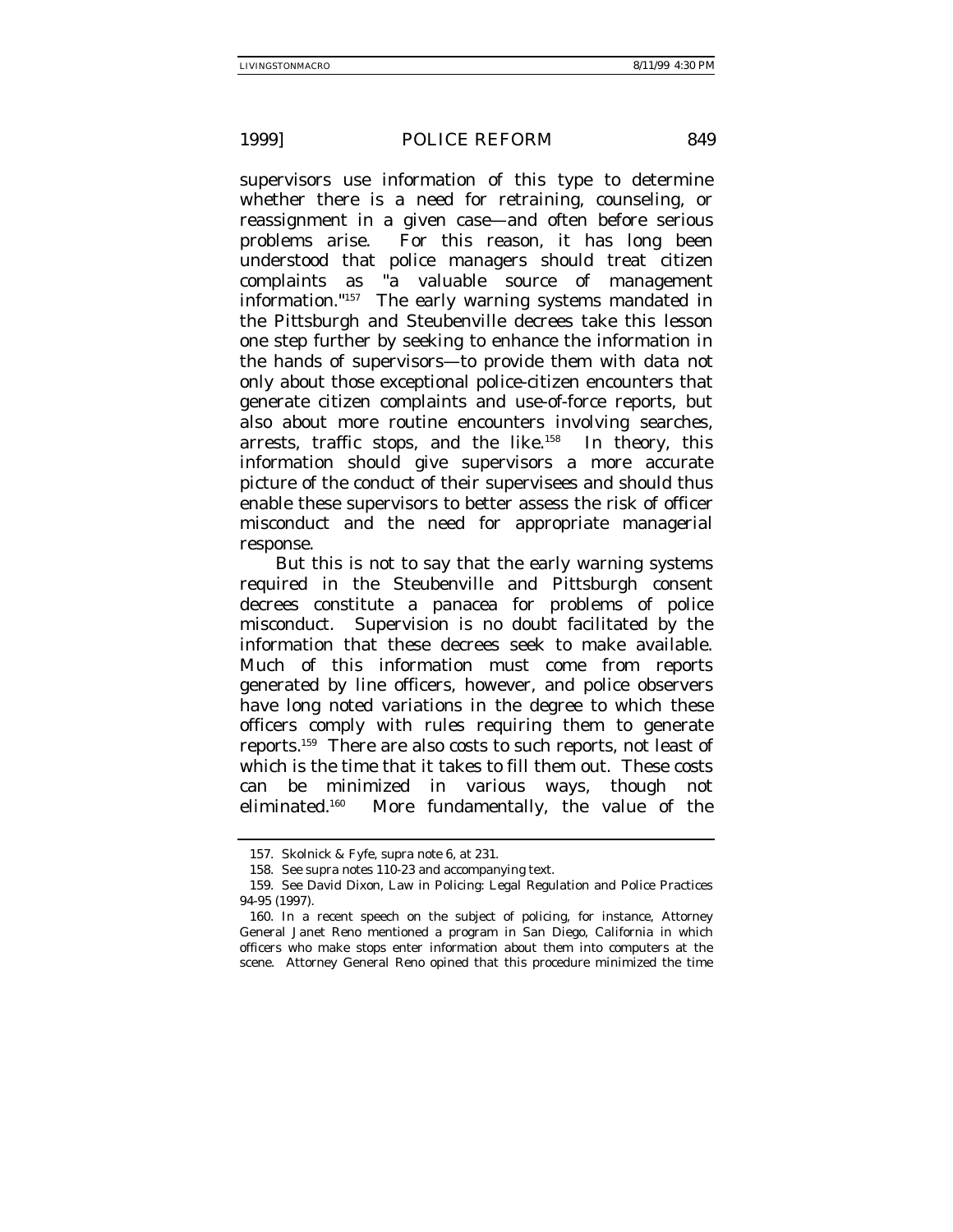information contained in an early warning system is heavily dependent on the uses to which this information is put. The Justice Department's mandated early warning system may thus *facilitate* good management by ensuring that needed information is available. Police reform in both Steubenville and Pittsburgh, however, will still be dependent upon the police supervisors "who are closest to their personnel and have the greatest day-to-day effects on their work."161

This observation is in keeping with a conclusion drawn by many police scholars—namely, that efforts at police reform will be most effective when the police organization itself is involved in the process and, ultimately, when reform involves not simply adherence to rules in the face of punitive sanctions, but a change in the organizational values and systems to which both managers and line officers adhere.<sup>162</sup> In the words of one scholar: "[E]xternal controls and accountability mechanisms (desirable as they are) cannot be expected to be effective unless police organizations are themselves involved in the process of control."163 Various forms of external oversight—including the outside monitor provided for in the Pittsburgh and Steubenville decrees—will work in the long run only if "the police. . . become convinced that they will be trusted to bear most of the active responsibility for ensuring correct performance and that they have much to gain from the favourable testimony of external review agents."164

It is not always easy to enlist police managers and line personnel in reform efforts, however, and this may prove a

involved in report preparation and was not unduly disruptive of the officer's other work. Attorney General Janet Reno, Remarks at the Nat'l Press Club Luncheon, Fed. News Serv., Apr. 15, 1999, available in LEXIS, News library, FNS File [hereinafter "Nat'l Press Club Speech"].

<sup>161.</sup> Skolnick & Fyfe, supra note 6 at 192.

<sup>162.</sup> See, e.g., Dixon, supra note 159, at 308 (regulatory strategies "must aim to foster responsibility and competence, not mere rule-following"); Skolnick & Fyfe, supra note 6 at 187 (for reform to last, officers must come to adhere to different systems and values).

<sup>163.</sup> Dixon, supra note 159 at 157.

<sup>164.</sup> David H. Bayley, Accountability and Control of Police: Lessons for Britain, in Policing II, 146, 158 (Robert Reiner ed. 1996).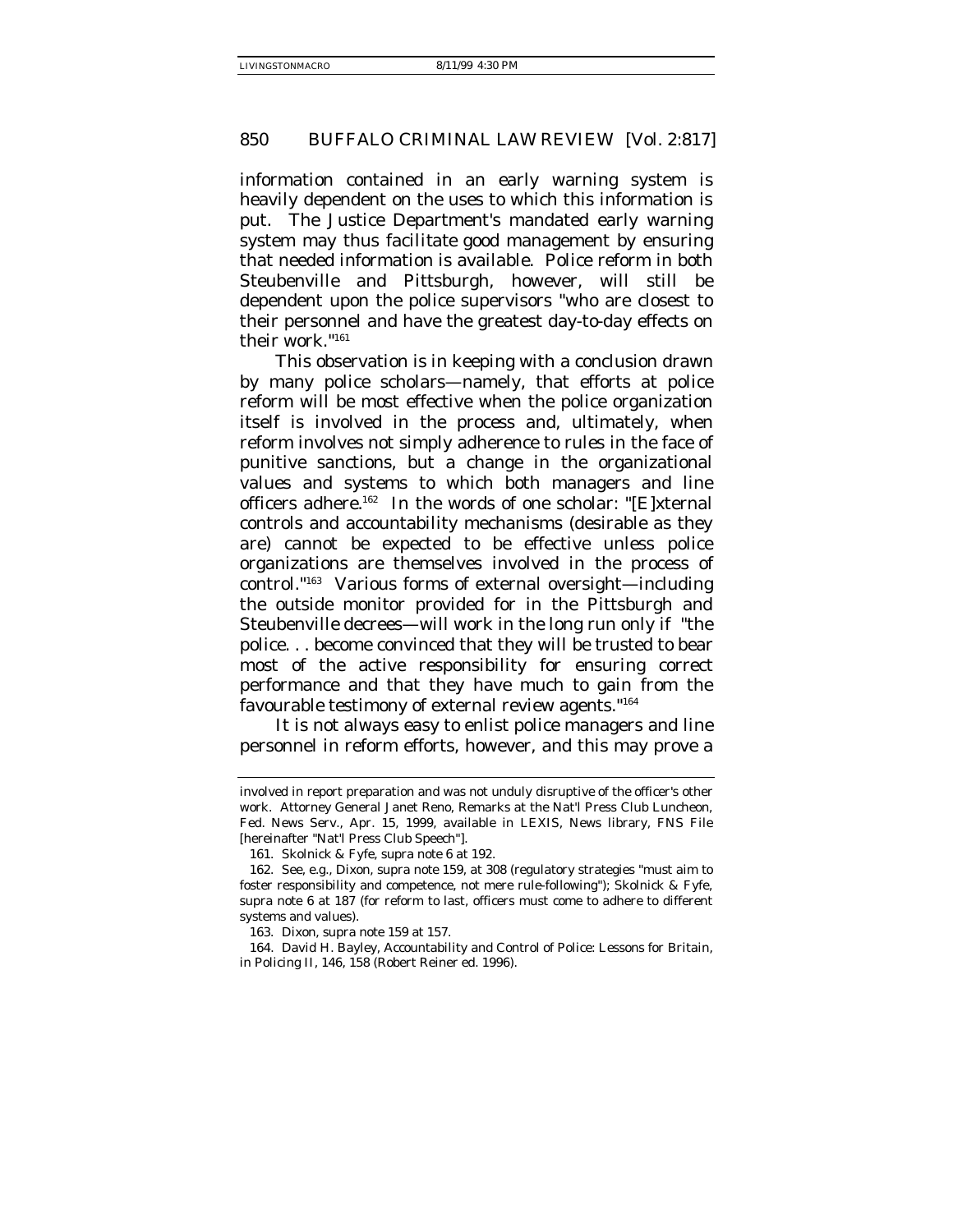substantial challenge to the Justice Department's aspiration to use Section 14141 to spur the institution of good administrative practices in police departments across the country. Line officers, in particular, may be deeply suspicious of the early warning system, and especially of its requirement that supervisors take managerial action with regard to officers who have accumulated a certain number of citizen complaints over a given period of time, regardless of whether these complaints have been substantiated after investigation.165 Proponents insist that this aspect of the early intervention program is "non-punitive."<sup>166</sup> Supervisors are merely required to take appropriate steps in the face of complaints—steps which could extend to reassignment or transfer, but which may require only supervisory counseling or remedial training.<sup>167</sup> The underlying philosophy here is simple: "[A] disproportionate number of complaints against some officers is a symptom of a problem between [the] agency and the community, and [supervisors] have an obligation to do everything reasonably possible to identify the causes of this problem and to address it."168 In the adversarial context of Section 14141 litigation, however, line officers may already be resentful and defensive about the charges leveled at their departments.169 They may not trust supervisors to recognize that the number of complaints filed against an officer may signal an important problem, but may also reflect something else—even the efforts of a neighborhood's serious law violators to rid themselves of a persistent law enforcement agent. Police may well perceive the early warning system's attention to unsubstantiated complaints, as well as its enhanced recordkeeping requirements, as punitive, or as evidencing a lack of trust in their

<sup>165.</sup> See supra notes 128-29 and accompanying text.

<sup>166.</sup> See Affidavit of James J. Fyfe, Ph.D, United States v. City of Pittsburgh, No. 97-0354 (W.D. Pa., Apr. 2, 1997) at ¶ 10 [hereinafter "Fyfe Affidavit"].

<sup>167.</sup> See supra notes 128-29 and accompanying text.

<sup>168.</sup> Fyfe Affidavit, supra note 166, at ¶ 10.

<sup>169.</sup> See Bayley, supra note 164, at 158 (noting that the climate in which reform efforts often begin ensures that "police are likely to be resentful").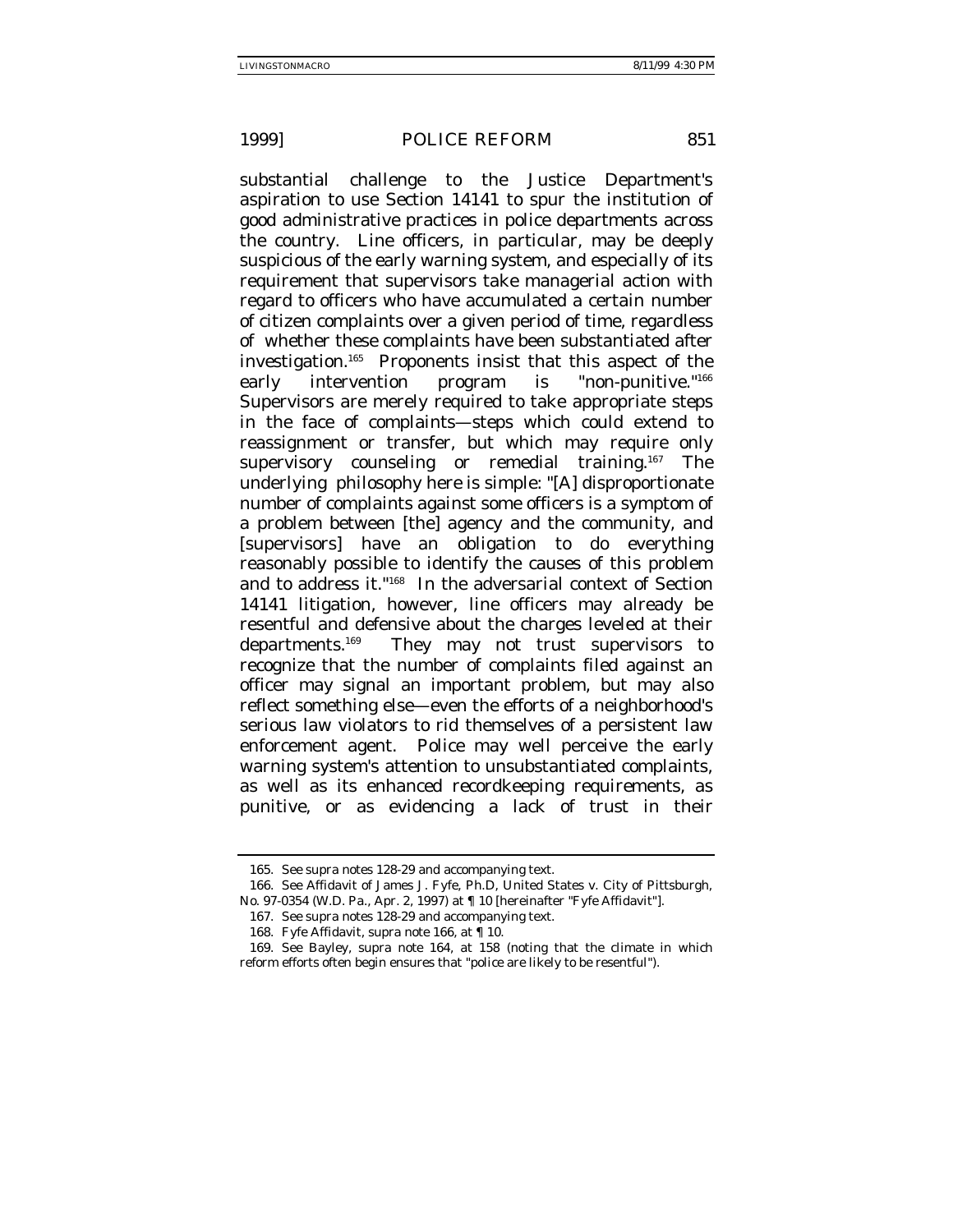performance.170 Such perceptions have their costs on officer morale and motivation. They may even frustrate the effort to minimize illegality: for if public employees perceive they are being treated as untrustworthy, "they will act accordingly, and no amount of laws or controls will remedy the situation; in some cases, they will make things worse."171

This is not to suggest that the Justice Department's intervention in local police management can produce no positive results. Far from it. In the face of systemic police illegality that is fostered by lax administrative practices, Section 14141 litigation may be an important and, indeed, necessary stimulus to reform. Litigation may focus attention on the police department so that the department is able to obtain adequate resources to institute needed administrative changes—changes like the introduction of an automated early warning system, for instance, or expanded field training.<sup>172</sup> Granted, when capable administrators have taken over a department, litigation might retard the reform process by undercutting police management's position with the rank and file. On the other hand, litigation may spur needed changes in management, where an entrenched and inadequate managerial team may be the real obstacle to reform.<sup>173</sup>

<sup>170.</sup> In Pittsburgh, for instance, Marshall W. "Smokey" Hynes, the president of the Pittsburgh police union, has been outspoken in his criticism of the consent decree and, in particular, of its provision for supervisory response to complaints that have not been substantiated. See Michael A. Fuoco, Ex-Cop Returns Fire, Pittsburgh Post-Gazette, Apr. 20, 1997, at F1.

<sup>171.</sup> Anechiarico & Jacobs, supra note 17, at 202. See also Dixon, supra note 159, at 310 (same).

<sup>172.</sup> For instance, Pittsburgh Police Chief Robert W. McNeilly, Jr. credits the Pittsburgh consent decree with bringing hundreds of computers into his department, which had virtually no computers prior to the litigation. See David Voreacos, Peek at N.J. Troopers' Future? Federal Cuffs Chafe Pittsburgh Police, Record, N.N.J., Mar. 8, 1999, at A1. The Pittsburgh Bureau of Police has been allocated substantial sums for training, computers, and equipment since the consent decree was negotiated, and it is generally agreed that Pittsburgh will ultimately spend millions of dollars on its overhaul of the agency. See Pro, supra note 9, at C1.

<sup>173.</sup> Notably, the Steubenville Consent Decree contains provisions revising the selection procedure for Steubenville's Chief of Police. See Steubenville Consent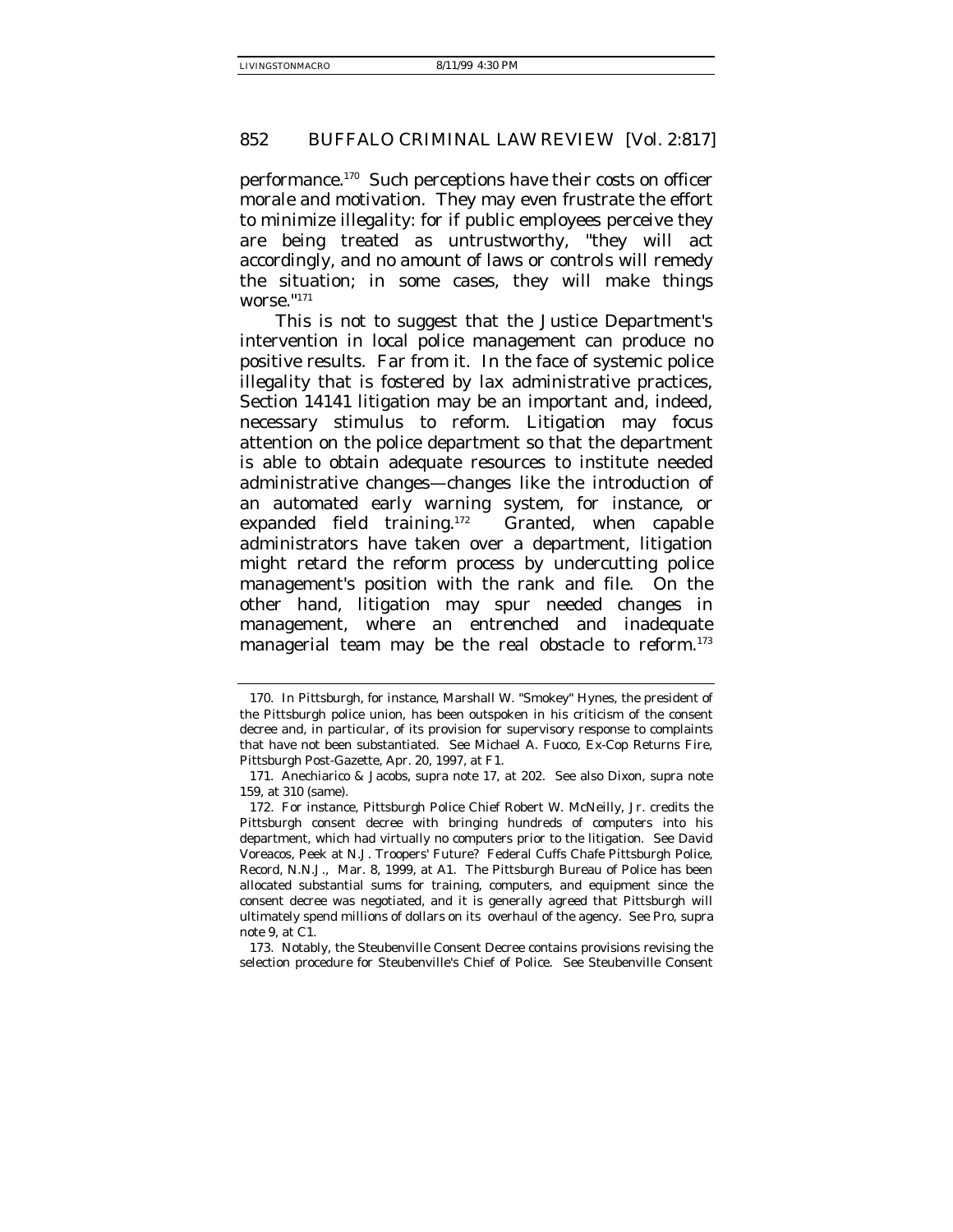Change in institutions, moreover, "is a complex phenomenon: people may change their behaviour without being culturally or ideologically committed to such change, but values and beliefs may then shift too."174 Professor Bayley has suggested that the *symbolism* behind a reform effort like the one embodied in Section 14141 enforcement may be vitally important, perhaps even as important as the instrumental changes it effects: "[R]eform can enhance accountability through the message[ ] it sends to the police . . . that greater accountability is desired by the community."175

Nevertheless, police reform works best when the police department itself can be brought along. With regard to the early warning system, police must ultimately realize that the department benefits when more information is available about both the nature of police services being provided in a community and the community's level of satisfaction with these services. Information can help replace the arbitrary and often punitive supervision that has characterized many police departments with a new style of supervision—supervision that places emphasis on teaching, reviewing, and considering alternatives.176 The information generated by a monitoring program can also correct misperceptions among community residents and the police on fundamental matters—like how often force is used.177 Further, information allows a local police department to benchmark its performance against other departments that may have experimented with different styles of training or supervision—thus disrupting

Decree, supra note 42, at ¶ 80.

<sup>174.</sup> Dixon, supra note 159, at 157.

<sup>175.</sup> Bayley, supra note 164, at 151.

<sup>176.</sup> See Kelling et. al., supra note 105, at 4 (noting that supervision in community policing framework must emphasize such techniques).

<sup>177.</sup> At least one police commander in Pittsburgh has noted that while the Pittsburgh consent decree hurt morale, its reporting requirements have had the beneficial effect of providing both the police and the Pittsburgh community with a more accurate assessment of the frequency of police uses of force. Brian Donohue & Kathy Barrett Carter, Troopers Could Face Oversight for Years, Star-Ledger, May 1, 1999.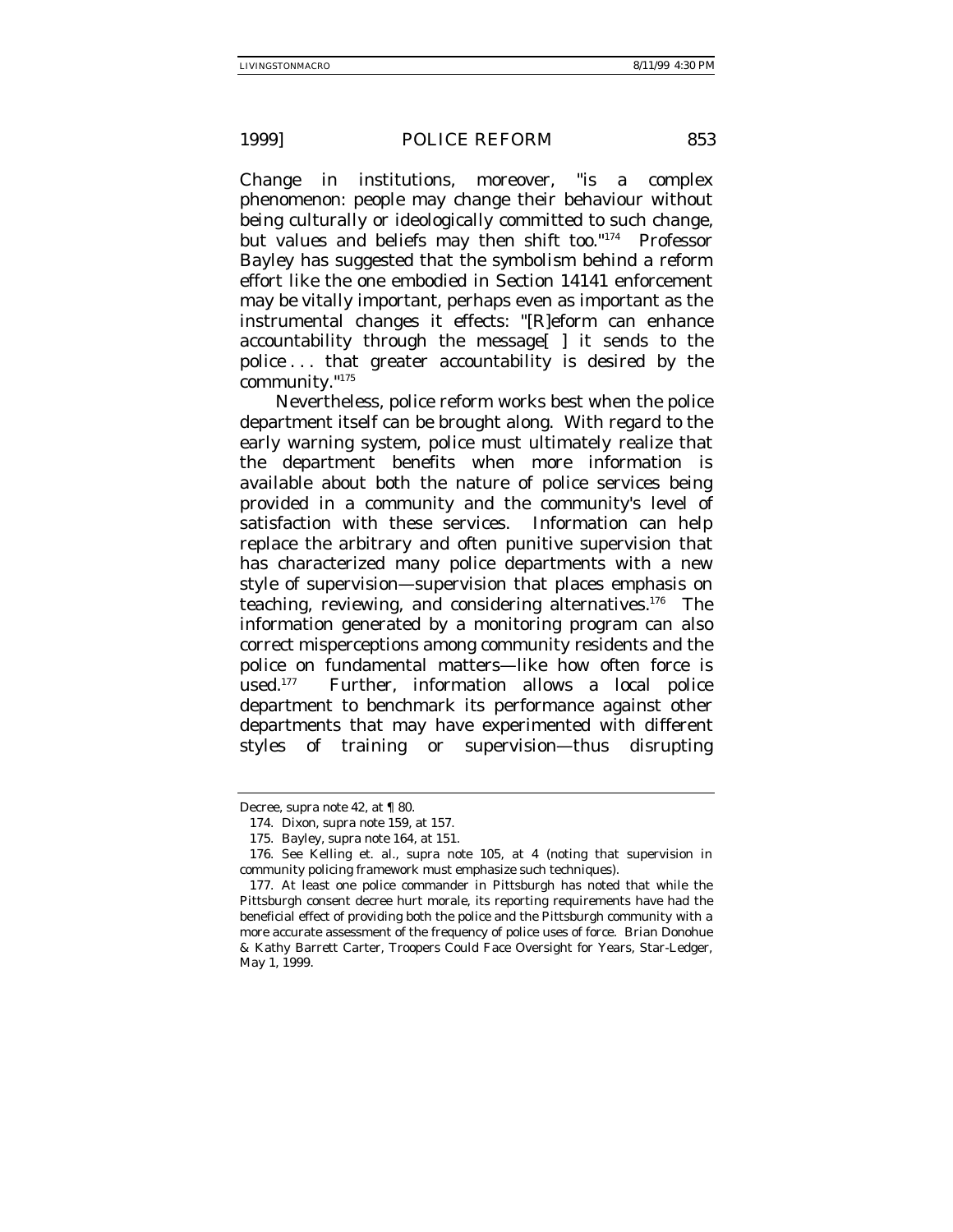established expectations about what will and will not work in promoting both police accountability and the provision of superior police services.<sup>178</sup> Police departments in fact have much to gain from the institution of early warning systems. But these systems will best achieve their designers' objectives when the police themselves buy in.

There is yet another point to be made along these lines. The Pittsburgh and Steubenville consent decrees require numerous changes in the administration of the two departments. Some of these changes simply bring the departments up to prevailing professional standards that are already widespread among American police. Other reforms go somewhat beyond what is required in similar programs found in other departments.179 Even with regard to these latter reforms, however, the Justice Department is elaborating upon existing administrative practices. The Department's remedy for the patterns of police illegality alleged in the Steubenville and Pittsburgh complaints, then, may well require sweeping changes among the police of these two cities. The remedy nevertheless boils down to a simple requirement: that the two departments adopt those existing managerial practices that both reflection and experience suggest may help minimize police abuse.

It is interesting to note what this reform project omits. The consent decrees do not reflect any overall philosophy that should guide the delivery of police services. The Clinton Administration has elsewhere supported the philosophy of community policing—both rhetorically and with federal funding. There is little in these decrees, however, that would signal any commitment in this regard. Admittedly, representatives of the Pittsburgh Bureau of Police are required "to make every effort to participate in [community] meetings, including meetings organized by or

<sup>178.</sup> For a theoretical discussion of the role of benchmarking in the provision of governmental services, see Dorf & Sabel, supra note 153, at 345-48.

<sup>179.</sup> Other metropolitan police departments have early warning systems, for instance, but it is likely that the Pittsburgh system, when fully operational, will be truly "state of the art." See supra notes 110-31 and accompanying text.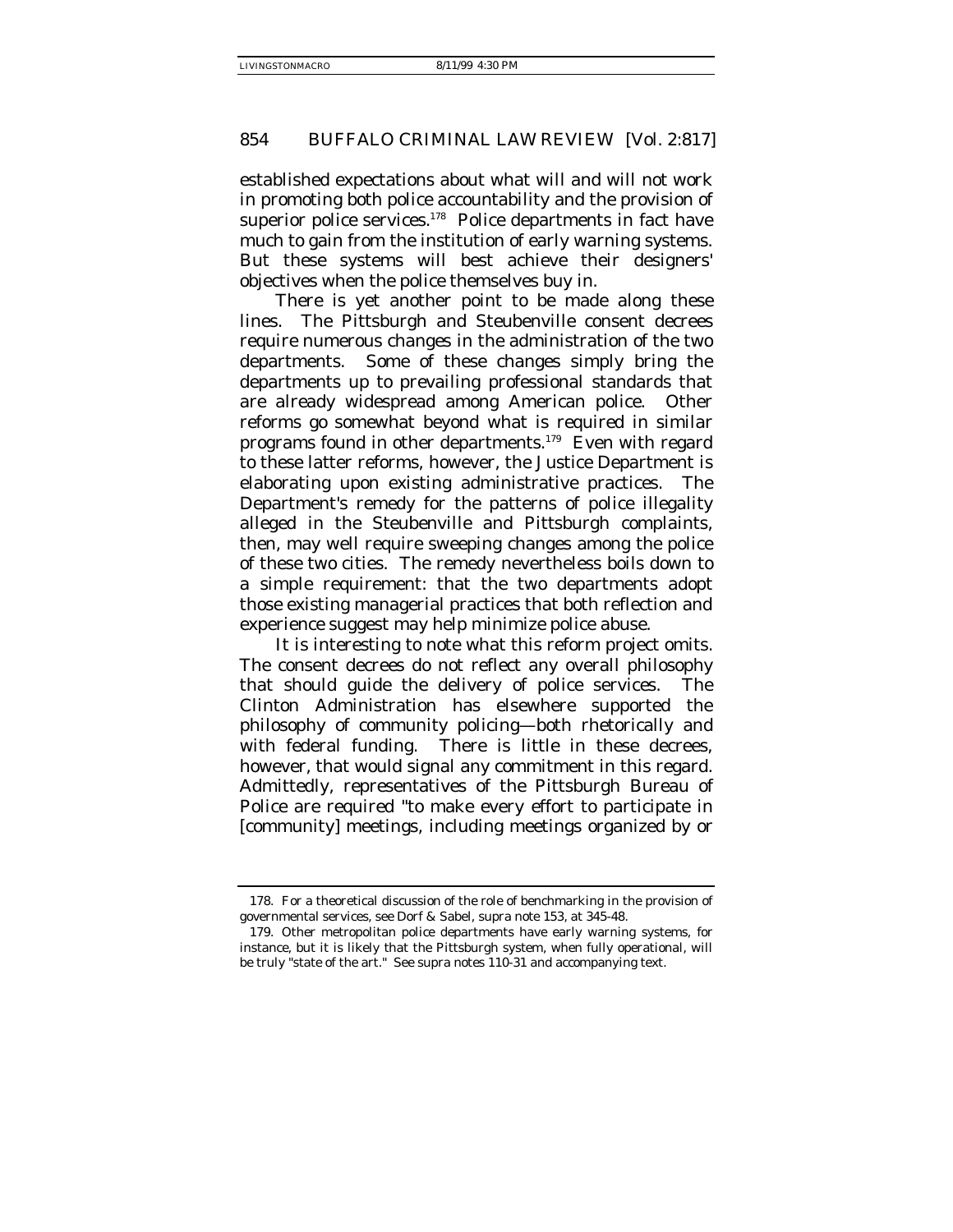oriented towards minorities."180 Both decrees require that citizens have ready access to administrative processes for filing complaints; they also require periodic public reports on the investigation and adjudication of such complaints.<sup>181</sup> To the extent the consent decrees suggest any philosophy of policing, however, they would seem to place faith in police professionalism—in the notion that adherence to professional standards for things like training, discipline, and supervision represents the best safeguard against police deviance, if not the best assurance of superior police performance.

This is not too surprising. After all, community policing is a theory about the provision of policing services, not the constraint of unlawful police conduct. It posits that working partnerships between police and communities partnerships in which communities play a greater role in setting local police priorities and in improving the quality of life in neighborhoods—can help reduce crime and promote security. Community policing, then, is not facially about controlling police illegality. Moreover, even ardent supporters of community policing do not deny that its prescriptions for decentralized police decisionmaking and close connections between community residents and police raise legitimate concerns about corruption.182

Though perhaps superficially unrelated to debates about police integrity and accountability, however, community policing in fact has significant lessons to offer on these subjects. Most importantly, community policing implies that our very notion of police accountability—the "ambit of accountability," so to speak—must extend beyond the minimization of illegality.<sup>183</sup> Community members are legitimately concerned with the emphasis placed in a police

<sup>180.</sup> Pittsburgh Consent Decree, supra note 42, at ¶ 31.

<sup>181.</sup> See supra notes 83-89 and accompanying text. See also Pittsburgh Consent Decree, supra note 42, at ¶ 69; Steubenville Consent Decree, supra note 42, at ¶ 63.

<sup>182.</sup> See, e.g., Mark Harrison Moore, Problem-Solving and Community Policing, in Modern Policing, 99, 144 (Michael Tonry & Norval Morris eds., 1992) (noting concern that community policing may reinvigorate police corruption).

<sup>183.</sup> Bayley, supra note 164, at 153.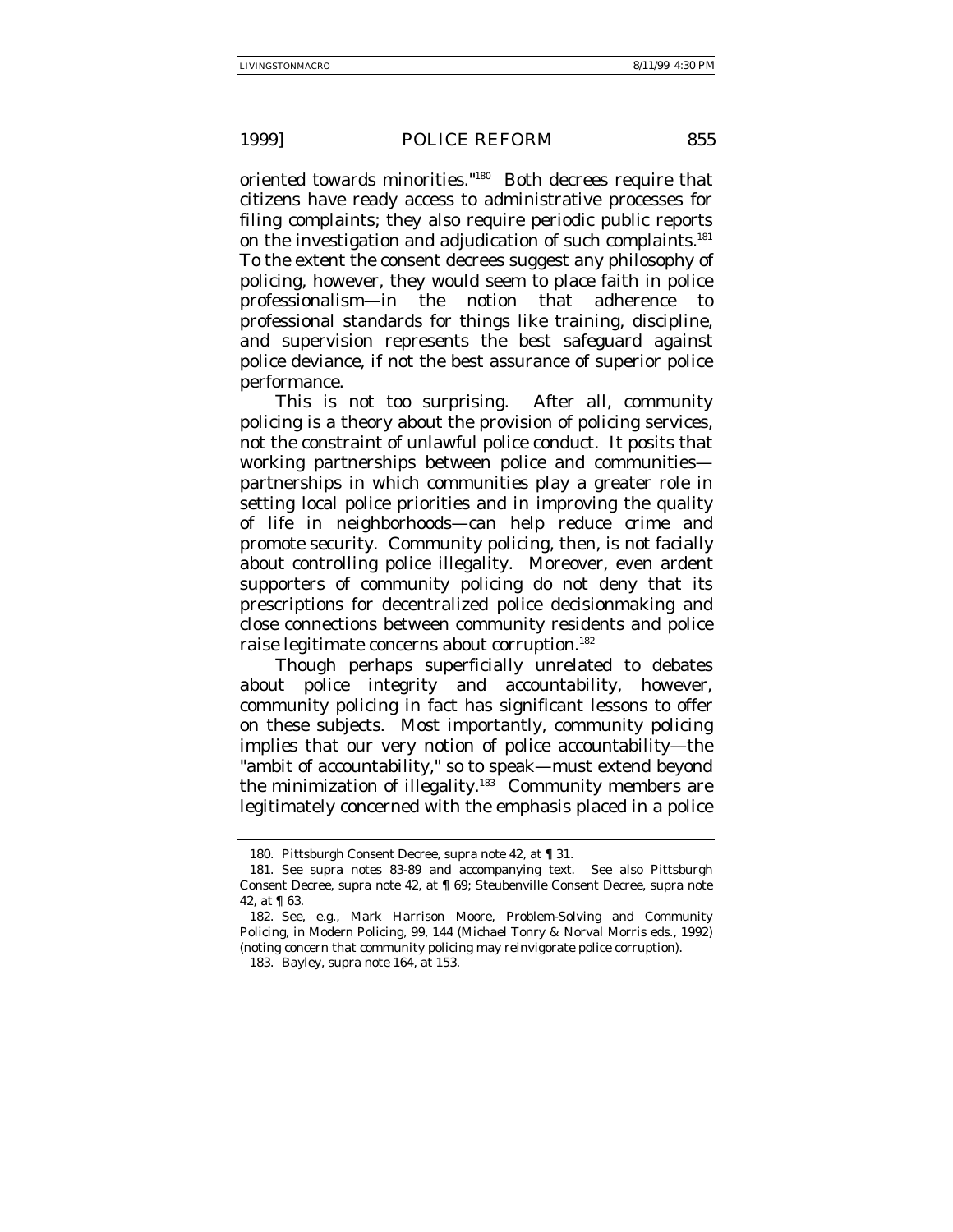department on proactive stops—however lawful—as opposed to community mobilization for crime prevention; neighborhood residents may likewise reasonably desire input into police policies regarding the response to domestic violence or to loitering youth. As Professor Bayley has said, "the need for accountability is rarely considered with respect to decisions such as these even though they profoundly affect what law-enforcement and the protection of life and property mean in practice."184 Community policing, then, does not discount the importance of police adhering to law, but it does place new and needed emphasis upon police accountability to communities across a range of *lawful* police decisionmaking. Moreover, it implies ways in which community members themselves can be part of the accountability project.

It is vitally important that we develop ways to think about police accountability to communities as part of the overall task of reforming police. The Steubenville and Pittsburgh consent decrees themselves illustrate the need for this broader conception of accountability. These decrees seek to further accountability to law—to minimize those instances in which police violate constitutional and statutory norms—in part by ensuring that police managers have more information about the conduct of their officers on the street. This very move, however, also adds to the information that police maintain about citizens. The Steubenville decree, for instance, requires that easily accessible records be maintained reflecting the names of all citizens stopped by police, in traffic or otherwise, and the date, time, and location of such stops.185 Similar records in Pittsburgh must also contain the names and contact information for all witnesses to specified police actions; these records must be computerized.<sup>186</sup> To be clear, these provisions are not dramatically different from record keeping requirements in some other departments;

<sup>184.</sup> Id.

<sup>185.</sup> See Steubenville Consent Decree, supra note 42, at ¶ 24.

<sup>186.</sup> See Pittsburgh Consent Decree, supra note 42, at ¶ 15.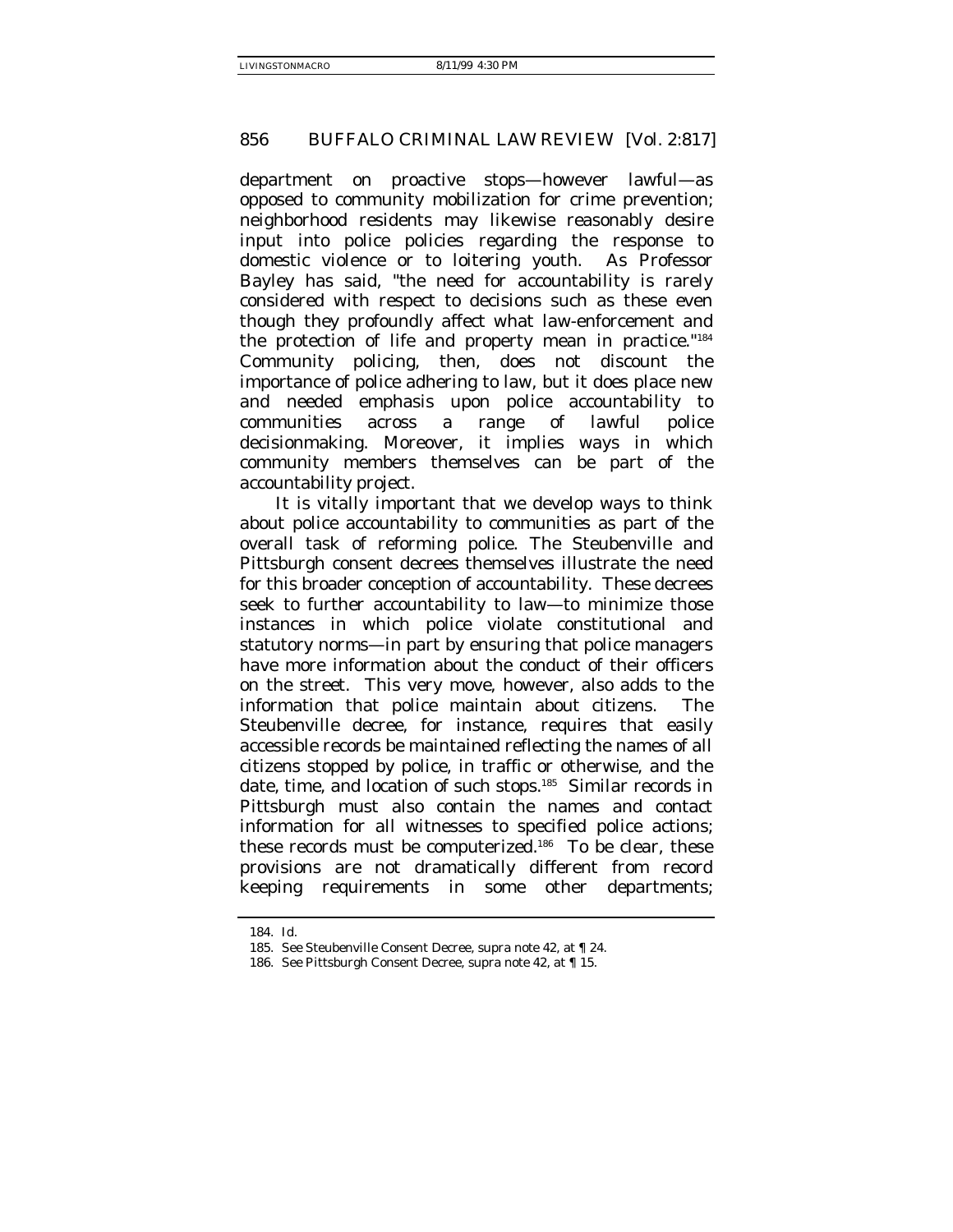whatever civil liberties costs are attendant upon the maintenance of such records, moreover, will presumably be more than offset by the records' value in constraining police illegality. The example nevertheless points to the fact that police activities—even those directed at the control of police abuse—impact on citizens' lives in many ways that can be vitally important, but that often go unremarked and unregulated by positive law. Community policing theory, then, may not be facially directed at traditional issues of police accountability. Its premises, however, appropriately broaden the ambit of police accountability to include a more extensive set of community concerns.

Despite the vital importance of bringing to police departments many of the principles and values associated with community policing, however, these observations are not made to suggest that the Justice Department erred by not requiring the Steubenville and Pittsburgh police to adopt this policing philosophy. More significantly, the observations here point to those aspects of police reform that cannot be legislated, at least in the form of a consent decree. The changes mandated in the Steubenville and Pittsburgh decrees are directed at facilitating good police management and at providing line officers with the training and supervision necessary to minimize police illegality. As the Attorney General has recently noted, however, the project of fostering police integrity also involves developing among police officers a problemsolving, community service orientation to their work.<sup>187</sup> This project requires police departments to transcend the command and control strategies that have pervaded American policing in favor of a style of supervision better able to tap into the abilities of line officers, to reward creative performance, and to appeal to police officers' idealism and motivation for public service.<sup>188</sup> This broader project of police reform—a project that demands able and humanistic police leadership capable of rendering concrete

<sup>187.</sup> See Nat'l Press Club Speech, supra note 160.

<sup>188.</sup> See Kelling et. al., supra note 105, at 2-3.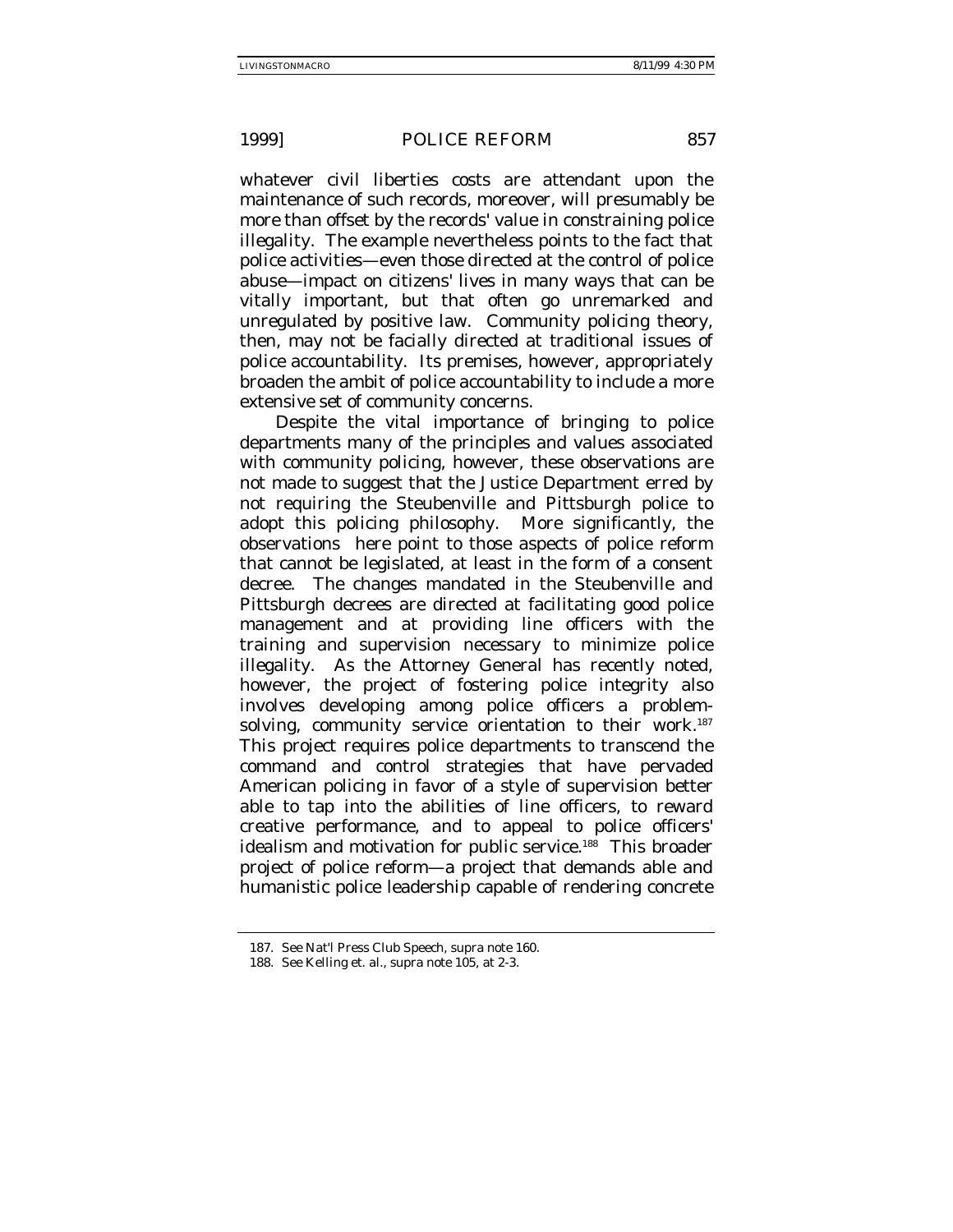many of the abstract values found in community policing theory—will no doubt benefit if the Justice Department successfully promotes among local police many of the measures outlined in the Steubenville and Pittsburgh decrees. Adoption of these measures, however, is no substitute for this broader reform effort.

## CONCLUSION

The advent of Section 14141 enforcement raises many empirical questions which must await further study and elaboration. For instance, Attorney General Reno recently noted that even as the Justice Department has pursued its Section 14141 investigations, it has worked with police agencies to "address police integrity issues without litigation, where possible."189 How has the Department used informal measures to secure administrative reforms? Have such measures been effective and have they avoided some of the costs of full-blown litigation? In addition, scholars need to determine how the Department has chosen to allocate its resources for Section 14141 enforcement among the thousands of police agencies around the country. They should pay attention to the changes Section 14141 has already produced in those police departments where managers have consulted the Pittsburgh and Steubenville decrees. Finally, careful study is needed concerning the implementation of these decrees in their respective cities. What changes have these decrees produced and what unintended consequences have they brought about? Research on such subjects is important, for it can inform future enforcement efforts and enhance the Justice Department's capacity to play a positive role in stemming police abuse and promoting police integrity.

Section 14141, in sum, offers a new remedy for systemic police misconduct which legal scholars should not ignore. For many scholars, criminal procedure literature is mired in "the old doctrine-gaming"—the uninspired

<sup>189.</sup> See Nat'l Press Club Speech, supra note 160.